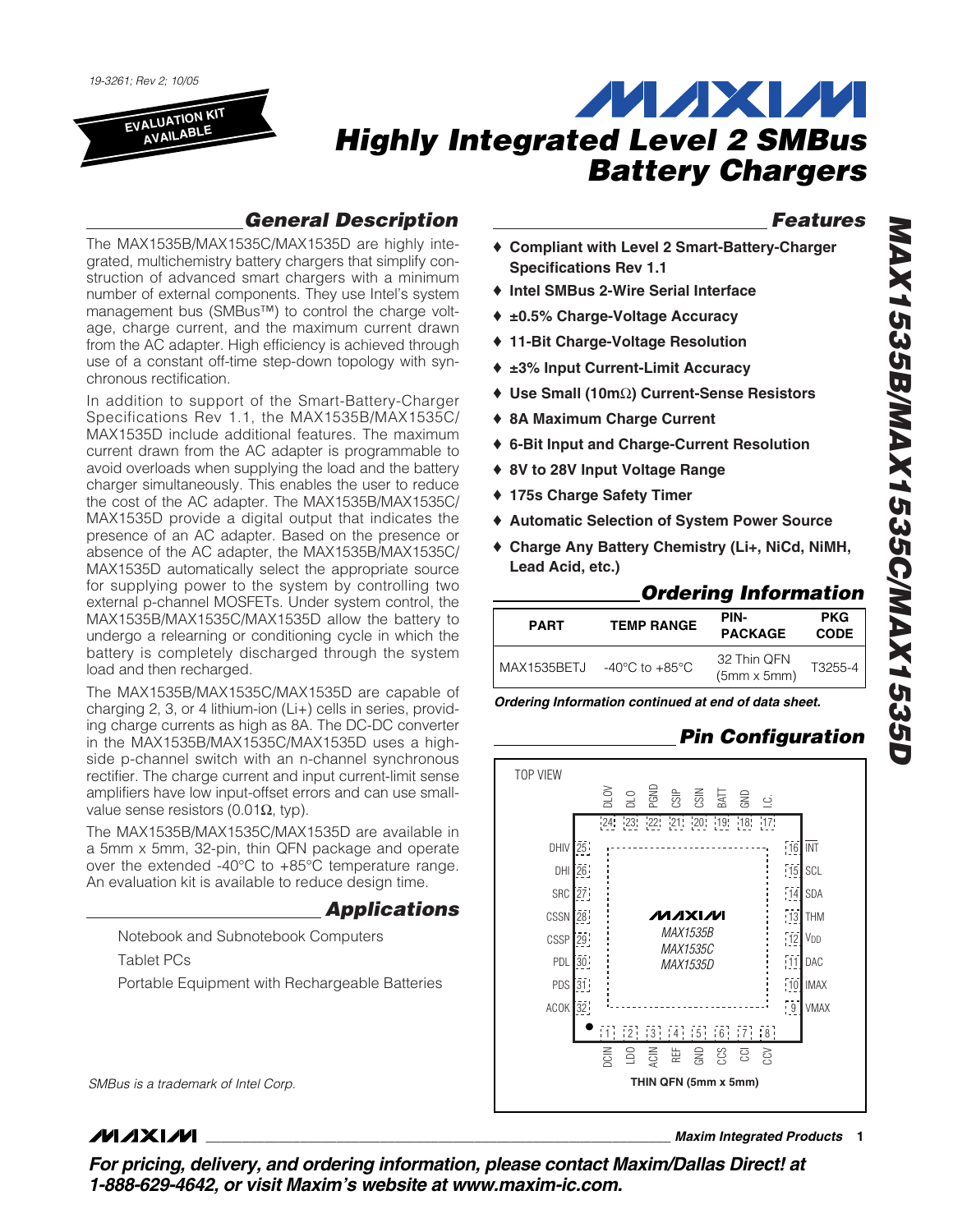### **ABSOLUTE MAXIMUM RATINGS**

| DCIN, CSSP, CSSN, SRC, ACOK to GND -0.3V to +30V             |  |
|--------------------------------------------------------------|--|
|                                                              |  |
|                                                              |  |
|                                                              |  |
| CCI, CCS, CCV, DAC, REF to GND -0.3V to $V_{1, DQ}$ + 0.3V   |  |
| V <sub>DD</sub> , ACIN, SCL, SDA, DLOV, LDO, THM, INT, IMAX, |  |
|                                                              |  |
|                                                              |  |

| Continuous Power Dissipation ( $T_A = +70^{\circ}C$ ) |  |
|-------------------------------------------------------|--|
| 32-Pin Thin QFN (derate 21.3mW/°C above +70°C) 1702mW |  |
| Operating Temperature Range 40°C to +85°C             |  |
|                                                       |  |
| Storage Temperature Range -60°C to +150°C             |  |
| Lead Temperature (soldering, 10s)+300°C               |  |
|                                                       |  |

*Stresses beyond those listed under "Absolute Maximum Ratings" may cause permanent damage to the device. These are stress ratings only, and functional operation of the device at these or any other conditions beyond those indicated in the operational sections of the specifications is not implied. Exposure to absolute maximum rating conditions for extended periods may affect device reliability.*

### **ELECTRICAL CHARACTERISTICS**

(Circuit of Figure 1. V<sub>DCIN</sub> = V<sub>CSSP</sub> = V<sub>CSSN</sub> = 18V, V<sub>BATT</sub> = V<sub>CSIP</sub> = V<sub>CSIN</sub> = 12V, V<sub>DD</sub> = 3.3V, ACIN = PGND = GND, LDO = DLOV, VMAX = IMAX = REF, CLDO = 1µF, CDHIV = 0.1µF, CREF = 1µF, **TA = 0°C to +85°C**. Typical values are at TA = +25°C, unless otherwise noted.)

| <b>PARAMETER</b>                                  | <b>CONDITIONS</b>                                                                                         | <b>MIN</b> | <b>TYP</b> | <b>MAX</b> | <b>UNITS</b> |  |  |
|---------------------------------------------------|-----------------------------------------------------------------------------------------------------------|------------|------------|------------|--------------|--|--|
| <b>CHARGE-VOLTAGE REGULATION</b>                  |                                                                                                           |            |            |            |              |  |  |
|                                                   | ChargeVoltage() = $0 \times 41$ A0 and $0 \times 3130$                                                    | $-0.5$     |            | $+0.5$     |              |  |  |
| Charge-Voltage Accuracy                           | $ChangeVoltage() = 0x20D0$                                                                                | $-0.8$     |            | $+0.8$     | $\%$         |  |  |
|                                                   | $ChangeVoltage() = 0x1060$                                                                                | $-1.0$     |            | $+1.0$     |              |  |  |
|                                                   | $ChangeVoltage() = 0x41A0$                                                                                | 16.716     | 16.800     | 16.884     |              |  |  |
| Full-Charge Voltage                               | $ChangeVoltage() = 0x3130$                                                                                | 12.529     | 12.592     | 12.655     | $\vee$       |  |  |
|                                                   | $ChangeVoltage() = 0x20D0$                                                                                | 8.332      | 8.400      | 8.468      |              |  |  |
|                                                   | $ChangeVoltage() = 0x1060$                                                                                | 4.150      | 4.192      | 4.234      |              |  |  |
| <b>CHARGE-CURRENT REGULATION</b>                  |                                                                                                           |            |            |            |              |  |  |
| CSIP-to-CSIN Full-Scale Current-<br>Sense Voltage | $VBATT = 12V$                                                                                             | 76.60      | 80.64      | 84.67      | mV           |  |  |
| Compliance Current Accuracy                       | $10 \text{m}\Omega$ sense resistor (R2 in Figure 1) between CSIP and<br>$CSIN$ ; ChargeCurrent() = 0x1F80 | $-5$       |            | $+5$       | $\%$         |  |  |
|                                                   | 10 $m\Omega$ sense resistor (R2 in Figure 1) between CSIP and<br>$CSIN$ ; ChargeCurrent() = $0x1F80$      | 7.660      | 8.064      | 8.467      | A            |  |  |
| <b>Charge Current</b>                             | 10mΩ sense resistor (R2 in Figure 1) between CSIP and<br>$CSIN$ ; ChargeCurrent() = $0x0080$              |            | 128        |            | mA           |  |  |
| BATT/CSIP/CSIN Input Voltage<br>Range             |                                                                                                           | $\Omega$   |            | 19         | $\vee$       |  |  |
|                                                   | $V_{DCIN} = OV$ , or charger not switching                                                                |            | 0.1        | 1.0        |              |  |  |
| CSIP/CSIN Input Current                           | $V_{CSIP} = V_{CSIN} = 12V$                                                                               |            | 300        | 700        | $\mu A$      |  |  |
| <b>INPUT-CURRENT REGULATION</b>                   |                                                                                                           |            |            |            |              |  |  |
| CSSP-to-CSSN Full-Scale<br>Current-Sense Voltage  | $VDCIN = 18V$                                                                                             | 104.5      | 110.0      | 115.5      | mV           |  |  |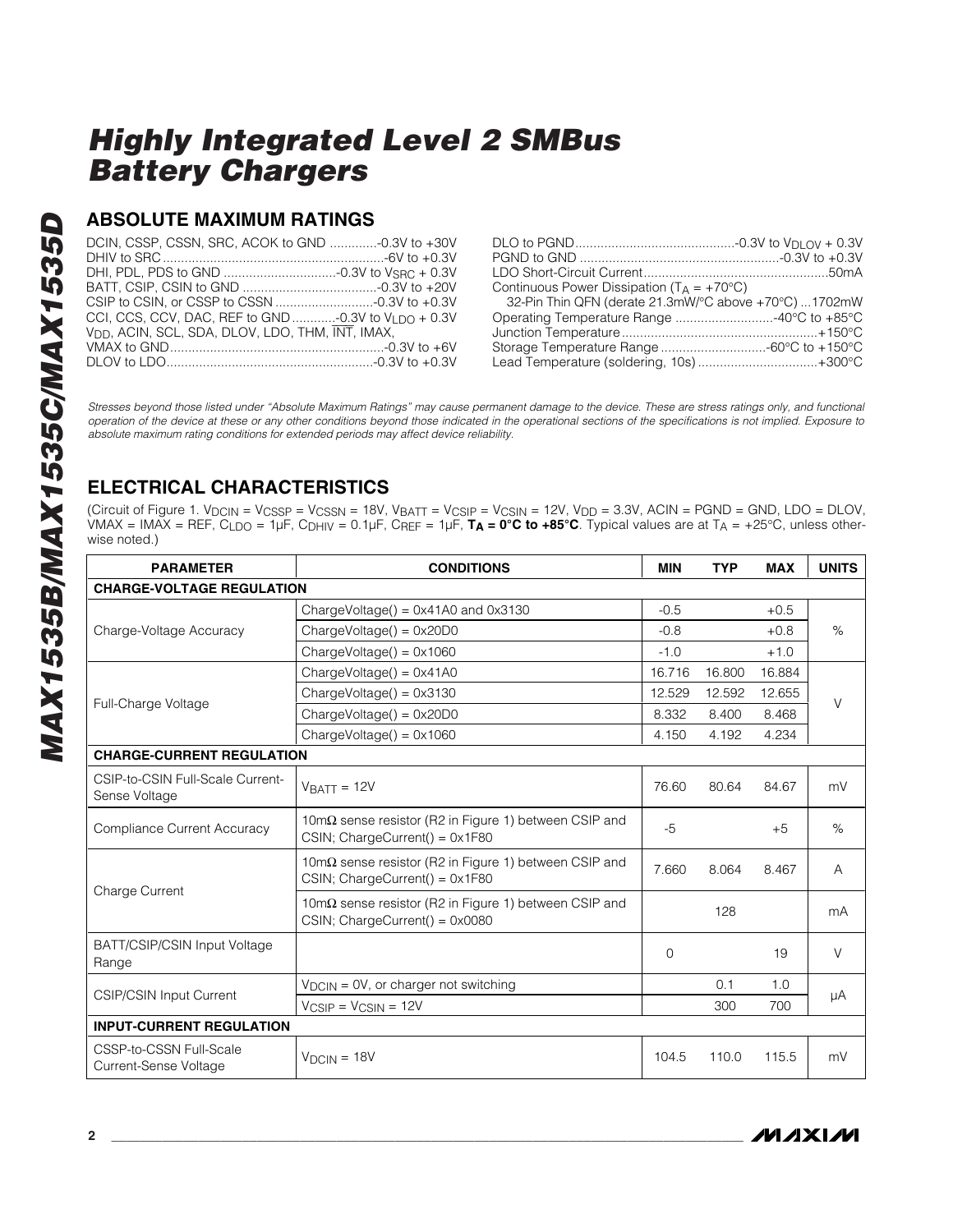### **ELECTRICAL CHARACTERISTICS (continued)**

(Circuit of Figure 1. V<sub>DCIN</sub> = V<sub>CSSP</sub> = V<sub>CSSN</sub> = 18V, V<sub>BATT</sub> = V<sub>CSIP</sub> = V<sub>CSIN</sub> = 12V, V<sub>DD</sub> = 3.3V, ACIN = PGND = GND, LDO = DLOV, VMAX = IMAX = REF, CLDO = 1µF, CDHIV = 0.1µF, CREF = 1µF, **TA = 0°C to +85°C**. Typical values are at TA = +25°C, unless otherwise noted.)

| <b>PARAMETER</b>                                      | <b>CONDITIONS</b>                                                                                               | <b>MIN</b> | <b>TYP</b> | <b>MAX</b> | <b>UNITS</b> |
|-------------------------------------------------------|-----------------------------------------------------------------------------------------------------------------|------------|------------|------------|--------------|
|                                                       | $10 \text{m}\Omega$ sense resistor (R1 in Figure 1) between CSSP and<br>CSSN; InputCurrent() = 0x1580 (11.008A) | $-5$       |            | $+5$       |              |
| Input Current-Limit Accuracy                          | $10 \text{m}\Omega$ sense resistor (R1 in Figure 1) between CSSP and<br>CSSN; InputCurrent() = 0x1000 (8.192A)  | $-3$       |            | $+3$       | $\%$         |
|                                                       | $10 \text{m}\Omega$ sense resistor (R1 in Figure 1) between CSSP and<br>CSSN; InputCurrent() = 0x0800 (4.096A)  | $-6.5$     |            | $+6.5$     |              |
|                                                       | POR (InputCurrent() = $0x0080$ )                                                                                |            | 256        |            | mA           |
| CSSP/CSSN Input Voltage Range                         |                                                                                                                 | 8          |            | 28         | V            |
| <b>CSSP/CSSN Input Current</b>                        | $V_{DCIN} = 0V$                                                                                                 |            | 0.1        | 1.0        |              |
|                                                       | $V_{CSSP} = V_{CSSN} = V_{DCIN} > 8.0V$                                                                         |            | 300        | 750        | μA           |
| <b>SUPPLY AND LINEAR REGULATOR</b>                    |                                                                                                                 |            |            |            |              |
| <b>DCIN Input Voltage Range</b>                       |                                                                                                                 | 8          |            | 28         | V            |
| <b>DCIN Undervoltage-Lockout Trip</b>                 | <b>DCIN</b> falling                                                                                             | 7.0        | 7.4        |            | V            |
| Point                                                 | DCIN rising                                                                                                     |            | 7.50       | 7.85       |              |
| <b>DCIN Quiescent Current</b>                         | 8V < V <sub>DCIN</sub> < 28V                                                                                    |            | 2.7        | 6.0        | mA           |
| <b>BATT Input Current</b>                             | VBATT = 19V, VDCIN = 0V, or charger not switching                                                               |            | 0.1        | 1.0        | μA           |
|                                                       | $V_{BAT} = 2V$ to 19V, $V_{DCIN} > V_{BAT} + 0.3V$                                                              |            | 200        | 500        |              |
| LDO Output Voltage                                    | $8V < V_{DCIN} < 28V$ , no load                                                                                 | 5.25       | 5.40       | 5.50       | V            |
| <b>LDO Load Regulation</b>                            | $0 < I_{1}$ DO < 10mA                                                                                           |            | 34         | 100        | mV           |
| LDO Undervoltage Lockout Trip<br>Point                | $VDCIN = 8V$                                                                                                    | 3.20       | 4.00       | 5.15       | V            |
| V <sub>DD</sub> Range                                 |                                                                                                                 | 2.7        |            | 5.5        | V            |
| <b>VDD UVLO Rising Threshold</b>                      |                                                                                                                 |            | 2.5        | 2.7        | V            |
| V <sub>DD</sub> UVLO Hysteresis                       |                                                                                                                 |            | 100        |            | mV           |
| <b>V<sub>DD</sub></b> Quiescent Current               | $V_{DCIN}$ < 6V, $V_{DD}$ = 5.5V, $V_{SCL}$ = $V_{SDA}$ = 5.5V                                                  |            | 17         | 27         | μA           |
| <b>REFERENCE</b>                                      |                                                                                                                 |            |            |            |              |
| <b>REF Output Voltage</b>                             | $0 < I_{REF} < 500 \mu A$                                                                                       | 4.083      | 4.096      | 4.109      | V            |
| REF Undervoltage-Lockout Trip<br>Point                | <b>REF</b> falling                                                                                              |            | 3.1        | 3.9        | V            |
| <b>TRIP POINTS</b>                                    |                                                                                                                 |            |            |            |              |
| BATT POWER_FAIL Threshold                             | V <sub>DCIN</sub> - V <sub>BATT</sub> , DCIN falling                                                            | 50         | 100        | 150        | mV           |
| <b>BATT POWER FAIL Threshold</b><br><b>Hysteresis</b> |                                                                                                                 | 100        | 200        | 300        | mV           |
| <b>ACIN Threshold</b>                                 | <b>ACIN</b> rising                                                                                              | 1.966      | 2.048      | 2.130      | V            |
| <b>ACIN Threshold Hysteresis</b>                      |                                                                                                                 | 10         | 20         | 30         | mV           |
| <b>ACIN Input Bias Current</b>                        | $V_{ACIN} = 2.048V$                                                                                             | $-1$       |            | $+1$       | μA           |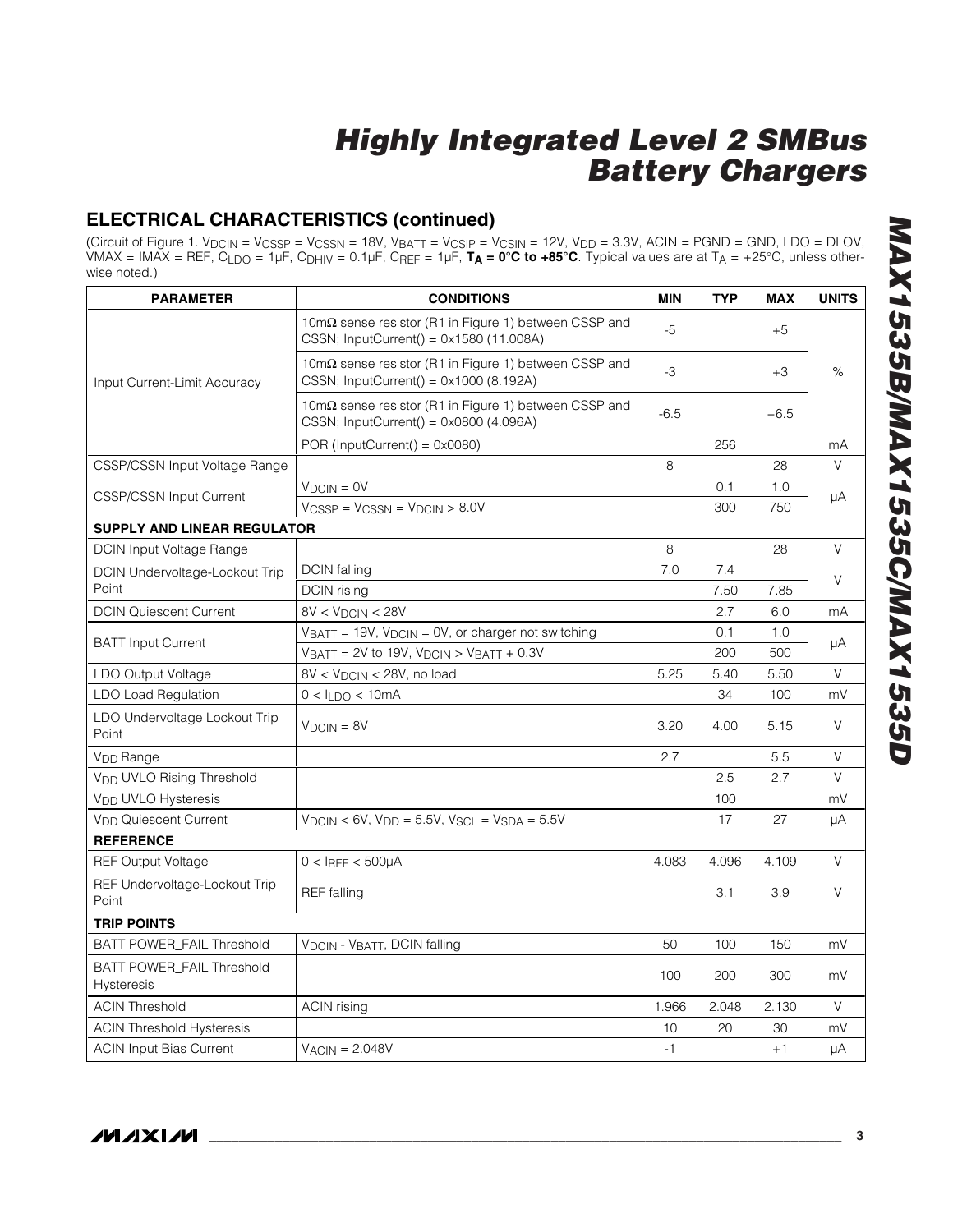### **ELECTRICAL CHARACTERISTICS (continued)**

(Circuit of Figure 1. V<sub>DCIN</sub> = V<sub>CSSP</sub> = V<sub>CSSN</sub> = 18V, V<sub>BATT</sub> = V<sub>CSIP</sub> = V<sub>CSIN</sub> = 12V, V<sub>DD</sub> = 3.3V, ACIN = PGND = GND, LDO = DLOV, VMAX = IMAX = REF, CLDO = 1µF, CDHIV = 0.1µF, CREF = 1µF, **TA = 0°C to +85°C**. Typical values are at TA = +25°C, unless otherwise noted.)

| <b>PARAMETER</b>                                | <b>CONDITIONS</b>                                                          | <b>MIN</b>   | <b>TYP</b>     | <b>MAX</b>        | <b>UNITS</b> |
|-------------------------------------------------|----------------------------------------------------------------------------|--------------|----------------|-------------------|--------------|
| <b>SWITCHING REGULATOR</b>                      |                                                                            |              |                |                   |              |
|                                                 | $V_{\text{BATT}}$ = 16.0, $V_{\text{DCIN}}$ = 21.0                         | 540          | 600            | 660               |              |
| Off-Time                                        | $V_{BATT} = 19.0, V_{DCIN} = 21.0$                                         | 230          | 270            | 310               | ns           |
| <b>DLOV Supply Current</b>                      | $ChapterMode() = 0x0001$                                                   |              | 5              | 10                | μA           |
| Maximum Discontinuous Mode<br>Peak Current      |                                                                            |              | 0.5            |                   | A            |
| Battery Undervoltage Charge<br>Current          | $VBATT = 2.6V$                                                             |              | 128            |                   | mA           |
| DHIV Output Voltage                             | With respect to SRC                                                        | $-4.5$       | $-5.0$         | $-5.5$            | V            |
| <b>DHIV Sink Current</b>                        |                                                                            | 10           |                |                   | mA           |
| DHI On-Resistance Low                           | $V_{DHI} = V_{DHIV}$ , $I_{DHI} = -10mA$                                   |              | $\overline{4}$ | $\overline{7}$    | $\Omega$     |
| DHI On-Resistance High                          | $V_{DHI} = V_{SRC}$ , $I_{DHI} = 10mA$                                     |              | 1              | 3                 | $\Omega$     |
| DLO On-Resistance High                          | $V_{\text{DLOV}} = 4.5V$ , $I_{\text{DLO}} = 100 \text{mA}$                |              | $\overline{4}$ | 7                 | Ω            |
| DLO On-Resistance Low                           | $V_{\text{DLOV}} = 4.5V$ , $I_{\text{DLO}} = -100 \text{mA}$               |              | $\mathbf{1}$   | 3                 | $\Omega$     |
| <b>ERROR AMPLIFIERS</b>                         |                                                                            |              |                |                   |              |
| <b>GMV Transconductance</b>                     | ChargeVoltage () = $0 \times 41A0$ , VBATT = 16.8V                         | 0.0625       | 0.1250         | 0.2500            | µA/mV        |
| <b>GMI Transconductance</b>                     | ChargeCurrent () = 0x1F80, V <sub>CSIP</sub> - V <sub>CSIN</sub> = 80.64mV | 0.5          | $\mathbf{1}$   | 2                 | µA/mV        |
| <b>GMS</b> Transconductance                     | InputCurrent () = $0x1580$ , $V_{CSSP}$ - $V_{CSSN}$ = 110.08mV            | 0.5          | $\mathbf{1}$   | $\overline{c}$    | µA/mV        |
| CCI Clamp Voltage                               | $0.25V < V_{\text{CCI}} < 2.0V$                                            | 150          | 300            | 600               | mV           |
| CCV Clamp Voltage                               | $0.25V < V_{CCV} < 2.0V$                                                   | 150          | 300            | 600               | mV           |
| CCS Clamp Voltage                               | $0.25V < V_{CCS} < 2.0V$                                                   | 150          | 300            | 600               | mV           |
| <b>ACOK</b>                                     |                                                                            |              |                |                   |              |
| ACOK Input Voltage Range                        |                                                                            | 0            |                | 28                | V            |
| <b>ACOK Sink Current</b>                        | $V_{ACOK} = 0.4V$ , ACIN = 1.5V                                            | $\mathbf{1}$ |                |                   | mA           |
| <b>ACOK Leakage Current</b>                     | $V_{ACOK} = 28V$ , ACIN = 2.5V                                             |              |                | 1                 | μA           |
| PDS, PDL SWITCH CONTROL                         |                                                                            |              |                |                   |              |
| PDS Switch Turn-Off Threshold                   | DCIN with respect to BATT, DCIN falling                                    | 50           | 100            | 150               | mV           |
| PDL Switch Turn-On Threshold                    | DCIN with respect to BATT, DCIN falling                                    | 50           | 100            | 150               | mV           |
| PDS Switch Threshold Hysteresis                 | DCIN with respect to BATT                                                  |              | 200            |                   | mV           |
| <b>PDL Switch Threshold Hysteresis</b>          | DCIN with respect to BATT                                                  |              | 200            |                   | mV           |
| PDS Output Low Voltage, PDS<br><b>Below SRC</b> | $I_{PDS} = 0V$                                                             | 8            | 10             | $12 \overline{ }$ | V            |
| PDS Turn-On Current                             | $PDS = SRC$                                                                | 6            | 12             |                   | mA           |
| PDS Turn-Off Current                            | $VPDS = VSRC - 2V$ , $VDCIN = 16V$                                         | 10           | 50             |                   | mA           |
| PDL Turn-On Resistance                          | $PDL = GND$                                                                | 50           | 100            | 150               | $k\Omega$    |
| PDL Turn-Off Current                            | $V_{CSSN}$ - $V_{PDL}$ = 1.5V                                              | 6            | 12             |                   | mA           |
| PDL and PDS Transition Delay<br>Time            | PDS and PDL are unloaded                                                   | 4            | 10             | 15                | μs           |

**MAXIM**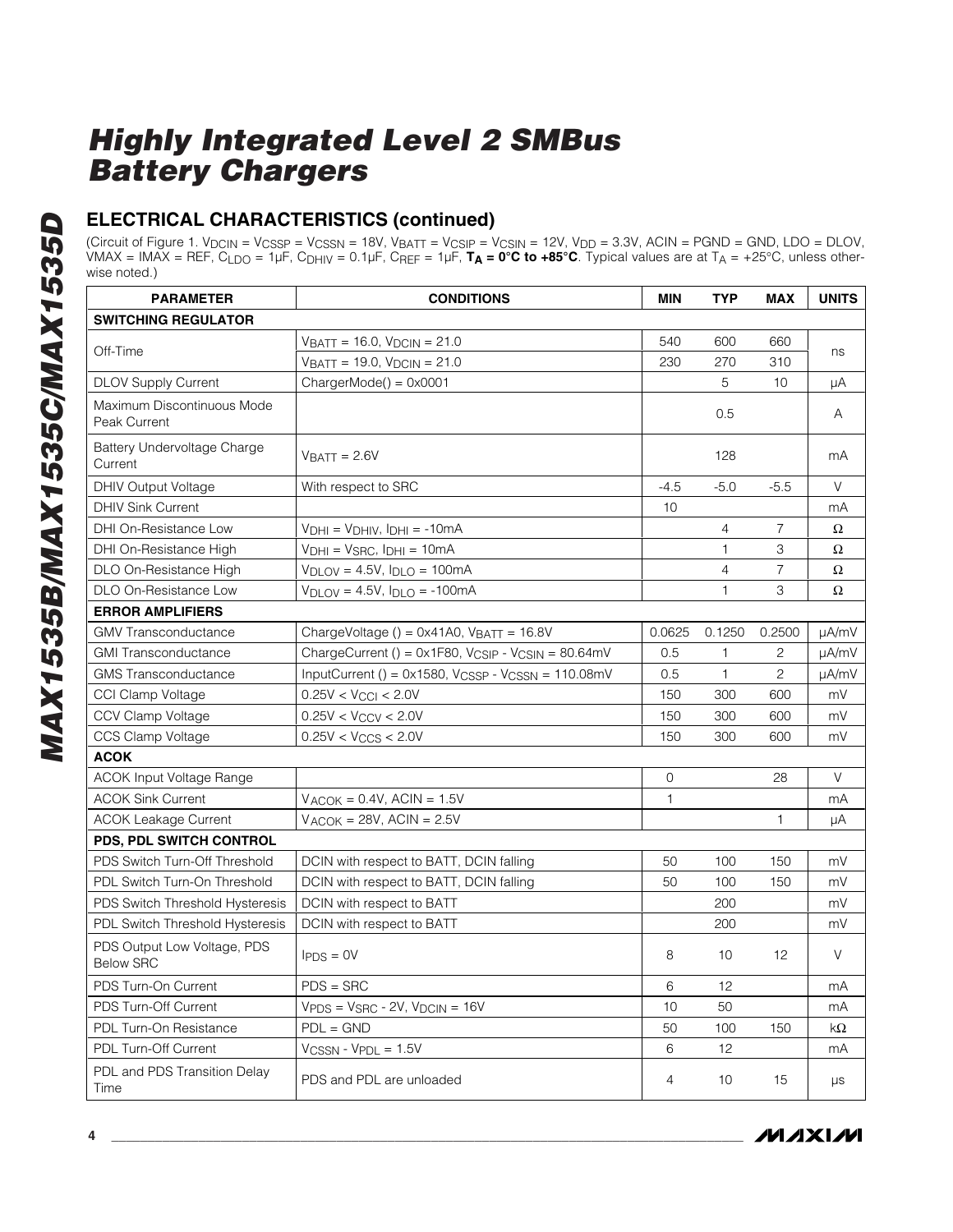### **ELECTRICAL CHARACTERISTICS (continued)**

(Circuit of Figure 1. V<sub>DCIN</sub> = V<sub>CSSP</sub> = V<sub>CSSN</sub> = 18V, V<sub>BATT</sub> = V<sub>CSIP</sub> = V<sub>CSIN</sub> = 12V, V<sub>DD</sub> = 3.3V, ACIN = PGND = GND, LDO = DLOV, VMAX = IMAX = REF, CLDO = 1µF, CDHIV = 0.1µF, CREF = 1µF, **TA = 0°C to +85°C**. Typical values are at TA = +25°C, unless otherwise noted.)

| <b>PARAMETER</b>                                             | <b>CONDITIONS</b>                                                     | <b>MIN</b>     | <b>TYP</b> | <b>MAX</b>  | <b>UNITS</b>         |
|--------------------------------------------------------------|-----------------------------------------------------------------------|----------------|------------|-------------|----------------------|
| PDL-to-PDS Switchover Time in<br>Relearn Mode                | PDS and PDL are unloaded                                              | $\overline{4}$ | 10         | 16          | $\mu s$              |
| <b>MAXIMUM CHARGE-VOLTAGE SETTING</b>                        |                                                                       |                |            |             |                      |
| VBATT to V <sub>VMAX</sub> Ratio                             | $V_{MAX} = 2V$ , ChargeVoltage () = 0x4B00                            | 4.95           | 5.0        | 5.05        | <b>VN</b>            |
| <b>VMAX Input Voltage Range</b>                              |                                                                       | $\mathbf 0$    |            | VREF        | V                    |
| <b>VMAX Input Bias Current</b>                               | $0 < VVMAX < VREF$                                                    |                |            | 1           | μA                   |
| <b>MAXIMUM CHARGE-CURRENT SETTING</b>                        |                                                                       |                |            |             |                      |
| <b>ICHARGE to VIMAX Ratio</b>                                | $V_{IMAX} = 0.8V$ , ChargeCurrent () = 0x1F80                         | 4.75           | 5          | 5.25        | A/V                  |
| <b>IMAX Input Voltage Range</b>                              |                                                                       | $\Omega$       |            | <b>VREF</b> | $\vee$               |
| <b>IMAX Input Bias Current</b>                               | $0 < VIMAX < VREF$                                                    |                |            | 1           | μA                   |
| <b>THERMISTOR COMPARATOR</b>                                 |                                                                       |                |            |             |                      |
| Thermistor Overrange Threshold                               | $V_{DD} = 2.7V$ to 5.5V, THM falling                                  | 89.5           | 91         | 92.5        | $%$ of $VDD$         |
| <b>Thermistor Cold Threshold</b>                             | $V_{DD} = 2.7V$ to 5.5V, THM falling                                  | 73.5           | 75         | 76.5        | % of V <sub>DD</sub> |
| Thermistor Hot Threshold                                     | $V_{DD} = 2.7V$ to 5.5V, THM falling                                  | 21.5           | 23         | 24.5        | % of V <sub>DD</sub> |
| Thermistor Underrange<br>Threshold                           | $V_{DD} = 2.7V$ to 5.5V, THM falling                                  | 3.5            | 5          | 6.5         | % of V <sub>DD</sub> |
| <b>Thermistor Comparator</b><br><b>Hysteresis</b>            | All four comparators, $V_{DD} = 2.7V$ to 5.5V                         |                | 50         |             | mV                   |
|                                                              | SMBus INTERFACE LEVEL SPECIFICATIONS (V <sub>DD</sub> = 2.7V to 5.5V) |                |            |             |                      |
| SDA/SCL Input Low Voltage                                    | $V_{DD} = 2.7V$ to 5.5V                                               |                |            | 0.8         | $\vee$               |
| SDA/SCL Input High Voltage                                   | $V_{\text{DD}} = 2.7V$ to 5.5V                                        | 2.1            |            |             | V                    |
| SDA/SCL Input Bias Current                                   | $V_{DD} = 2.7V$ to 5.5V                                               | $-1$           |            | $+1$        | μA                   |
| SDA, INT Output Sink Current                                 | $VSDA = 0.4V$                                                         | 6              |            |             | mA                   |
| <b>INT</b> Output High Leakage Current                       | $V_{\overline{\text{INT}}}$ = 5.5V                                    |                |            | 1           | μA                   |
| <b>INT Output Low Voltage</b>                                | $\overline{INT} = 1 \text{mA}$                                        |                | 25         | 200         | mV                   |
| SMBus TIMING SPECIFICATIONS (V <sub>DD</sub> = 2.7V to 5.5V) |                                                                       |                |            |             |                      |
| <b>SMBus Frequency</b>                                       |                                                                       | 10             |            | 100         | kHz                  |
| <b>SMBus Free Time</b>                                       |                                                                       | 4.7            |            |             | $\mu s$              |
| Start Condition Setup Time from<br><b>SCL</b>                |                                                                       | 4.7            |            |             | $\mu s$              |
| Start Condition Hold Time from<br><b>SCL</b>                 |                                                                       | 4              |            |             | $\mu s$              |
| Stop Condition Setup Time from<br><b>SCL</b>                 |                                                                       | 4              |            |             | $\mu s$              |
| SDA Hold Time from SCL                                       |                                                                       | 300            |            |             | ns                   |
| SDA Setup Time from SCL                                      |                                                                       | 250            |            |             | ns                   |
| <b>SCL Low Timeout</b>                                       | (Note 1)                                                              | 25             |            | 35          | ms                   |

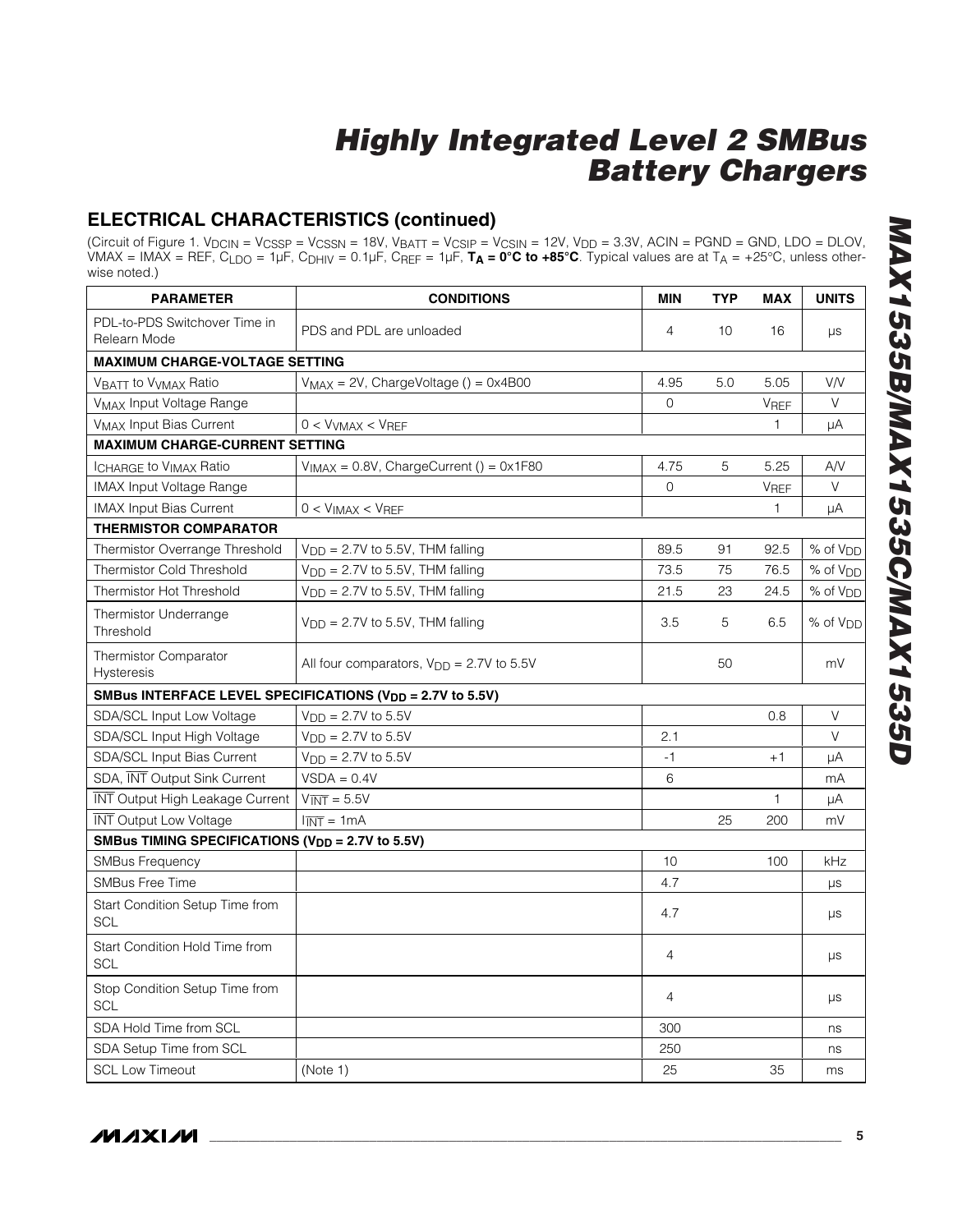### **ELECTRICAL CHARACTERISTICS (continued)**

(Circuit of Figure 1. V<sub>DCIN</sub> = V<sub>CSSP</sub> = V<sub>CSSN</sub> = 18V, V<sub>BATT</sub> = V<sub>CSIP</sub> = V<sub>CSIN</sub> = 12V, V<sub>DD</sub> = 3.3V, ACIN = PGND = GND, LDO = DLOV, VMAX = IMAX = REF, CLDO = 1µF, CDHIV = 0.1µF, CREF = 1µF, **TA = 0°C to +85°C**. Typical values are at TA = +25°C, unless otherwise noted.)

| <b>PARAMETER</b>                                                                   | <b>CONDITIONS</b> | <b>MIN</b> | <b>TYP</b> | <b>MAX</b> | <b>UNITS</b> |
|------------------------------------------------------------------------------------|-------------------|------------|------------|------------|--------------|
| <b>SCL Low Period</b>                                                              |                   | 4.7        |            |            | μs           |
| <b>SCL High Period</b>                                                             |                   | 4          |            |            | μs           |
| Maximum Charging Period<br>Without a ChargeVoltage() or<br>ChargeCurrent() Command |                   | 140        | 175        | 210        |              |

### **ELECTRICAL CHARACTERISTICS**

(Circuit of Figure 1. VDCIN = VCSSP = VCSSN = 18V, VBATT = VCSIP = VCSIN = 12V, VDD = 3.3V, ACIN = PGND = GND, LDO = DLOV, VMAX = IMAX = REF, CLDO = 1µF, CDHIV = 0.1µF, CREF = 1µF, **TA = -40°C to +85°C**, unless otherwise noted.) (Note 2)

| <b>PARAMETER</b>                                  | <b>CONDITIONS</b>                                                                                                | <b>MIN</b> | <b>TYP</b> | <b>MAX</b> | <b>UNITS</b> |
|---------------------------------------------------|------------------------------------------------------------------------------------------------------------------|------------|------------|------------|--------------|
| <b>CHARGE-VOLTAGE REGULATION</b>                  |                                                                                                                  |            |            |            |              |
|                                                   | ChargeVoltage() = $0 \times 41$ A0 and $0 \times 3130$                                                           | $-1.6$     |            | $+1.6$     |              |
| Charge-Voltage Accuracy                           | $ChangeVoltage() = 0x20D0$                                                                                       | $-1.6$     |            | $+1.6$     | $\%$         |
|                                                   | $ChangeVoltage() = 0x1060$                                                                                       | $-1.8$     |            | $+1.8$     |              |
|                                                   | $ChangeVoltage() = 0x41A0$                                                                                       | 16.532     |            | 17.068     |              |
|                                                   | $ChangeVoltage() = 0x3130$                                                                                       | 12.390     |            | 12.794     | V            |
| Full-Charge Voltage                               | $ChangeVoltage() = 0x20D0$                                                                                       | 8.266      |            | 8.534      |              |
|                                                   | $ChangeVoltage() = 0x1060$                                                                                       | 4.116      |            | 4.268      |              |
| <b>CHARGE-CURRENT REGULATION</b>                  |                                                                                                                  |            |            |            |              |
| CSIP-to-CSIN Full-Scale Current-<br>Sense Voltage | $V$ RATT = 12V                                                                                                   | 72.58      |            | 88.70      | mV           |
| <b>Compliance Current Accuracy</b>                | 10 $m\Omega$ sense resistor (R2 in Figure 1) between CSIP and<br>CSIN; ChargeCurrent() = 0x1F80                  | $-10$      |            | $+10$      | $\%$         |
| Charge Current                                    | $10 \text{m}\Omega$ sense resistor (R2 in Figure 1) between CSIP and<br>$CSIN$ ; ChargeCurrent() = $0x1F80$      | 7.258      |            | 8.870      | A            |
| BATT/CSIP/CSIN Input Voltage<br>Range             |                                                                                                                  | 0          |            | 19         | $\vee$       |
| <b>CSIP/CSIN Input Current</b>                    | $V_{CSIP} = V_{CSIN} = 12V$                                                                                      |            |            | 800        | μA           |
| <b>INPUT-CURRENT REGULATION</b>                   |                                                                                                                  |            |            |            |              |
| CSSP-to-CSSN Full-Scale<br>Current-Sense Voltage  | $VDCIN = 18V$                                                                                                    | 99         |            | 121        | mV           |
|                                                   | 10mΩ sense resistor (R1 in Figure 1) between CSSP and<br>CSSN; InputCurrent() = $0x1580(11.008A)$                | $-10$      |            | $+10$      |              |
| Input Current-Limit Accuracy                      | 10m $\Omega$ sense resistor (R1 in Figure 1) between<br>CSSP and CSSN; InputCurrent() = $0x1000$<br>(8.192A)     | $-8$       |            | $+8$       | $\%$         |
|                                                   | $10 \text{m}\Omega$ sense resistor (R1 in Figure 1) between CSSP and<br>CSSN; InputCurrent() = $0x0800$ (4.096A) | $-10$      |            | $+10$      |              |

**MAXIM**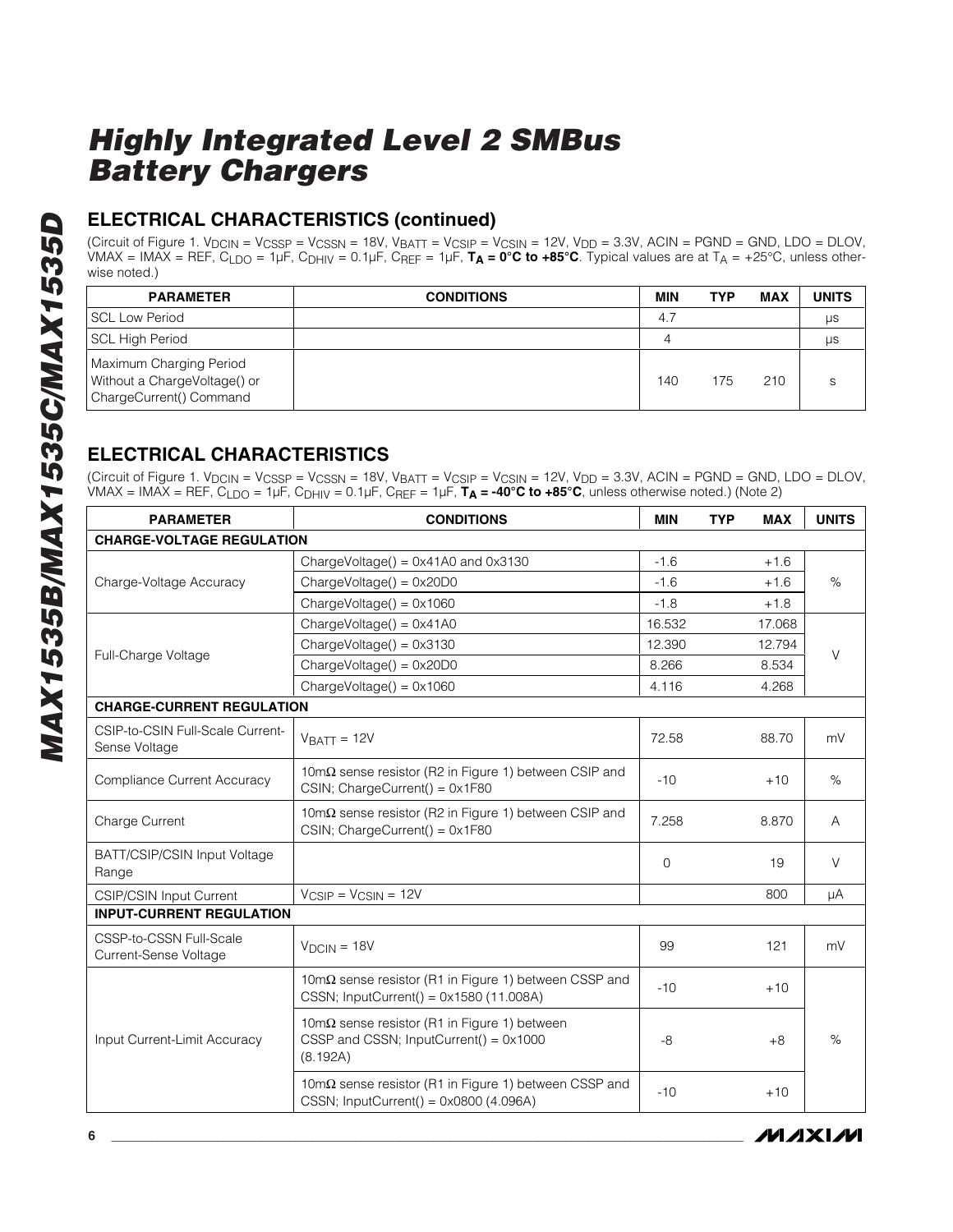### **ELECTRICAL CHARACTERISTICS (continued)**

(Circuit of Figure 1. V<sub>DCIN</sub> = V<sub>CSSP</sub> = V<sub>CSSN</sub> = 18V, V<sub>BATT</sub> = V<sub>CSIP</sub> = V<sub>CSIN</sub> = 12V, V<sub>DD</sub> = 3.3V, ACIN = PGND = GND, LDO = DLOV, VMAX = IMAX = REF, CLDO = 1µF, CDHIV = 0.1µF, CREF = 1µF, **TA = -40°C to +85°C**, unless otherwise noted.) (Note 2)

| <b>PARAMETER</b>                        | <b>CONDITIONS</b>                                              | <b>MIN</b> | <b>TYP</b> | <b>MAX</b>     | <b>UNITS</b> |
|-----------------------------------------|----------------------------------------------------------------|------------|------------|----------------|--------------|
| CSSP/CSSN Input Voltage Range           |                                                                | 8          |            | 28             | V            |
| <b>CSSP/CSSN Input Current</b>          | $V_{CSSP} = V_{CSSN} = V_{DCIN} > 8.0V$                        |            |            | 800            | μA           |
| <b>SUPPLY AND LINEAR REGULATOR</b>      |                                                                |            |            |                |              |
| DCIN Input Voltage Range                |                                                                | 8          |            | 28             | $\vee$       |
| DCIN Undervoltage-Lockout Trip          | <b>DCIN</b> falling                                            | 7.0        |            |                | V            |
| Point                                   | DCIN rising                                                    |            |            | 7.85           |              |
| <b>DCIN Quiescent Current</b>           | $8V < V_{DCIN} < 28V$                                          |            |            | 8              | mA           |
| <b>BATT Input Current</b>               | $V_{BATT} = 2V$ to 19V, $V_{DCIN} > V_{BATT} + 0.3V$           |            |            | 800            | μA           |
| LDO Output Voltage                      | 8V < V <sub>DCIN</sub> < 28V, no load                          | 5.15       |            | 5.65           | V            |
| <b>LDO Load Regulation</b>              | $0 < I_{LDO} < 10mA$                                           |            |            | 100            | mV           |
| LDO Undervoltage-Lockout Trip<br>Point  | $VDCIN = 8V$                                                   | 3.00       |            | 5.35           | $\vee$       |
| V <sub>DD</sub> Range                   |                                                                | 2.7        |            | 5.5            | V            |
| V <sub>DD</sub> Quiescent Current       | $V_{DCIN}$ < 6V, $V_{DD}$ = 5.5V, $V_{SCL}$ = $V_{SDA}$ = 5.5V |            |            | 27             | μA           |
| <b>REFERENCE</b>                        |                                                                |            |            |                |              |
| <b>REF Output Voltage</b>               | $0 < I$ REF < 500µA                                            | 4.035      |            | 4.157          | V            |
| REF Undervoltage-Lockout Trip<br>Point  | <b>REF</b> falling                                             |            |            | 3.9            | V            |
| <b>TRIP POINTS</b>                      |                                                                |            |            |                |              |
| BATT POWER_FAIL Threshold               | VDCIN - VBATT, DCIN falling                                    | 60         |            | 160            | mV           |
| BATT POWER_FAIL Threshold<br>Hysteresis |                                                                | 90         |            | 310            | mV           |
| <b>ACIN Threshold</b>                   | <b>ACIN</b> rising                                             | 1.966      |            | 2.129          | $\vee$       |
| <b>ACIN Threshold Hysteresis</b>        |                                                                | 5          |            | 35             | mV           |
| <b>SWITCHING REGULATOR</b>              |                                                                |            |            |                |              |
| Off-Time                                | $V_{BATT} = 16.0, V_{DCIN} = 21.0$                             | 540        |            | 660            |              |
|                                         | $V_{BATT} = 19.0, V_{DCIN} = 21.0$                             | 230        |            | 310            | ns           |
| <b>DLOV Supply Current</b>              | $ChargerMode() = 0x0001$                                       |            |            | 10             | μA           |
| Battery Undervoltage Charge<br>Current  | $VBATT = 2.6V$                                                 | 64         |            | 192            | mA           |
| <b>DHIV Output Voltage</b>              | With respect to SRC                                            | $-4.4$     |            | $-5.5$         | $\vee$       |
| <b>DHIV Sink Current</b>                |                                                                | 10         |            |                | mA           |
| DHI On-Resistance Low                   | $V_{DHI} = V_{DHIV}$ , $I_{DHI} = -10mA$                       |            |            | 7              | $\Omega$     |
| DHI On-Resistance High                  | $VDHI = VSRC, IDHI = 10mA$                                     |            |            | 3              | $\Omega$     |
| DLO On-Resistance High                  | $V_{\text{DLOV}} = 4.5V$ , $I_{\text{DLO}} = 100 \text{mA}$    |            |            | $\overline{7}$ | Ω            |
| DLO On-Resistance Low                   | $V_{\text{DLOV}} = 4.5V$ , $I_{\text{DLO}} = -100 \text{mA}$   |            |            | 3              | $\Omega$     |
| <b>ERROR AMPLIFIERS</b>                 |                                                                |            |            |                |              |
| <b>GMV Transconductance</b>             | ChargeVoltage() = $0 \times 41A0$ , VBATT = $16.8V$            | 0.0625     |            | 0.2500         | µA/mV        |

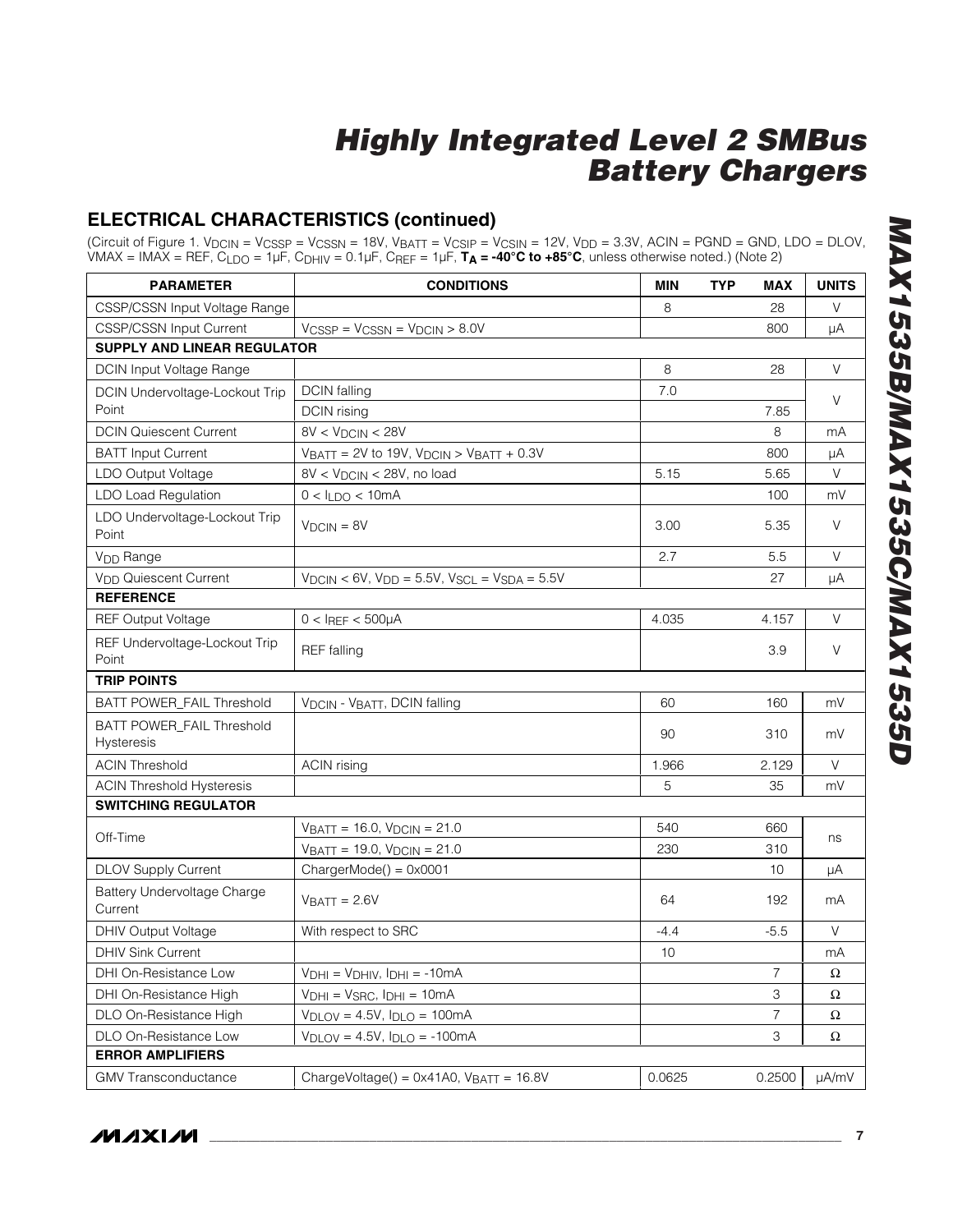### **ELECTRICAL CHARACTERISTICS (continued)**

(Circuit of Figure 1. V<sub>DCIN</sub> = V<sub>CSSP</sub> = V<sub>CSSN</sub> = 18V, V<sub>BATT</sub> = V<sub>CSIP</sub> = V<sub>CSIN</sub> = 12V, V<sub>DD</sub> = 3.3V, ACIN = PGND = GND, LDO = DLOV, VMAX = IMAX = REF, CLDO = 1µF, CDHIV = 0.1µF, CREF = 1µF, **TA = -40°C to +85°C**, unless otherwise noted.) (Note 2)

| <b>PARAMETER</b>                                | <b>CONDITIONS</b>                                                         | <b>MIN</b>     | <b>TYP</b> | <b>MAX</b>  | <b>UNITS</b>         |
|-------------------------------------------------|---------------------------------------------------------------------------|----------------|------------|-------------|----------------------|
| <b>GMI Transconductance</b>                     | ChargeCurrent() = 0x1F80, V <sub>CSIP</sub> - V <sub>CSIN</sub> = 80.64mV | 0.5            |            | 2.0         | µA/mV                |
| <b>GMS</b> Transconductance                     | $InputCurrent() = 0x1580, VCSSP - VCSSN = 110.08mV$                       | 0.5            |            | 2.0         | µA/mV                |
| <b>CCI Clamp Voltage</b>                        | $0.25V < V_{\rm CCl} < 2.0V$                                              | 140            |            | 600         | mV                   |
| CCV Clamp Voltage                               | $0.25V < V_{CCV} < 2.0V$                                                  | 140            |            | 600         | mV                   |
| CCS Clamp Voltage                               | $0.25V < V_{CCS} < 2.0V$                                                  | 140            |            | 600         | mV                   |
| <b>ACOK</b>                                     |                                                                           |                |            |             |                      |
| <b>ACOK Input Voltage Range</b>                 |                                                                           | $\overline{0}$ |            | 28          | $\vee$               |
| <b>ACOK Sink Current</b>                        | $V_{ACOK} = 0.4V$ , ACIN = 1.5V                                           | 1              |            |             | mA                   |
| PDS, PDL SWITCH CONTROL                         |                                                                           |                |            |             |                      |
| PDS Switch Turn-Off Threshold                   | DCIN with respect to BATT, DCIN falling                                   | 40             |            | 160         | mV                   |
| PDL Switch Turn-On Threshold                    | DCIN with respect to BATT, DCIN falling                                   | 40             |            | 160         | mV                   |
| PDS Output Low Voltage, PDS<br><b>Below SRC</b> | $I_{PDS} = 0$                                                             | 8              |            | 12          | V                    |
| PDS Turn-On Current                             | $PDS = SRC$                                                               | 6              |            |             | mA                   |
| PDS Turn-Off Current                            | $VPDS = VSRC - 2V$ , $VDCIN = 16V$                                        | 10             |            |             | mA                   |
| PDL Turn-On Resistance                          | $PDL = GND$                                                               | 40             |            | 160         | kΩ                   |
| <b>PDL Turn-Off Current</b>                     | $V_{CSSN} - V_{PDL} = 1.5V$                                               | 6              |            |             | mA                   |
| PDL and PDS Transition Delay<br>Time            | PDS and PDL are unloaded                                                  | $\overline{4}$ |            | 15          | μs                   |
| PDL-to-PDS Switchover Time in<br>Relearn Mode   | PDS and PDL are unloaded                                                  | $\overline{4}$ |            | 16          | μs                   |
| <b>MAXIMUM CHARGE-VOLTAGE SETTING</b>           |                                                                           |                |            |             |                      |
| VMAX Input Voltage Range                        |                                                                           | $\mathbf 0$    |            | <b>VREF</b> | $\vee$               |
| <b>VMAX to VBATT Ratio</b>                      | $V_{VMAX} = 2V$ , ChargeVoltage() = 0x4B00                                | 4.9            |            | 5.1         | V/V                  |
| <b>MAXIMUM CHARGE-CURRENT SETTING</b>           |                                                                           |                |            |             |                      |
| <b>IMAX Input Voltage Range</b>                 |                                                                           | $\Omega$       |            | <b>VREF</b> | $\vee$               |
| <b>IMAX to ICHARGE Ratio</b>                    | $V_{IMAX} = 0.8V$ , ChargeCurrent() = 0x1F80                              | 4.5            |            | 5.5         | AN                   |
| <b>THERMISTOR COMPARATOR</b>                    |                                                                           |                |            |             |                      |
| Thermistor Overrange Threshold                  | $V_{DD} = 2.7V$ to 5.5V, THM falling                                      | 89.5           |            | 92.5        | % of V <sub>DD</sub> |
| Thermistor Cold Threshold                       | $V_{DD} = 2.7V$ to 5.5V, THM falling                                      | 73.5           |            | 76.5        | % of V <sub>DD</sub> |
| Thermistor Hot Threshold                        | $V_{\text{DD}} = 2.7V$ to 5.5V, THM falling                               | 21.5           |            | 24.5        | % of V <sub>DD</sub> |
| Thermistor Underrange Threshold                 | $V_{DD} = 2.7V$ to 5.5V, THM falling                                      | 3.5            |            | 6.5         | % of V <sub>DD</sub> |
|                                                 | SMBus INTERFACE LEVEL SPECIFICATIONS (V <sub>DD</sub> = 2.7V TO 5.5V)     |                |            |             |                      |
| SDA/SCL Input Low Voltage                       | $V_{\text{DD}} = 2.7V$ to 5.5V                                            |                |            | 0.8         | $\vee$               |
| SDA/SCL Input High Voltage                      | $V_{\text{DD}} = 2.7V$ to 5.5V                                            | 2.15           |            |             | $\vee$               |
| SDA, INT Output Sink Current                    | $VSDA = 0.4V$                                                             | 6              |            |             | mA                   |
| <b>INT Output Low Voltage</b>                   | $\overline{INT} = 1 \text{mA}$                                            |                |            | 200         | mV                   |

**MAXIM**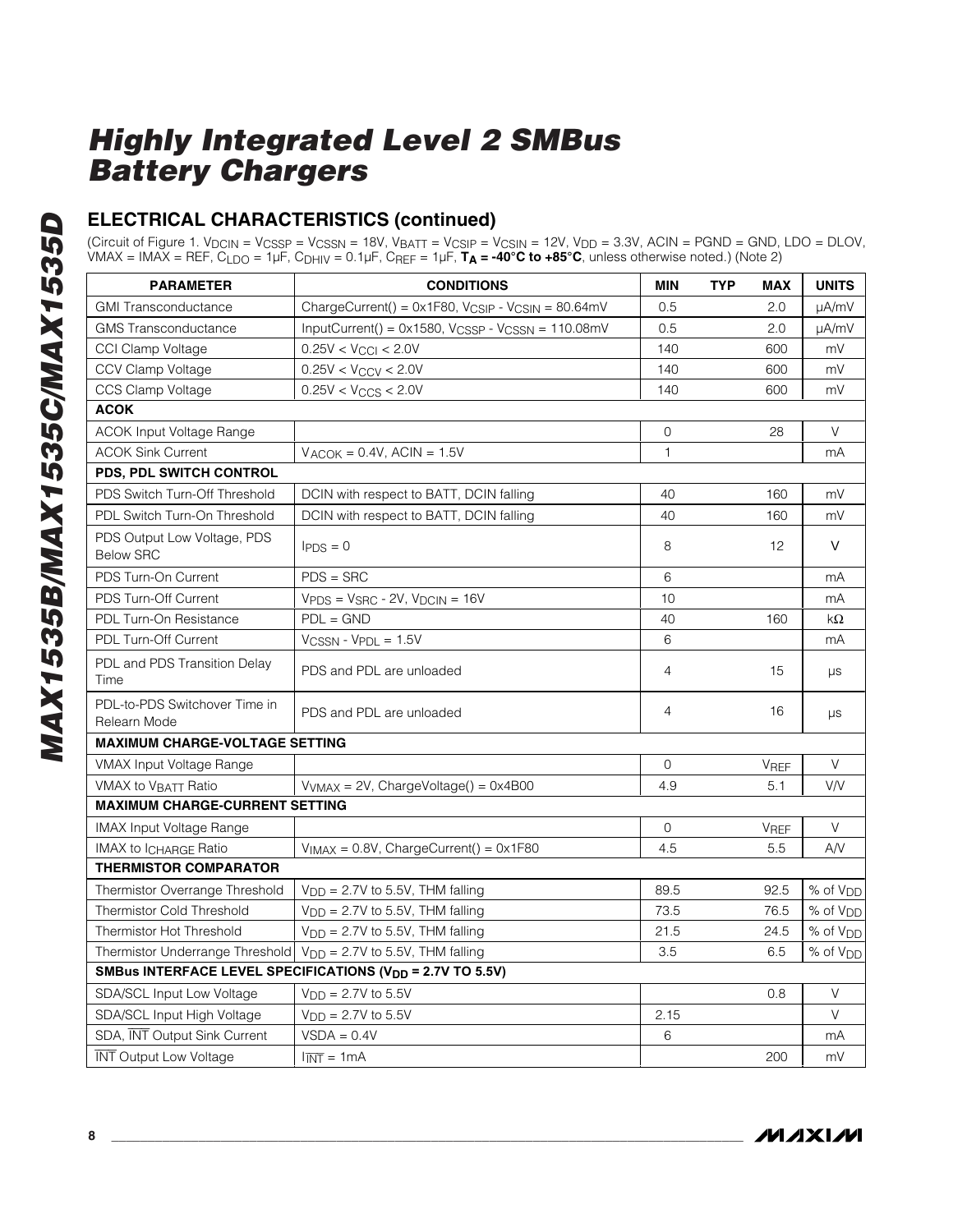### **ELECTRICAL CHARACTERISTICS (continued)**

(Circuit of Figure 1. V<sub>DCIN</sub> = V<sub>CSSP</sub> = V<sub>CSSN</sub> = 18V, V<sub>BATT</sub> = V<sub>CSIP</sub> = V<sub>CSIN</sub> = 12V, V<sub>DD</sub> = 3.3V, ACIN = PGND = GND, LDO = DLOV, VMAX = IMAX = REF, CLDO = 1µF, CDHIV = 0.1µF, CREF = 1µF, **TA = -40°C to +85°C**, unless otherwise noted.) (Note 2)

| <b>PARAMETER</b>                                                                   | <b>CONDITIONS</b> | <b>MIN</b> | <b>TYP</b> | <b>MAX</b> | <b>UNITS</b> |
|------------------------------------------------------------------------------------|-------------------|------------|------------|------------|--------------|
| SMBus TIMING SPECIFICATIONS (V <sub>DD</sub> = 2.7V TO 5.5V)                       |                   |            |            |            |              |
| <b>SMBus Frequency</b>                                                             |                   | 10         |            | 100        | kHz          |
| <b>SMBus Free Time</b>                                                             |                   | 4.7        |            |            | $\mu s$      |
| Start Condition Setup Time from<br><b>SCL</b>                                      |                   | 4.7        |            |            | $\mu s$      |
| Start Condition Hold Time from<br><b>SCL</b>                                       |                   | 4          |            |            | μs           |
| Stop Condition Setup Time from<br><b>SCL</b>                                       |                   | 4          |            |            | $\mu s$      |
| SDA Hold Time from SCL                                                             |                   | 300        |            |            | ns           |
| SDA Setup Time from SCL                                                            |                   | 250        |            |            | ns           |
| <b>SCL Low Timeout</b>                                                             | (Note 1)          | 25         |            | 35         | ms           |
| <b>SCL Low Period</b>                                                              |                   | 4.7        |            |            | μs           |
| <b>SCL High Period</b>                                                             |                   | 4          |            |            | μs           |
| Maximum Charging Period<br>Without a ChargeVoltage() or<br>ChargeCurrent() Command |                   | 130        |            | 220        | S            |

**Note 1:** Devices participating in a transfer time out when any clock low exceeds the 25ms minimum timeout period. Devices that have detected a timeout condition must reset the communication no later than the 35ms maximum timeout period. Both a master and a slave must adhere to the maximum value specified as it incorporates the cumulative stretch limit for both a master (10ms) and a slave (25ms).

**Note 2:** Specifications to -40°C are guaranteed by design, not production tested.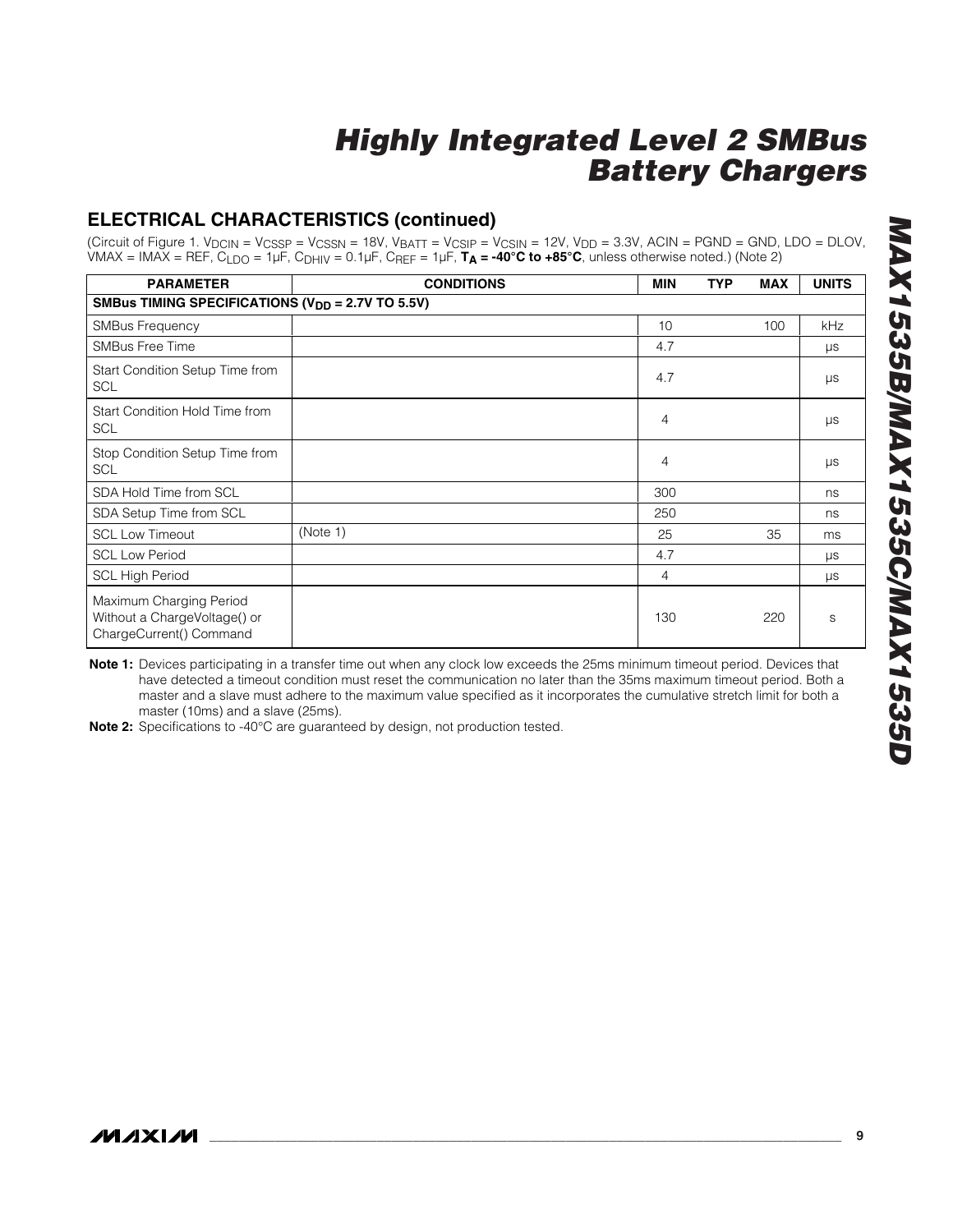(Circuit of Figure 1,  $V_{DCIN} = 20V$ ,  $T_A = +25^{\circ}C$ , unless otherwise noted.)

#### **LOAD SWITCH CONTROL TRANSIENT RESPONSE SYSTEM LOAD TRANSIENT(ADAPTER INSERTION) (BATTERY REMOVAL AND INSERTION)** MAX1535 toc03 MAX1535 toc02 MAX1535 toc01 16.8VDC A A A B B 0V 0V C B  $\circ$  below  $\blacktriangleright^{\mathsf{B}}$ C C C 0V B D C C B  $0<sup>V</sup>$ B 0V  $0V$ E<br>OV<br>F BATT INSERTED D D BATT REMOVED  $\cap$ 0V 400µs/div 200µs/div 4ms/div A: VBATT, 500mV/div, AC-COUPLED A: ADAPTER INPUT VOLTAGE, 20V/div A: BATTERY VOLTAGE, 500mV/div, AC-COUPLED B: V<sub>CCS</sub>, 500mV/div B: V<sub>CSSN</sub>, 20V/div B: V<sub>CCV</sub>, 500mV/div C: V<sub>CCI</sub>, 500mV/div C: V<sub>PDS</sub>, 20V/div C: V<sub>CCI</sub>, 500mV/div<br>D: CHARGE CURRENT, 2A/div D: AC ADAPTER CURRENT, 5A/div<br>E: SYSTEM LOAD, 5A/div D: V<sub>PDL</sub>, 20V/div SYSTEM LOAD, 5A/div F: CHARGE CURRENT, 5A/div **LDO LOAD REGULATION LDO LINE REGULATION REF LOAD REGULATION (VIN = 20V)** 0.010  $\boldsymbol{0}$ 0.4 MAX1535 toc06 MAX1535 toc04 MAX1535 toc05 0.008 0.2 -0.02 0.006 REF VOLTAGE ERROR (%) REF VOLTAGE ERROR (%) LDO VOLTAGE ERROR (%) LDO VOLTAGE ERROR (%) LDO VOLTAGE ERROR (%) 0 0.004 -0.04 0.002 -0.2 0 -0.4 -0.06 -0.002  $\approx -0.004$ -0.6 -0.006 -0.08 -0.8 -0.008 -0.10 -1.0 -0.010 100 200 300 400 0 100 200 300 400 500 8 12 16 20 24 28 12 16 20 24 0 2 4 6 8 10 2 4 6 8 REF LOAD CURRENT (µA) LDO CURRENT (mA) INPUT VOLTAGE (V) **EFFICIENCY vs. CHARGE CURRENT (CONSTANT-VOLTAGE MODE) REF VOLTAGE ERROR vs. TEMPERATURE** 100 0.02 MAX1535 toc08 MAX1535 toc07 90 0 REF VOLTAGE ERROR (%) 80  $V<sub>CHARGF</sub> = 8.4V$ -0.02 EFFICIENCY (%) EFFICIENCY (%)  $\overline{\phantom{a}}$  $V<sub>CHARGE</sub> = 12.6V$ 70 -0.04  $\mathbf{I}$  $V<sub>CHAPTERGF</sub> = 16.8V$ 60 -0.06 50 -0.08 40  $-0.10$ 0 8 2 4 6 -40 -20 0 20 40 60 80 100 -20 0 20 40 60 80 CHARGE CURRENT (A) TEMPERATURE (°C)

### *Typical Operating Characteristics*

/VI/IXI/VI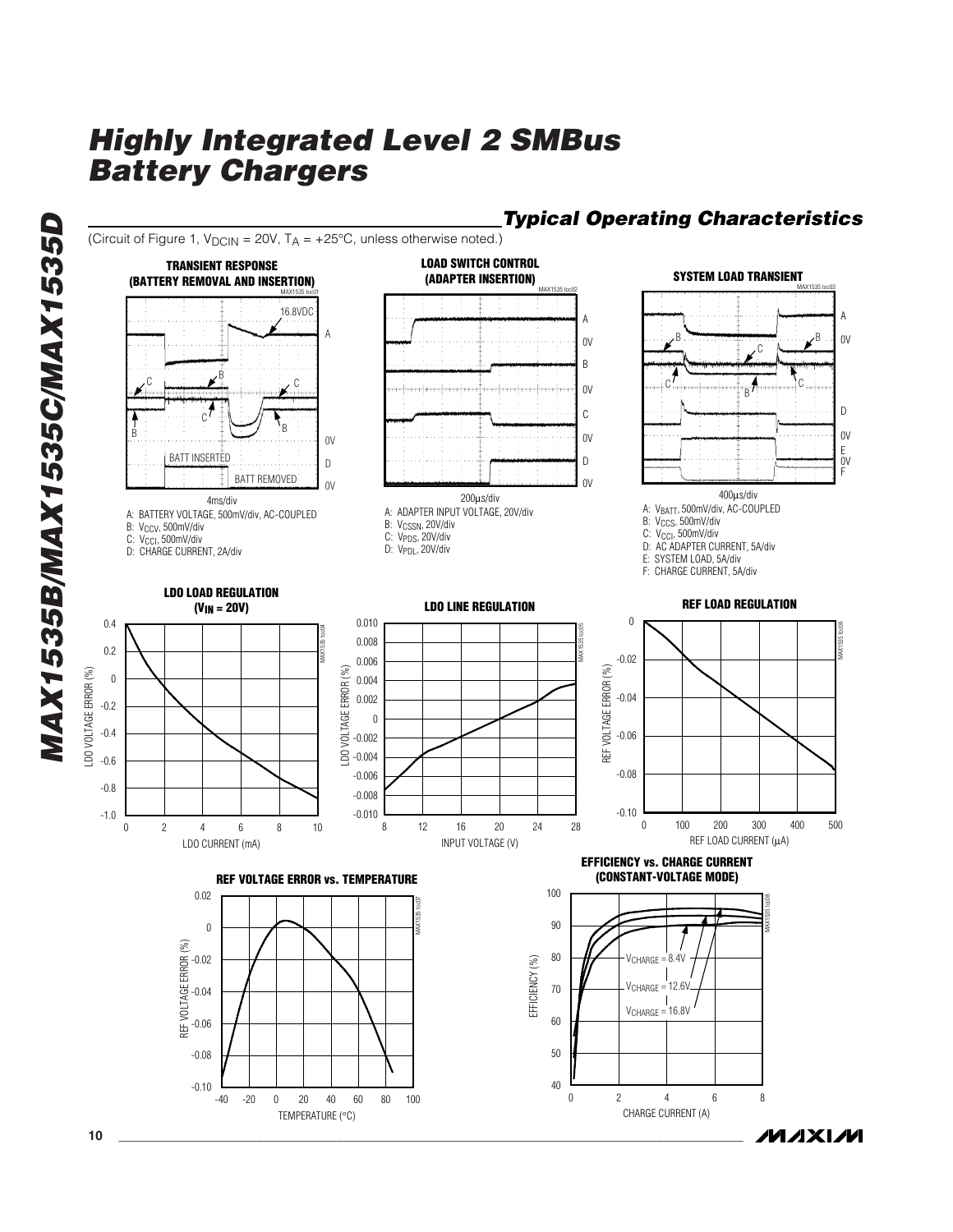

*Typical Operating Characteristics (continued)*

**MAXIM** 

*MAX1535B/MAX1535C/MAX1535D*

MAX1535B/MAX1535C/MAX1535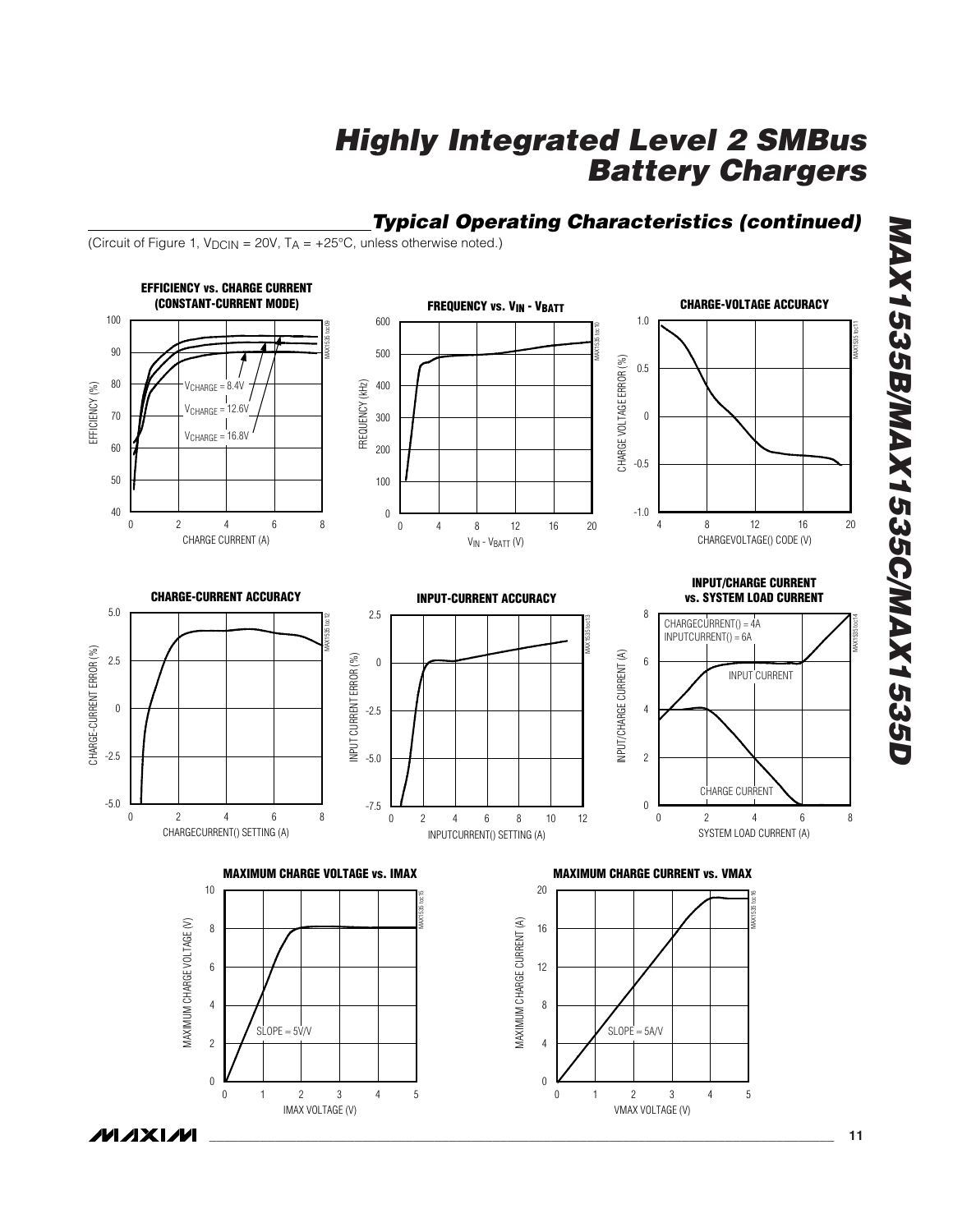### *Pin Description*

| PIN            | <b>NAME</b>     | <b>FUNCTION</b>                                                                                                                                                                                             |  |  |  |  |  |  |
|----------------|-----------------|-------------------------------------------------------------------------------------------------------------------------------------------------------------------------------------------------------------|--|--|--|--|--|--|
| 1              | <b>DCIN</b>     | DC Supply Voltage Input. Bypass DCIN to power ground (PGND) with a 1µF ceramic capacitor.                                                                                                                   |  |  |  |  |  |  |
| 2              | <b>LDO</b>      | 5.4V Linear-Regulator Output. The linear regulator powers the internal circuitry of the device. The input of the linear<br>regulator is supplied from DCIN. Bypass LDO with a 1µF ceramic capacitor to GND. |  |  |  |  |  |  |
| 3              | <b>ACIN</b>     | AC Adapter Detect Input. This uncommitted comparator input can be used to detect if the AC adapter voltage is<br>available for charging.                                                                    |  |  |  |  |  |  |
| 4              | <b>REF</b>      | 4.096V (Typical) Reference Voltage Output. Bypass REF with a 1µF ceramic capacitor to GND.                                                                                                                  |  |  |  |  |  |  |
| 5              | <b>GND</b>      | Analog Ground                                                                                                                                                                                               |  |  |  |  |  |  |
| 6              | CCS             | Input Current-Limit Regulation Loop Compensation Point. Connect a 0.01µF capacitor to GND.                                                                                                                  |  |  |  |  |  |  |
| $\overline{7}$ | CCI             | Charge-Current Regulation Loop Compensation Point. Connect a 0.01µF capacitor to GND.                                                                                                                       |  |  |  |  |  |  |
| 8              | <b>CCV</b>      | Charge-Voltage Regulation Loop Compensation Point. Connect a 20k $\Omega$ resistor in series with a 0.01µF capacitor<br>to GND.                                                                             |  |  |  |  |  |  |
| 9              | <b>VMAX</b>     | Analog Control Input for Setting the Maximum Charge Voltage. The maximum charge voltage can never go above<br>the limit set by VMAX. The ratio of maximum charge voltage to VMAX voltage is 5V/V.           |  |  |  |  |  |  |
| 10             | <b>IMAX</b>     | Analog Control Input for Setting the Maximum Charge Current. The maximum charge current can never go above<br>the limit set by IMAX. The ratio of maximum charge current to IMAX voltage is 5A/V.           |  |  |  |  |  |  |
| 11             | <b>DAC</b>      | DAC Voltage Output. Bypass DAC with a 0.1µF ceramic capacitor to GND.                                                                                                                                       |  |  |  |  |  |  |
| 12             | V <sub>DD</sub> | Logic Circuitry Supply Voltage Input. The voltage range of V <sub>DD</sub> is 2.7V to 5.5V.                                                                                                                 |  |  |  |  |  |  |
| 13             | <b>THM</b>      | Thermistor Voltage Input                                                                                                                                                                                    |  |  |  |  |  |  |
| 14             | <b>SDA</b>      | SMBus Data Input/Output. SDA is an open-drain output. An external pullup resistor is needed.                                                                                                                |  |  |  |  |  |  |
| 15             | <b>SCL</b>      | SMBus Clock Input. An external pullup resistor is needed.                                                                                                                                                   |  |  |  |  |  |  |
| 16             | <b>INT</b>      | Interrupt Output. INT is an open-drain output. An external pullup resistor is needed.                                                                                                                       |  |  |  |  |  |  |
| 17             | I.C.            | Internally Connected Pin. Leave it unconnected or connect it to ground.                                                                                                                                     |  |  |  |  |  |  |
| 18             | <b>GND</b>      | Analog Ground                                                                                                                                                                                               |  |  |  |  |  |  |
| 19             | <b>BATT</b>     | Battery Voltage Input                                                                                                                                                                                       |  |  |  |  |  |  |
| 20             | <b>CSIN</b>     | Negative Input to the Charge Current-Sense Amplifier                                                                                                                                                        |  |  |  |  |  |  |
| 21             | <b>CSIP</b>     | Positive Input to the Charge Current-Sense Amplifier. Connect a 10m $\Omega$ current-sense resistor from CSIP to CSIN.                                                                                      |  |  |  |  |  |  |
| 22             | <b>PGND</b>     | Power Ground                                                                                                                                                                                                |  |  |  |  |  |  |
| 23             | <b>DLO</b>      | Low-Side Power MOSFET Gate Driver Output. Connect DLO to the gate of the low-side n-channel MOSFET.                                                                                                         |  |  |  |  |  |  |
| 24             | <b>DLOV</b>     | Low-Side Gate Driver Supply. Bypass DLOV with a 0.1µF ceramic capacitor to PGND.                                                                                                                            |  |  |  |  |  |  |
| 25             | <b>DHIV</b>     | High-Side Gate Driver Supply. Bypass DHIV with a 0.1µF ceramic capacitor to SRC.                                                                                                                            |  |  |  |  |  |  |
| 26             | DHI             | High-Side Power MOSFET Gate Driver Output. Connect DHI to the gate of the high-side p-channel MOSFET.                                                                                                       |  |  |  |  |  |  |
| 27             | <b>SRC</b>      | Source Connection for PDS and PDL Switch Drivers                                                                                                                                                            |  |  |  |  |  |  |
| 28             | <b>CSSN</b>     | Negative Input to the Input Current-Limit Sense Amplifier                                                                                                                                                   |  |  |  |  |  |  |
| 29             | <b>CSSP</b>     | Positive Input to the Input Current-Limit Sense Amplifier. Connect a 10m $\Omega$ current-sense resistor from CSSN.                                                                                         |  |  |  |  |  |  |
| 30             | <b>PDL</b>      | System Load P-Channel MOSFET Switch Driver Output. When the part is powered down, the PDL output is pulled<br>to ground through an internal $100k\Omega$ resistor.                                          |  |  |  |  |  |  |
| 31             | <b>PDS</b>      | Power Source P-Channel MOSFET Switch Driver Output. When the part is powered down, the PDS output is pulled<br>to SRC through an internal $1\text{M}\Omega$ resistor.                                       |  |  |  |  |  |  |
| 32             | <b>ACOK</b>     | AC Detect Output. This high-voltage open-drain output pulls low when ACIN is less than REF/2.                                                                                                               |  |  |  |  |  |  |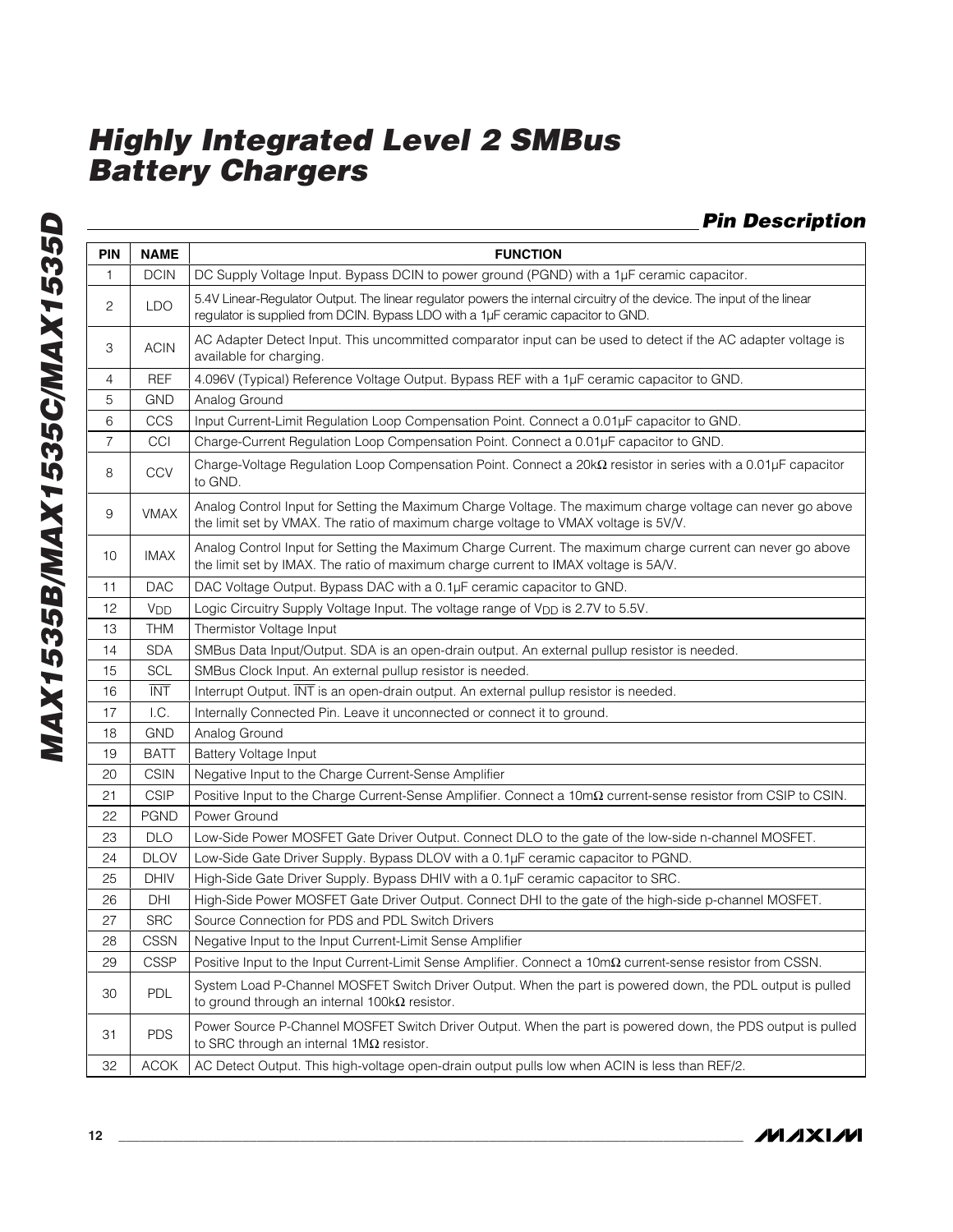### *Detailed Description*

The MAX1535B/MAX1535C/MAX1535D include all the functions necessary to charge Li+, NiMH, and NiCd smart batteries. A high-efficiency, synchronous-rectified, step-down DC-DC converter is used to implement a precision constant-current, constant-voltage charger with input current limiting. The DC-DC converter uses an external p-channel MOSFET as the buck switch and an external n-channel MOSFET as the synchronous rectifier to convert the input voltage to the required charge current and voltage. The charge current and input current-limit sense amplifiers have low input-offset errors and can use small-value sense resistors.

The MAX1535B/MAX1535C/MAX1535D feature a voltage-regulation loop (CCV) and two current-regulation loops (CCI and CCS). The loops operate independently of each other. The CCV voltage-regulation loop monitors BATT to ensure that its voltage never exceeds the voltage set by the ChargeVoltage() command. The CCI battery current-regulation loop monitors current delivered to BATT to ensure that it never exceeds the current limit set by the ChargeCurrent() command. The charge current-regulation loop is in control as long as the BATT voltage is below the set point. When the BATT voltage reaches its set point, the voltage-regulation loop takes control and maintains the battery voltage at the set point. A third loop (CCS) takes control and reduces the charge current when the sum of the system load and the input current to the charger exceeds the power-source current limit set by the InputCurrent() command. The MAX1535B/MAX1535C/MAX1535D also allow the user to clamp the programmed charge current and charge voltage. This feature effectively avoids damage to the battery if the charger was programmed with invalid data.

Based on the presence or absence of the AC adapter, the MAX1535B/MAX1535C/MAX1535D automatically select the appropriate source for supplying power to the system. A p-channel load switch controlled from the PDL output and a similar p-channel source switch controlled from the PDS output are used to implement this function. The MAX1535B/MAX1535C/MAX1535D can be programmed by a microcontroller (µC) to perform a relearning, or conditioning, cycle in which the battery is isolated from the charger and completely discharged through the system load. When the battery reaches 100% depth of discharge, it is recharged to full capacity (contact the battery-pack manufacturers for the 100% depth of discharge threshold).

The circuit shown in Figure 1 demonstrates a typical application for smart-battery systems.

### *Setting Charge Voltage*

The SMBus specification allows for a 16-bit ChargeVoltage() command that translates to a 1mV LSB and a 65.535V full-scale voltage; therefore, the ChargeVoltage() code corresponds to the output voltage in millivolts. The MAX1535B/MAX1535C/MAX1535D ignore the first 4 LSBs, and uses the next 11 bits to control the voltage DAC. The charge voltage range of the MAX1535B/MAX1535C/MAX1535D is 0 to 19.200V. All codes requesting charge voltage greater than 19.200V result in a voltage setting of 19.200V. All codes requesting charge voltage below 1.024V result in a voltage set point of zero, which terminates charging.

The VMAX pin can be used to set an upper limit to the charge voltage. This feature supercedes the value set with the ChargeVoltage() command when charge voltage is greater than VCHARGE\_MAX. The voltage range of VMAX is from 0 to VREF. The maximum charge voltage can be related to the voltage on VMAX using the following equation:

$$
V_{CHARGE\_MAX} = \frac{5V}{V} \times V_{VMAX}
$$

where VVMAX is the voltage on the VMAX pin.

#### *Setting Charge Current*

The SMBus specification allows for a 16-bit ChargeCurrent() command that translates to a 1mA LSB and a 65.535A full-scale current using a 10m $\Omega$ current-sense resistor (R2 in Figure 1). Equivalently, the ChargeCurrent() value sets the voltage across CSIP and CSIN inputs in 10µV per LSB increment. The MAX1535B/MAX1535C/MAX1535D ignore the first 7 LSBs and use the next 6 bits to control the current DAC. The charge-current range of the MAX1535B/ MAX1535C/MAX1535D is 0 to 8.064A using a 10m $\Omega$ current-sense resistor. All codes requesting charge current above 8.064A result in a current setting of 8.064A. All codes requesting charge current between 1mA to 128mA result in a current setting of 128mA. The default charge-current setting at power-on reset (POR) is also 128mA.

The IMAX pin can be used to set an upper limit to the charge current. This feature supercedes the value set with the ChargeCurrent() command when charge current is greater than ICHARGE\_MAX. The voltage range of IMAX is from 0 to VREF. The maximum charge current can be related to the voltage on IMAX using the following equation:

$$
I_{\text{CHARGE\_MAX}} = \frac{5A}{V} \times V_{\text{MAX}}
$$

where VIMAX is the voltage on the IMAX pin.

**MAXM**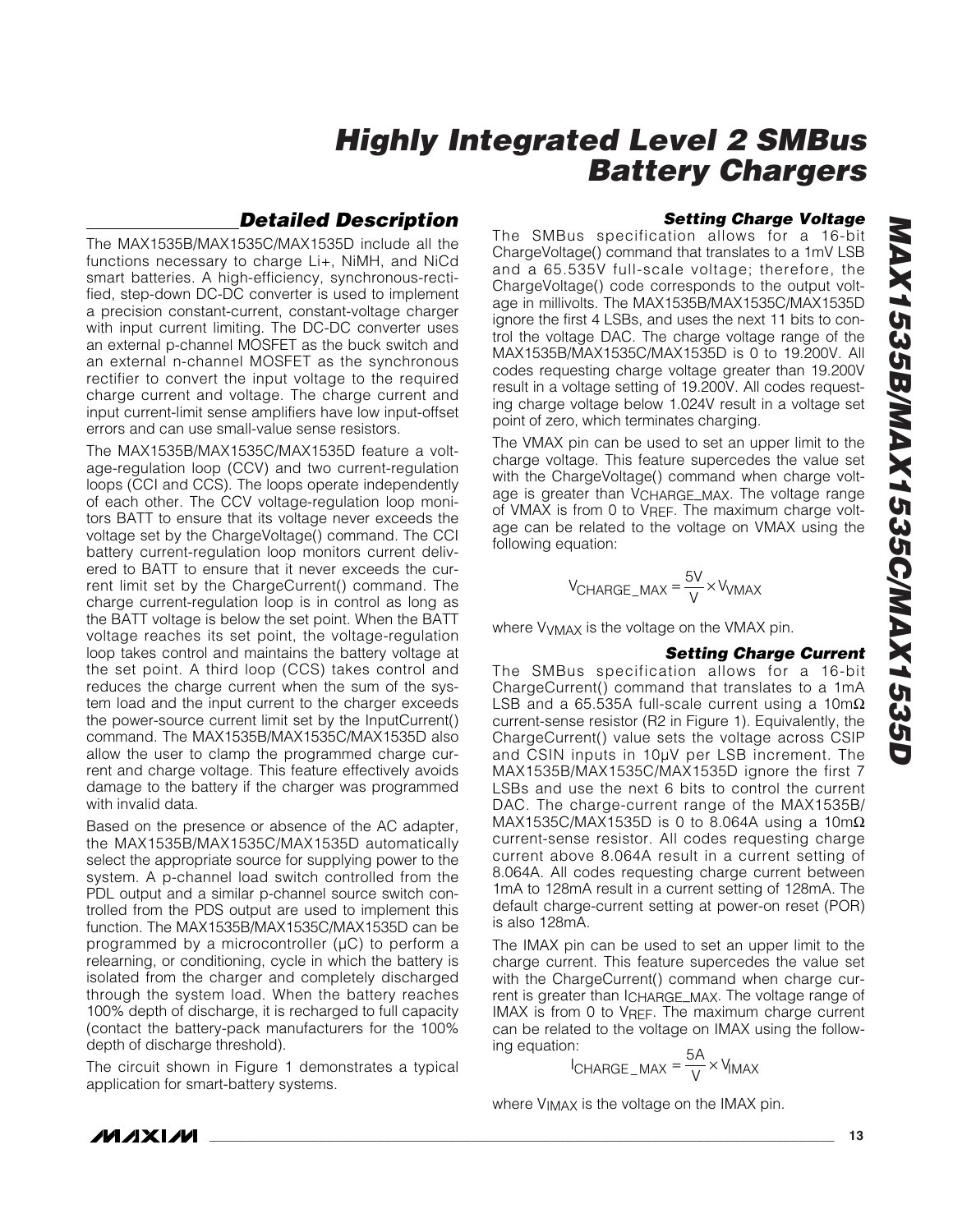

*Figure 1. Standard Application Circuit*

**MAXIM**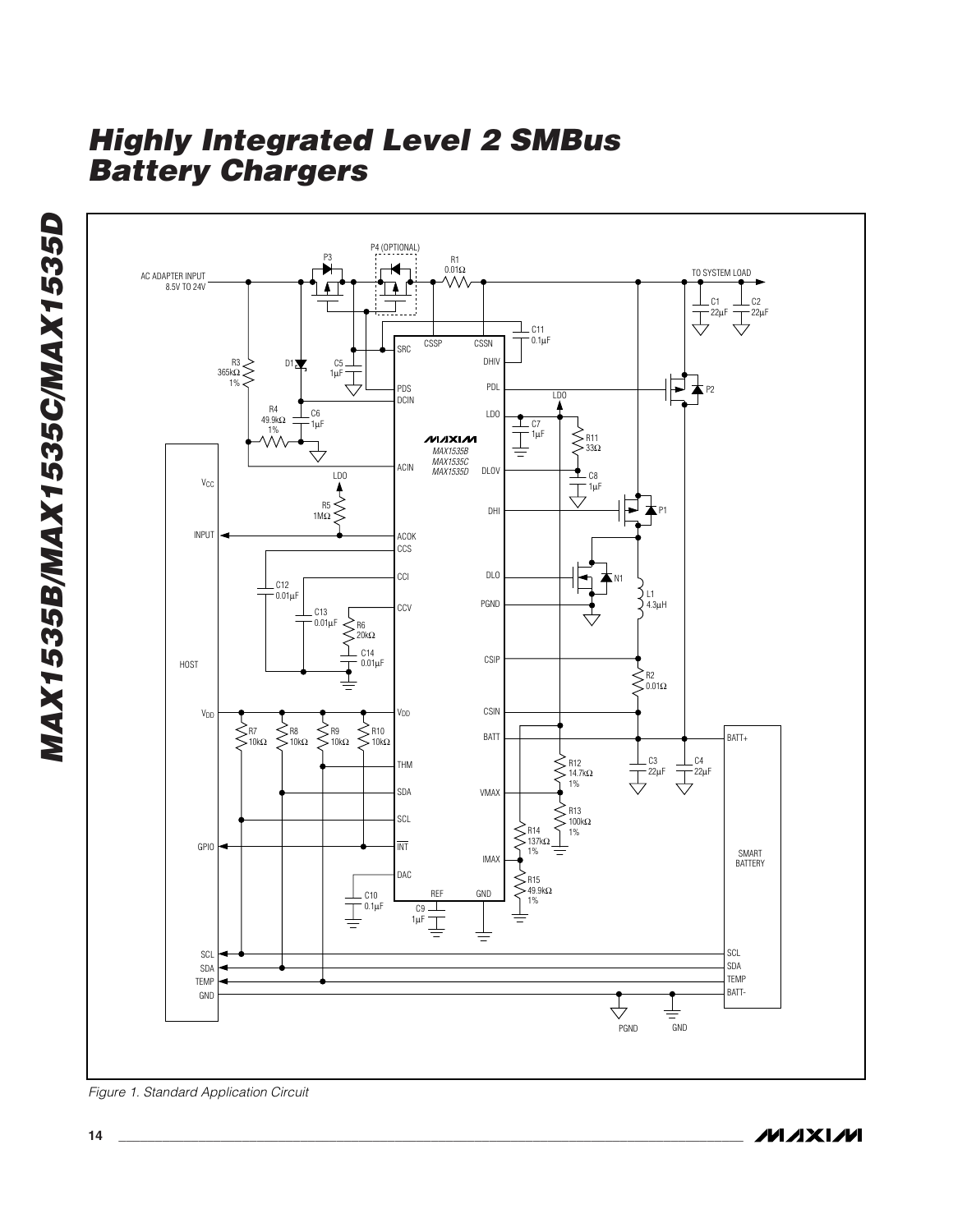| <b>INPUT</b>          | <b>OPERATING STATES</b> |                               |                              |                          |                                    |  |  |
|-----------------------|-------------------------|-------------------------------|------------------------------|--------------------------|------------------------------------|--|--|
| <b>CONDITIONS</b>     | <b>AC PRESENT</b>       | <b>POWER FAIL</b>             | <b>BATTERY</b>               | <b>BATT UNDERVOLTAGE</b> | <b>V<sub>DD</sub> UNDERVOLTAGE</b> |  |  |
| <b>DCIN</b>           | $V_{DCIN}$ > 7.5V       | $VDCIN < VBAT +$<br>0.3V      |                              |                          |                                    |  |  |
| THM                   |                         |                               | $V$ THM < $0.91 \times V$ DD |                          |                                    |  |  |
| <b>BATT</b>           | Χ                       | $V$ BATT > $V$ DCIN -<br>0.3V | Χ                            | $V$ BATT < 2.5V          |                                    |  |  |
| <b>V<sub>DD</sub></b> |                         |                               |                              |                          | V <sub>DD</sub> < 2.5V             |  |  |

### **Table 1. Summary of Operating States**

X *= Don't care.*

#### *Setting Input-Current Limit*

The total input current, from a wall cube or other DC source, is the sum of the system supply current and the current required by the charger. The MAX1535B/ MAX1535C/MAX1535D reduce the source current by decreasing the maximum charge current when the input current exceeds the set input current limit. This technique does not truly limit the input current. As the system supply current rises, the available charge current drops proportionally to zero. Thereafter, the total input current can increase without limit.

An internal amplifier compares the differential voltage between CSSP and CSSN to a scaled voltage set by the InputCurrent() command over the SMBus. The total input current is the sum of the device supply current, the charger input current, and the system load current. The device supply current is minimal (6mA, max) in comparison to the charger current and system load. The total input current can be estimated as follows:

 $I_{\text{INPUT}} = I_{\text{LOAD}} + \left[ (I_{\text{CHARGE}} \times V_{\text{BAT}}) / (V_{\text{IN}} \times \eta) \right]$ 

where η is the efficiency of the DC-to-DC converter (typically 85% to 95%).

The MAX1535B/MAX1535C/MAX1535D allow for a 16 bit InputCurrent() command that translates to a 1mA LSB and a 65.535A full-scale current using a 10m $\Omega$ current-sense resistor (R1 in Figure 1). Equivalently, the InputCurrent() value sets the voltage across CSSP and CSSN inputs in 10µV per LSB increments. The MAX1535B/MAX1535C/MAX1535D ignore the first 7 LSBs and uses the next 6 bits to control the input-current DAC. The input-current range of the MAX1535B/ MAX1535C/MAX1535D is from 256mA to 11.004A. All codes requesting input current above 11.004A result in an input-current setting of 11.004A. All codes requesting input current between 1mA to 256mA result in an input-current setting of 256mA. The default input-currentlimit setting at POR is 256mA. When choosing the currentsense resistor R1, carefully calculate its power rating. Take into account variations in the system's load current



and the overall accuracy of the sense amplifier. Note that the voltage drop across R1 contributes additional power loss, which reduces efficiency.

System currents normally fluctuate as portions of the system are powered up or put to sleep. Without inputcurrent regulation, the input source must be able to deliver the maximum system current and the maximum charger-input current. By using the input-current-limit circuit, the output-current capability of the AC wall adapter can be lowered, reducing system cost.

#### *LDO Regulator*

An integrated low-dropout (LDO) linear regulator provides a 5.4V supply derived from DCIN, which can deliver at least 10mA of load current. The LDO powers the gate driver of the low-side n-channel MOSFET in the DC-DC converter. See the *MOSFET Drivers* section. The LDO also biases the 4.096V reference and most of the control circuitry. Bypass LDO to GND with a 1µF ceramic capacitor.

#### *VDD Supply*

The V<sub>DD</sub> input provides power to the SMBus interface and the thermistor comparators. Connect V<sub>DD</sub> to LDO, or apply an external supply to V<sub>DD</sub> to keep the SMBus interface active while the supply to DCIN is removed.

#### *Operating Conditions*

Table 1 is a summary of the following four MAX1535B/ MAX1535C/MAX1535D operating states:

- AC present. When DCIN is greater than 7.5V, the AC adapter is considered to be present. In this condition, both the LDO and REF function properly and battery charging is allowed. The AC\_PRESENT bit (bit 15) in the ChargerStatus() register is set to 1.
- Power fail. When DCIN is less than BATT + 0.3V, the part is in the power-fail state since the charger does not have enough input voltage to charge the battery. In power fail, PDS turns off the input p-channel MOSFET switch and the POWER\_FAIL bit (bit 13) in the ChargerStatus() register is set to 1.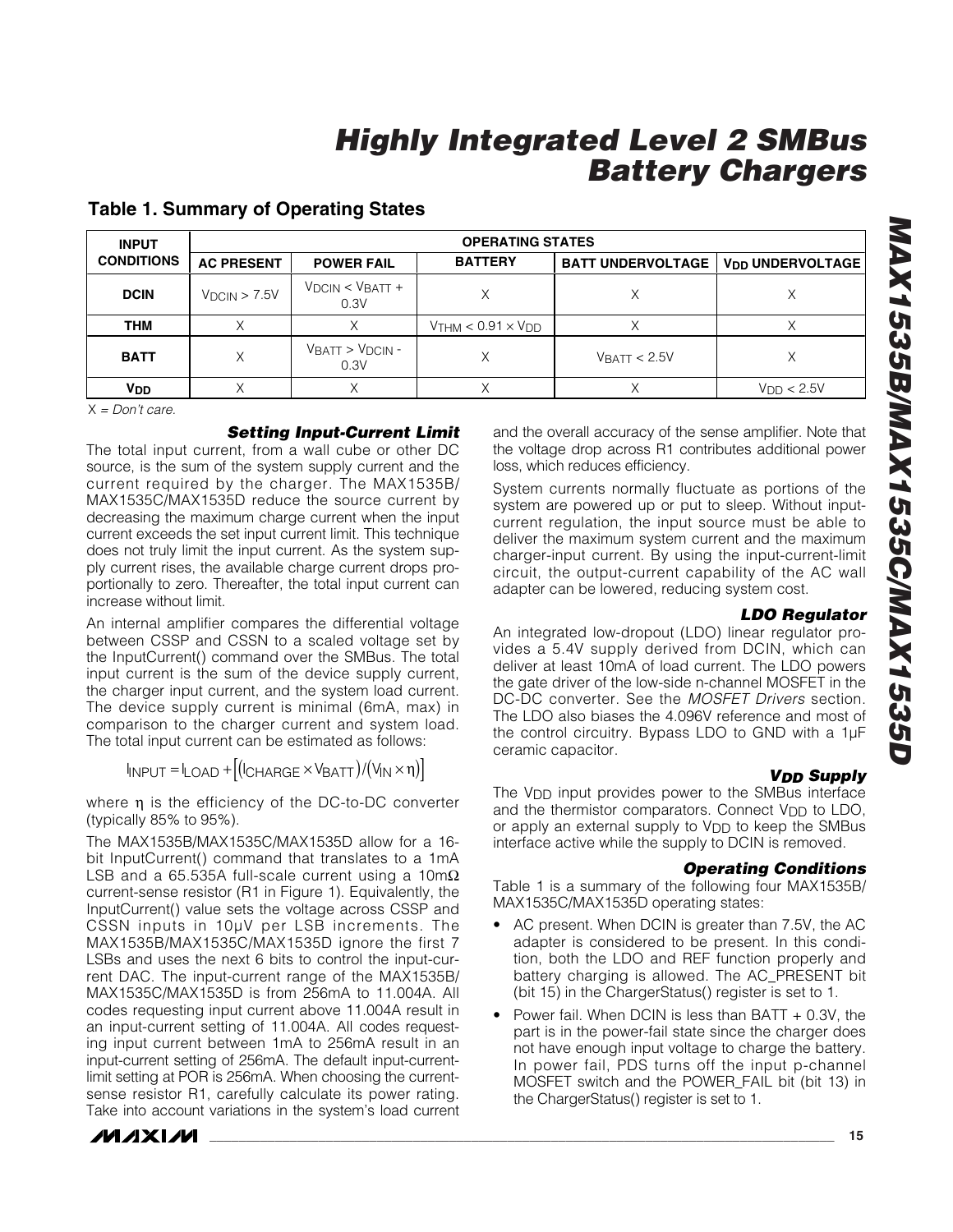

**MAXIM** 

**16 \_\_\_\_\_\_\_\_\_\_\_\_\_\_\_\_\_\_\_\_\_\_\_\_\_\_\_\_\_\_\_\_\_\_\_\_\_\_\_\_\_\_\_\_\_\_\_\_\_\_\_\_\_\_\_\_\_\_\_\_\_\_\_\_\_\_\_\_\_\_\_\_\_\_\_\_\_\_\_\_\_\_\_\_\_\_**

*Figure 2. System Functional Diagram*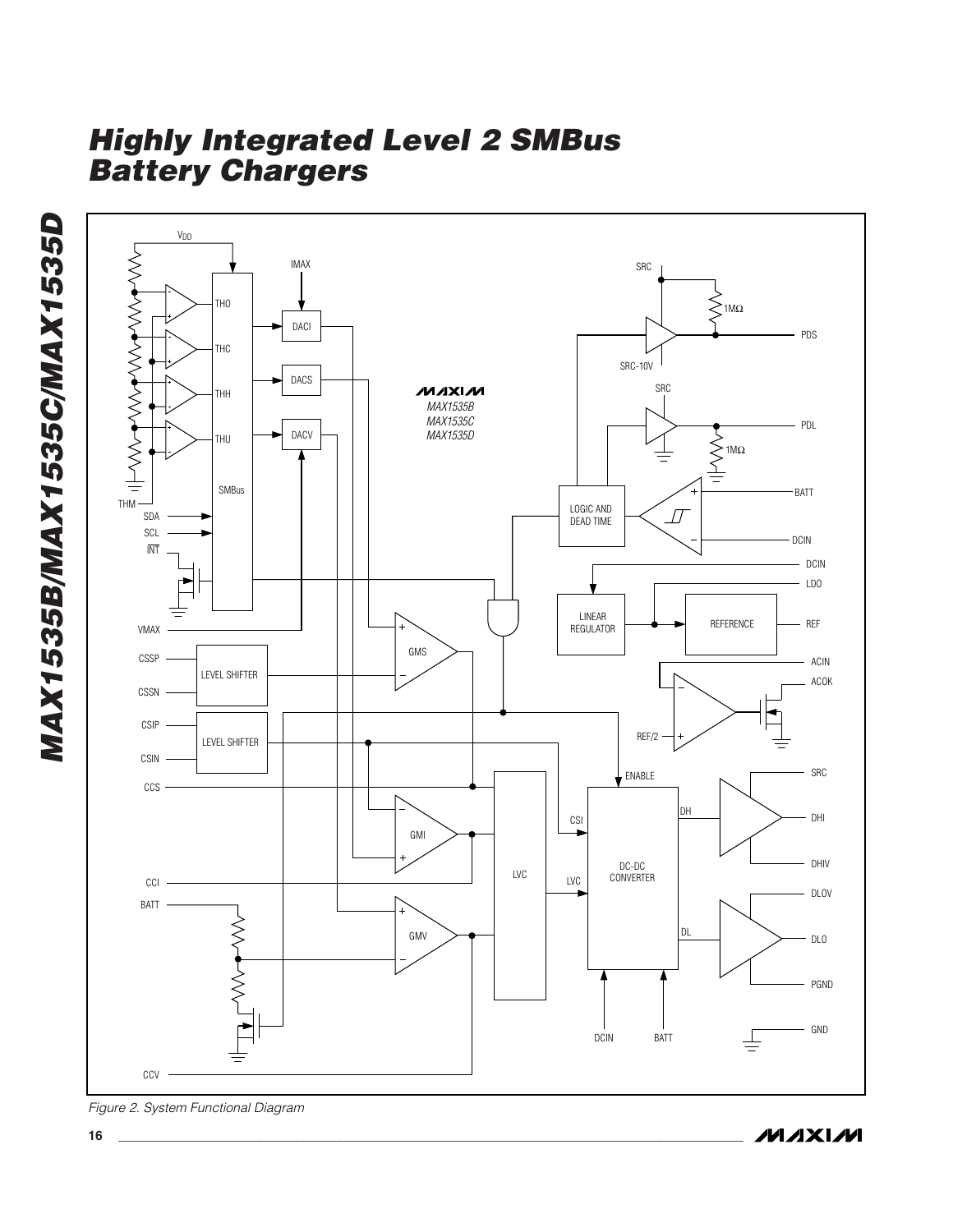- Battery present. When THM is less than 91% of V<sub>DD</sub>, the battery is considered to be present. The MAX1535B/MAX1535C/MAX1535D use the THM pin to detect whether a battery is connected to the charger. When the battery is present, the BATTERY\_PRESENT bit (bit 14) in the ChargerStatus() register is set to 1.
- Battery undervoltage. When BATT is less than 2.5V, the battery is considered to be in an undervoltage state. This condition causes the charger to reduce its current compliance to 128mA. The content of the ChargeCurrent() register is unaffected. The input current limit and the content of the InputCurrent() register are unaffected by battery undervoltage condition. When the BATT voltage exceeds 2.7V, normal charging resumes. ChargeVoltage() is unaffected and can be set as low as 1.024V.
- V<sub>DD</sub> undervoltage. When V<sub>DD</sub> is less than 2.5V, the V<sub>DD</sub> supply is considered to be in an undervoltage

state. The SMBus interface does not respond to commands. Coming out of the undervoltage condition, the part is in its POR state. No charging occurs when V<sub>DD</sub> is in the undervoltage state.

### *SMBus Interface*

The MAX1535B/MAX1535C/MAX1535D receive control inputs from the SMBus interface. The serial interface complies with the SMBus protocols as documented in System Management Bus Specification V1.1 and can be downloaded from www.sbs-forum.org. The charger functionality complies with Intel/Duracell smart charger specifications for a level 2 charger, as well as supporting input current limit and power source selection functions.

The MAX1535B/MAX1535C/MAX1535D use the SMBus Read-Word and Write-Word protocols (Figure 3) to communicate with the battery being charged, as well as with any host system that monitors the battery-tocharger communications as a level 2 SMBus charger.

|                                                                                                                                                                                                                                                                              | a) Write-Word Format           |                |                |                               |                |              |                |                                |                            |                |                                           |                |                                           |                |   |
|------------------------------------------------------------------------------------------------------------------------------------------------------------------------------------------------------------------------------------------------------------------------------|--------------------------------|----------------|----------------|-------------------------------|----------------|--------------|----------------|--------------------------------|----------------------------|----------------|-------------------------------------------|----------------|-------------------------------------------|----------------|---|
| S                                                                                                                                                                                                                                                                            | <b>SLAVE</b><br><b>ADDRESS</b> | W              | <b>ACK</b>     | <b>BYTE</b>                   | <b>COMMAND</b> |              | <b>ACK</b>     | <b>LOW</b>                     | <b>DATA</b><br><b>BYTE</b> | <b>ACK</b>     | <b>HIGH</b><br><b>DATA</b><br><b>BYTE</b> |                | <b>ACK</b><br>P                           |                |   |
|                                                                                                                                                                                                                                                                              | 7 bits                         | 1 <sub>b</sub> | 1 <sub>b</sub> | 8 bits                        |                |              | 1 <sub>b</sub> | 8 bits                         |                            | 1 <sub>b</sub> | 8 bits                                    |                | 1 <sub>b</sub>                            |                |   |
|                                                                                                                                                                                                                                                                              | MSB LSB                        | $\Omega$       | $\Omega$       | MSB LSB                       |                |              | $\Omega$       | <b>MSB</b>                     | <b>LSB</b>                 | $\Omega$       | MSB LSB                                   |                | $\Omega$                                  |                |   |
| D <sub>15</sub><br>D <sub>8</sub><br>D <sub>7</sub><br>D <sub>0</sub><br>Preset to<br>$ChargerMode() = 0x12$<br>0b0001001<br>$ChargeCurrent() = 0x14$<br>$ChangeVoltage() = 0x15$<br>AlarmWarning() = $0 \times 16$<br>$InputCurrent() = 0x3F$<br>b) Read-Word Format        |                                |                |                |                               |                |              |                |                                |                            |                |                                           |                |                                           |                |   |
| $\mathbf s$                                                                                                                                                                                                                                                                  | <b>SLAVE</b><br><b>ADDRESS</b> |                | W ACK          | <b>COMMAND</b><br><b>BYTE</b> | <b>ACK</b>     | $\mathbf{s}$ |                | <b>SLAVE</b><br><b>ADDRESS</b> | R                          | <b>ACK</b>     | <b>LOW</b><br><b>DATA</b><br><b>BYTE</b>  | <b>ACK</b>     | <b>HIGH</b><br><b>DATA</b><br><b>BYTE</b> | <b>NACK</b>    | P |
|                                                                                                                                                                                                                                                                              | 7 bits                         | 1 <sub>b</sub> | 1 <sub>b</sub> | 8 bits                        | 1 <sub>b</sub> |              |                | 7 bits                         | 1 <sub>b</sub>             | 1 <sub>b</sub> | 8 bits                                    | 1 <sub>b</sub> | 8 bits                                    | 1 <sub>b</sub> |   |
|                                                                                                                                                                                                                                                                              | MSB LSB                        | $\Omega$       | $\Omega$       | MSB LSB                       | $\Omega$       |              |                | MSB LSB                        |                            | $\Omega$       | MSB LSB                                   | $\Omega$       | MSB LSB                                   | $\mathbf{1}$   |   |
| Preset to<br>D7<br>D <sub>0</sub><br>D <sub>15</sub><br>D <sub>8</sub><br>$ChargerSpecInfo() =$<br>Preset to<br>0b0001001<br>0b0001001<br>0x11<br>$ChargerStatus() =$<br>0x13                                                                                                |                                |                |                |                               |                |              |                |                                |                            |                |                                           |                |                                           |                |   |
| LEGEND:<br>S = START CONDITION or REPEATED START CONDITION<br>$P =$ Stop Condition<br>NACK = NOT ACKNOWLEDGE (LOGIC HIGH)<br>ACK = ACKNOWLEDGE (LOGIC LOW)<br>$W = WRITE BIT (LOGIC LOW)$<br>$R = READ BIT (LOGIC HIGH)$<br><b>MASTER TO SLAVE</b><br><b>SLAVE TO MASTER</b> |                                |                |                |                               |                |              |                |                                |                            |                |                                           |                |                                           |                |   |

*Figure 3. SMBus a) Write-Word and b) Read-Word Protocols*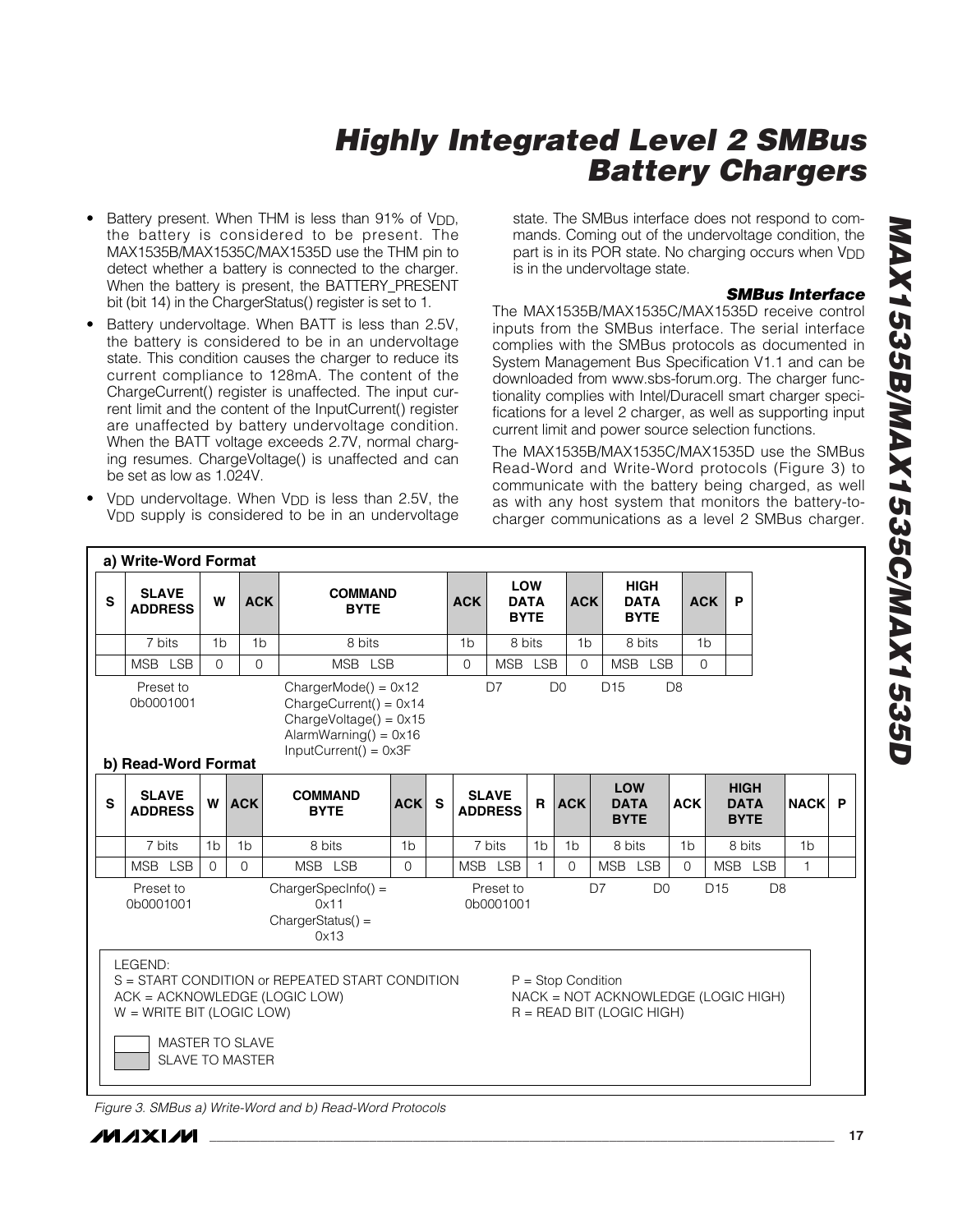*MAX1535B/MAX1535C/MAX1535D* MAX1535B/MAX1535C/MAX1535D



*Figure 4. SMBus Write Timing*



*Figure 5. SMBus Read Timing*

The MAX1535B/MAX1535C/MAX1535D are SMBus slave devices and do not initiate communication on the bus. It responds to the 7-bit address 0b0001001. In addition, the MAX1535B/MAX1535C/MAX1535D have two identification (ID) registers: a 16-bit device ID register (0x0006), and a 16-bit manufacturer ID register (0x004D).

The data input SDA and clock input SCL pins have Schmitt-trigger inputs that can accommodate slow edges; however, the rising and falling edges should still be faster than 1µs and 300ns, respectively.

Communication starts with the master signaling the beginning of a transmission with a START condition, which is a high-to-low transition on SDA, while SCL is high. When the master has finished communicating with the slave, the master issues a STOP condition, which is a low-to-high transition on SDA, while SCL is high. The bus is then free for another transmission. Figures 4 and 5 show the timing diagram for signals on the SMBus interface. The address byte, command byte, and data byte are transmitted between the START and STOP conditions. The SDA state is allowed to change only while SCL is low, except for the START and STOP conditions. Data is transmitted in 8-bit bytes and is sampled on the rising edge of SCL. Nine clock cycles are required to transfer each byte in or out of the MAX1535B/MAX1535C/MAX1535D since either the master or the slave acknowledges the receipt of the

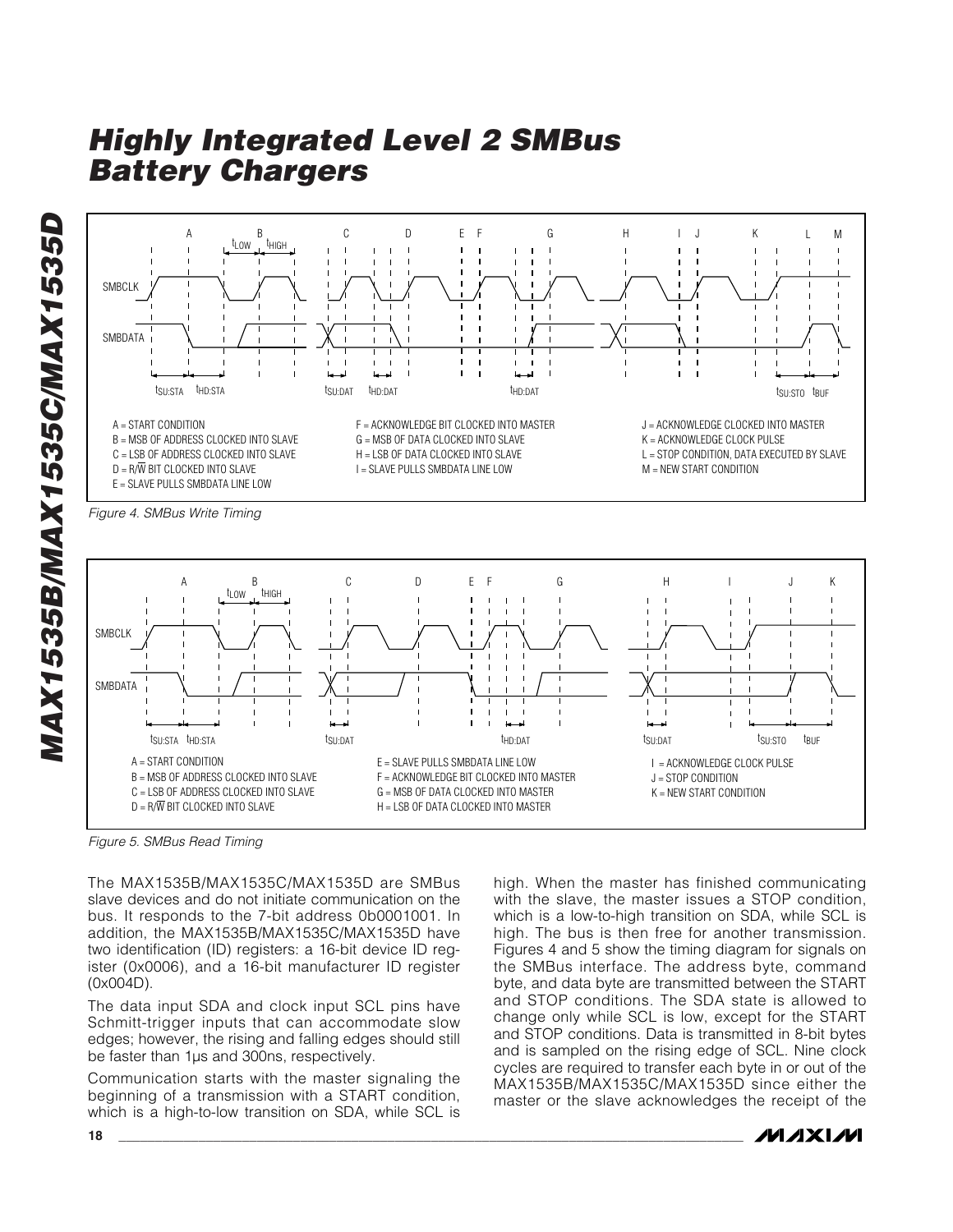correct byte during the ninth clock. The MAX1535B/ MAX1535C/MAX1535D support the charger commands as described in Tables 2–9.

#### *Battery-Charger Commands*

The MAX1535B/MAX1535C/MAX1535D support seven battery charger commands that use either Write-Word or Read-Word protocols, as summarized in Table 2.

#### *ChargerSpec()*

The ChargerSpec() command uses the Read-Word protocol (Figure 3). The command code for ChargerSpec() is 0x11(0b00010001). Table 3 lists the functions of the data bits (D0–D15). Bit 0 refers to the D0 bit in the Read-Word protocol. The MAX1535B/MAX1535C/MAX1535D comply with level 2 Smart-Battery Charger Specification Revision 1.1; therefore, the ChargerSpec() command returns 0x0002.

#### *ChargerMode()*

The ChargerMode() command uses the Write-Word protocol (Figure 3). The command code for ChargerMode() is 0x12 (0b00010010). Table 4 lists the functions of the data bits (D0–D15). Bit 0 refers to the D0 bit in the Write-Word protocol.

To charge a battery that has a thermistor impedance in the HOT range (i.e., THERMISTOR\_HOT = 1 and THERMISTOR\_UR = 0), the host must use the ChargerMode() command to clear HOT\_STOP after the battery is inserted. The HOT\_STOP bit returns to its default power-up condition (1) whenever the battery is removed.

#### *ChargerStatus()*

The ChargerStatus() command uses the Read-Word protocol (Figure 3). The command code for ChargerStatus() is 0x13 (0b00010011). Table 5 describes the functions of the data bits (D0–D15). Bit 0 refers to the D0 bit in the Read-Word protocol.

The ChargerStatus() command returns information about thermistor impedance and the MAX1535B/ MAX1535C/MAX1535Ds' internal state. The latched bits, THERMISTOR\_HOT and ALARM\_INHIBITED, are cleared whenever BATTERY\_ PRESENT = 0 or ChargerMode() is written with POR\_RESET =  $1$ . The ALARM\_INHIBITED status bit can also be cleared by writing a new charge current or charge voltage.

#### *ChargeCurrent() (POR: 0x0080)*

The ChargeCurrent() command uses the Write-Word protocol (Figure 3). The command code for ChargeCurrent() is 0x14 (0b00010100). The 16-bit binary number formed by D15–D0 represents the charge-current set point in milliamps. However, the resolution of the MAX1535B/MAX1535C/MAX1535D are 128mA in setting the charge current; bits D0–D6 are ignored as shown in Table 6. The D13, D14, and D15 bits are also ignored. Figure 6 shows the mapping between the charge-current set point and the ChargeCurrent() code. All codes requesting charge current above 8.064A result in a current overrange, limiting the charging current to 8.064A. All codes requesting charge current between 1mA to 128mA result in a current setting of 128mA. A 10m $Ω$  current-sense resistor (R2 in Figure 1) is required to achieve the correct code/current scaling.

| <b>COMMAND</b> | <b>COMMAND NAME</b> | <b>READ/WRITE</b> | <b>DESCRIPTION</b>          | <b>POR STATE</b> | <b>STATUS BITS AFFECTED</b>                             |
|----------------|---------------------|-------------------|-----------------------------|------------------|---------------------------------------------------------|
| 0x11           | ChargerSpec()       | Read Only         | Charger specification       | 0x0002           | N/A                                                     |
| 0x12           | ChargerMode()       | Write Only        | Charger mode                | N/A              | CHARGE INHIBITED.<br>ALARM INHIBITED.<br>THERMISTOR HOT |
| 0x13           | ChargerStatus()     | Read Only         | Charger status              | N/A              | N/A                                                     |
| 0x14           | ChargeCurrent()     | Write Only        | Charge-current setting      | 0x0080           | CURRENT NOT REG.<br><b>CURRENT OR</b>                   |
| 0x15           | ChargeVoltage()     | Write Only        | Charge-voltage setting      | 0x4B00           | VOLTAGE NOT REG.<br><b>VOLTAGE OR</b>                   |
| 0x16           | AlarmWarning()      | Write Only        | Alarm warning               | N/A              | N/A                                                     |
| 0x3F           | InputCurrent()      | Write Only        | Input current-limit setting | 0x0080           | CURRENT NOT REG                                         |
| 0xFE           | ManufacturerID()    | Read Only         | Manufacturer ID             | 0x004D           | N/A                                                     |
| 0xFF           | DeviceID()          | Read Only         | Device ID                   | 0x0006           | N/A                                                     |

#### **Table 2. Battery-Charger Command Summary**

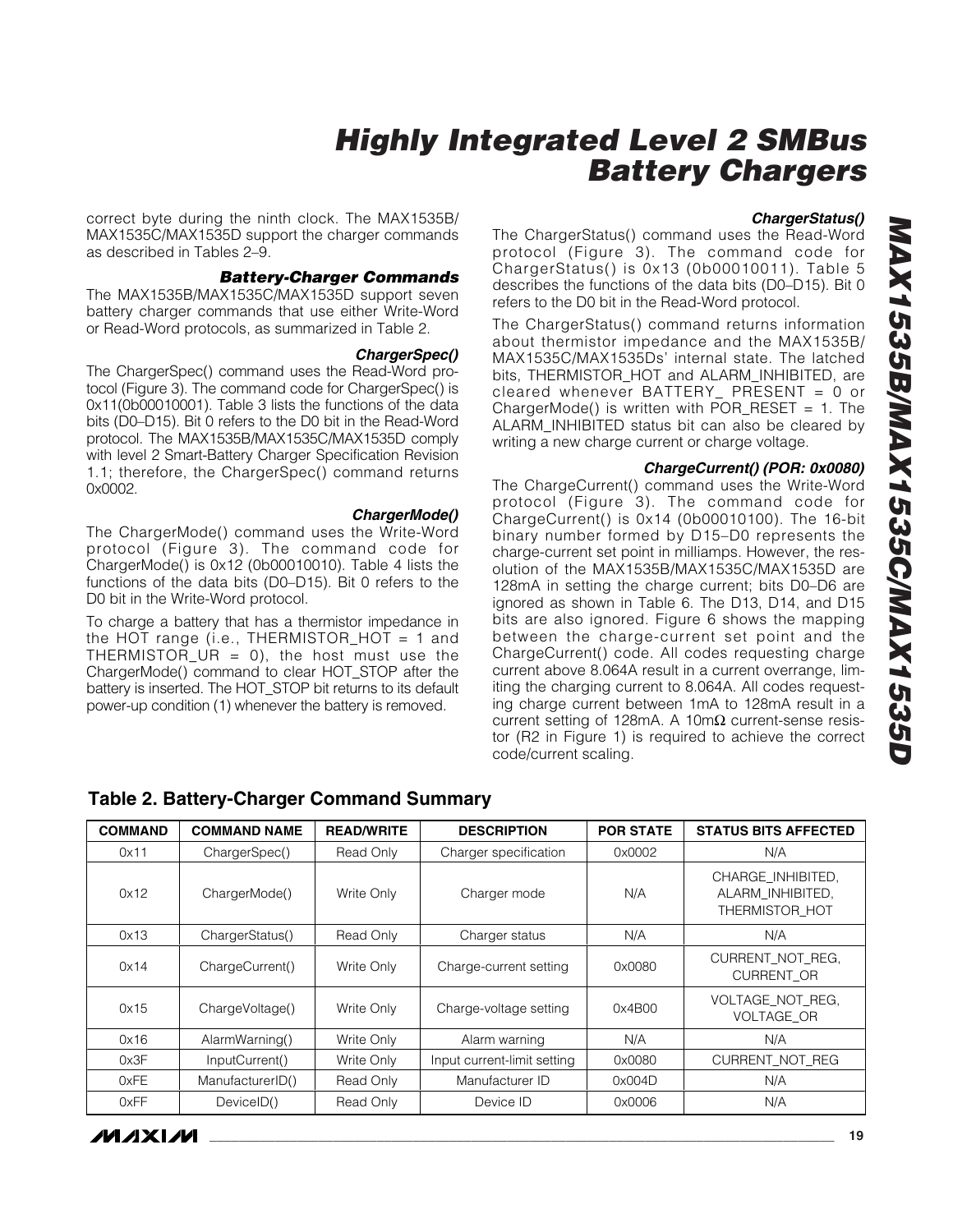### **Table 3. ChargerSpec()**

| <b>BIT</b> | <b>BIT NAME</b>     | <b>DESCRIPTION</b>                                                 |
|------------|---------------------|--------------------------------------------------------------------|
| 0          | CHARGER_SPEC        | Returns a zero for version 1.1                                     |
|            | <b>CHARGER SPEC</b> | Returns a 1 for version 1.1                                        |
| 2          | <b>CHARGER SPEC</b> | Returns a zero for version 1.1                                     |
| 3          | <b>CHARGER SPEC</b> | Returns a zero for version 1.1                                     |
| 4          | SELECTOR_SUPPORT    | Returns a zero, indicating no smart-battery selector functionality |
| 5          | Reserved            | Returns a zero                                                     |
| 6          | Reserved            | Returns a zero                                                     |
|            | Reserved            | Returns a zero                                                     |
| 8          | Reserved            | Returns a zero                                                     |
| 9          | Reserved            | Returns a zero                                                     |
| 10         | Reserved            | Returns a zero                                                     |
| 11         | Reserved            | Returns a zero                                                     |
| 12         | Reserved            | Returns a zero                                                     |
| 13         | Reserved            | Returns a zero                                                     |
| 14         | Reserved            | Returns a zero                                                     |
| 15         | Reserved            | Returns a zero                                                     |

*Command: 0x11*

The default charge-current setting at POR is 128mA. Thus, the first time the MAX1535B/MAX1535C/ MAX1535D power up, the charge current is regulated at 128mA. Anytime the battery is removed, the ChargeCurrent() register returns to its POR state.

#### *ChargeVoltage() (POR: 0x4B00)*

The ChargeVoltage() command uses the Write-Word protocol (Figure 3). The command code for ChargeVoltage() is 0x15 (0b00010101). The 16-bit binary number formed by D15–D0 represents the charge-voltage set point in millivolts. However, the resolution of the MAX1535B/MAX1535C/MAX1535D is 16mV in setting the charge voltage; the D0–D3 bits are ignored as shown in Table 7. The D15 bit is also ignored. Figure 7 shows the mapping between the charge-voltage set point and the ChargeVoltage() code. All codes requesting charge voltage greater than 19.200V result in a voltage overrange, limiting the charge voltage to 19.200V. All codes requesting charge voltage below 1024mV result in a voltage set point of zero, which terminates charging.

The default charge-voltage setting at POR is 19.200V. Thus, the first time a MAX1535B/MAX1535C/ MAX1535D powers up, the charge voltage is regulated at 19.200V. Anytime the battery is removed, the ChargeVoltage() register returns to its POR state.

### *AlarmWarning()*

The AlarmWarning() command uses the Write-Word protocol (Figure 3). The command code for AlarmWarning() is 0x16 (0b00010110). AlarmWarning() sets the ALARM\_INHIBITED status bit in the MAX1535B/ MAX1535C/MAX1535D if D15, D14, D13, D12, or D11 of the Write-Word protocol equals 1. Table 8 summarizes the AlarmWarning() command's function. The ALARM\_INHIBITED status bit remains set until the battery is removed, a ChargerMode() command is written with the POR\_RESET bit set, or new ChargeCurrent() and ChargeVoltage() values are written. As long as  $ALARM$  INHIBITED = 1, the MAX1535B/MAX1535C/ MAX1535D switching regulator remains off.

#### *InputCurrent() (POR: 0x0080)*

The InputCurrent() command uses the Write-Word protocol (Figure 3). The command code for InputCurrent() is 0x3F (0b00111111). The 16-bit binary number formed by D15–D0 represents the charge-current set point in milliamps. However, the resolution of the MAX1535B/MAX1535C/MAX1535D is 256mA in setting the charge current; the D0–D6 bits are ignored as shown in Table 9. The D13, D14, and D15 bits are also ignored. Figure 8 shows the mapping between the input-current set point and the InputCurrent() code. All codes requesting input current greater than 11.004A result in an input-current overrange, limiting the input current to 11.004A. All codes requesting input current

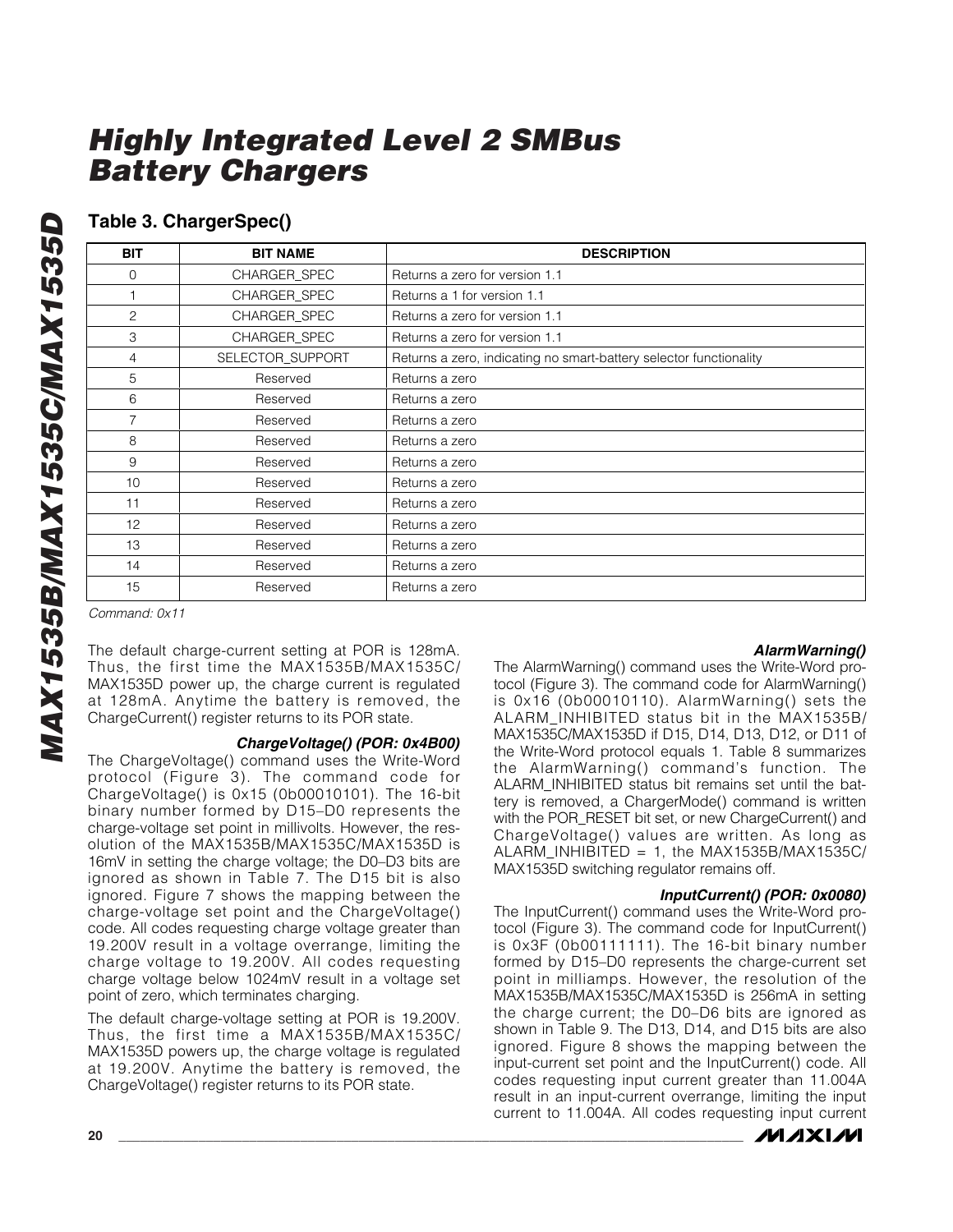### **Table 4. ChargerMode()**

| <b>BIT</b>     | <b>BIT NAME</b>      | <b>DESCRIPTION</b>                                                                                                                                                                                                                                                                                             |
|----------------|----------------------|----------------------------------------------------------------------------------------------------------------------------------------------------------------------------------------------------------------------------------------------------------------------------------------------------------------|
| $\mathbf 0$    | INHIBIT_CHARGE       | $0^*$ = Allow normal operation; clear the CHG_INHIBITED flip-flop.<br>1 = Turn off the charger; set the CHG_INHIBITED flip-flop.<br>The CHG_INHIBITED flip-flop is not affected by any other commands.                                                                                                         |
| $\mathbf{1}$   | ENABLE_POLLING       | Not implemented.                                                                                                                                                                                                                                                                                               |
| 2              | POR_RESET            | $0^*$ = No change.<br>1 = Change the ChargeVoltage() to 0x4B00 and the ChargeCurrent() to 0x0080;<br>clear the THERMISTOR_HOT and ALARM_INHIBITED flip-flops. After setting<br>POR_RESET to 1, the user needs to clear this bit to enable normal charging.                                                     |
| 3              | RESET_TO_ZERO        | $0^*$ = No change.<br>1 = Set the ChargeCurrent() and ChargeVoltage() to zero even if the<br>INHIBITED_CHARGE bit is zero.                                                                                                                                                                                     |
| 4              | AC_PRESENT_MASK      | $0^*$ = Interrupt on either edge of the AC_PRESENT status bit.<br>1 = Do not interrupt because of an AC_PRESENT bit change.                                                                                                                                                                                    |
| 5              | BATTERY_PRESENT_MASK | $0^*$ = Interrupt on either edge of the BATTERY_PRESENT status bit.<br>1 = Do not interrupt because of a BATTERY_PRESENT bit change.                                                                                                                                                                           |
| 6              | POWER FAIL MASK      | $0^*$ = Interrupt on either edge of the POWER_FAIL status bit.<br>1 = Do not interrupt because of a POWER_FAIL bit change.                                                                                                                                                                                     |
| $\overline{7}$ |                      | Not implemented.                                                                                                                                                                                                                                                                                               |
| 8              | CALIBRATION_ENABLE   | $0^*$ = When DCIN > BATT + 100mV, PDS pulls low and PDL pulls high.<br>0 = When DCIN < BATT + 100mV, PDS pulls high and PDL pulls low.<br>1 = When THM < 91% and DCIN > BATT + 100mV, PDS pulls high and PDL<br>pulls low.<br>1 = When THM > 91% and DCIN > BATT + 100mV, PDS pulls low and PDL<br>pulls high. |
| 9              |                      | Not implemented.                                                                                                                                                                                                                                                                                               |
| 10             | HOT_STOP             | 0 = The THERMISTOR_HOT status bit does not turn off the charger.<br>1* = The THERMISTOR_HOT status bit does turn off the charger.<br>THERMISTOR_HOT is reset by either POR_RESET or BATTERY_PRESENT = 0.                                                                                                       |
| 11             |                      | Not implemented.                                                                                                                                                                                                                                                                                               |
| 12             |                      | Not implemented.                                                                                                                                                                                                                                                                                               |
| 13             |                      | Not implemented.                                                                                                                                                                                                                                                                                               |
| 14             |                      | Not implemented.                                                                                                                                                                                                                                                                                               |
| 15             |                      | Not implemented.                                                                                                                                                                                                                                                                                               |

*Command: 0x12*

\**Indicates POR state.*

between 1mA and 256mA result in a current setting of 256mA. A 10m $\Omega$  current-sense resistor (R1 in Figure 1) is required to achieve the correct code/current scaling.

The default input current-limit setting at POR is 256mA. Thus, the first time the MAX1535B/MAX1535C/ MAX1535D power up, the input current is limited to 256mA. The InputCurrent() register returns to its POR state when V<sub>DD</sub> is below its undervoltage-lockout threshold, or when the POR\_RESET bit in the ChargerMode() register is set.

*Interrupts and Alert Response Address* The MAX1535B/MAX1535C/MAX1535D request an interrupt by pulling the INT pin low. An interrupt is normally requested when there is a change in the state of

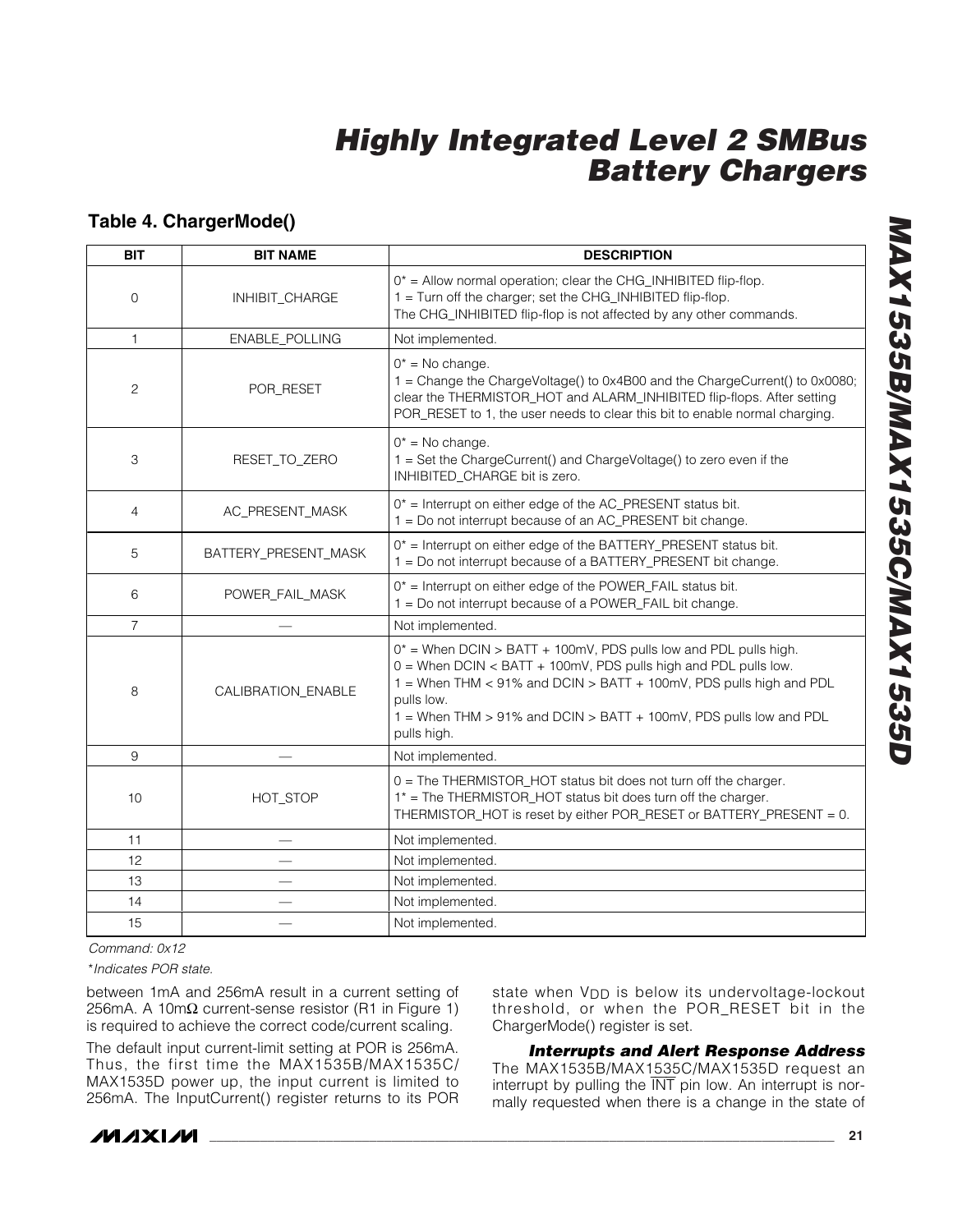### **Table 5. ChargerStatus()**

| <b>BIT</b>     | <b>BIT NAME</b>  | <b>DESCRIPTION</b>                                                                                                                                                                                                                                                                                                                                                                     |
|----------------|------------------|----------------------------------------------------------------------------------------------------------------------------------------------------------------------------------------------------------------------------------------------------------------------------------------------------------------------------------------------------------------------------------------|
| 0              | CHARGE_INHIBITED | $0^*$ = Ready to charge the smart battery.<br>1 = Charging is inhibited; charge current is 0mA.<br>This status bit returns the value of the CHG_INHIBITED flip-flop.                                                                                                                                                                                                                   |
| $\mathbf{1}$   | MASTER_MODE      | Always returns a zero.                                                                                                                                                                                                                                                                                                                                                                 |
| 2              | VOLTAGE_NOT_REG  | $0 =$ Battery voltage is limited at the set point.<br>$1 =$ Battery voltage is less than the set point.                                                                                                                                                                                                                                                                                |
| 3              | CURRENT_NOT_REG  | $0 =$ Battery current is limited at the set point.<br>$1 =$ Battery current is less than the set point.                                                                                                                                                                                                                                                                                |
| 4              | LEVEL_2          | Always returns a 1.                                                                                                                                                                                                                                                                                                                                                                    |
| 5              | LEVEL 3          | Always returns a zero.                                                                                                                                                                                                                                                                                                                                                                 |
| 6              | CURRENT_OR       | 0 = The ChargeCurrent() value is valid for the MAX1535B.<br>1 = The ChargeCurrent() value exceeds the MAX1535B output range, i.e.,<br>programmed ChargeCurrent() exceeds 0x1F80.                                                                                                                                                                                                       |
| $\overline{7}$ | VOLTAGE_OR       | 0 = The ChargeVoltage() value is valid for the MAX1535B.<br>1 = The ChargeVoltage() value exceeds the MAX1535B output range, i.e.,<br>programmed ChargeVoltage() exceeds 0x4B00.                                                                                                                                                                                                       |
| 8              | THERMISTOR_OR    | $0 = THM$ is $< 91\%$ of $V_{DD}$ .<br>$1 = THM$ is $> 91\%$ of V <sub>DD</sub> .                                                                                                                                                                                                                                                                                                      |
| 9              | THERMISTOR_COLD  | $0 = THM$ is $< 75\%$ of $V_{DD}$ .<br>1 = THM is $>$ 75% of V <sub>DD</sub> .                                                                                                                                                                                                                                                                                                         |
| 10             | THERMISTOR_HOT   | $0 = THM$ has not dropped to < 23% of $V_{DD}$ .<br>$1 = THM$ has dropped to < 23% of $V_{DD}$ .<br>THERMISTOR_HOT flip-flop cleared by BATTERY_PRESENT = 0 or writing a 1<br>into the POR_RESET bit in the ChargerMode() command.                                                                                                                                                     |
| 11             | THERMISTOR_UR    | $0 = THM$ is $> 5\%$ of $V_{DD}$ .<br>1 = THM is $<$ 5% of V <sub>DD</sub> .                                                                                                                                                                                                                                                                                                           |
| 12             | ALARM_INHIBITED  | Returns the state of the ALARM_INHIBITED flip-flop. This flip-flop is set by either<br>a watchdog timeout or by writing an AlarmWarning() command with bits 12, 14,<br>or 15 set. This flip-flop is cleared by BATTERY_PRESENT = 0, or writing a 1 into<br>the POR_RESET bit in the ChargerMode() command, or by receiving<br>successive ChargeVoltage() and ChargeCurrent() commands. |
| 13             | POWER_FAIL       | $0 = ACIN$ is above the REF/2 threshold.<br>$1 = ACIN$ is below the REF/2 threshold.                                                                                                                                                                                                                                                                                                   |
| 14             | BATTERY_PRESENT  | $0 = No$ battery is present (V <sub>THM</sub> > $0.91 \times V_{DD}$ ).<br>1 = Battery is present ( $V$ THM < 0.91 $\times$ $V_{DD}$ ).                                                                                                                                                                                                                                                |
| 15             | AC_PRESENT       | $0 = D C IN$ is below the 7.5V undervoltage threshold.<br>1 = DCIN is above the 7.5V undervoltage threshold.                                                                                                                                                                                                                                                                           |

*Command: 0x13*

\**Indicates POR state.*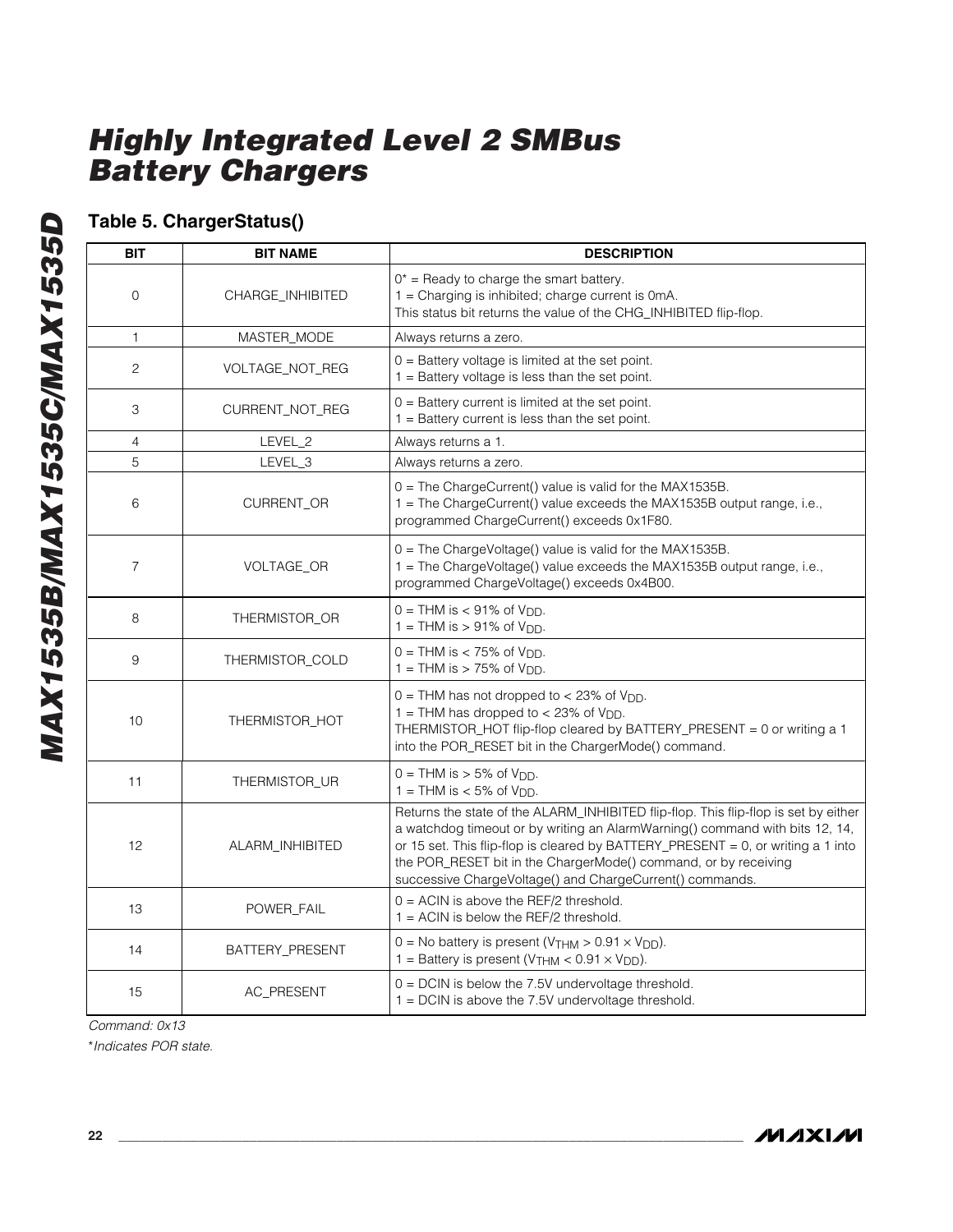### **Table 6. ChargeCurrent()**

| <b>BIT</b>     | <b>BIT NAME</b>        | <b>DESCRIPTION</b>                                                                                        |
|----------------|------------------------|-----------------------------------------------------------------------------------------------------------|
| $\mathbf{0}$   |                        | Not used. Normally a 1mA weight.                                                                          |
| 1              |                        | Not used. Normally a 2mA weight.                                                                          |
| $\overline{c}$ |                        | Not used. Normally a 4mA weight.                                                                          |
| 3              |                        | Not used. Normally an 8mA weight.                                                                         |
| 4              |                        | Not used. Normally a 16mA weight.                                                                         |
| 5              |                        | Not used. Normally a 32mA weight.                                                                         |
| 6              |                        | Not used. Normally a 64mA weight.                                                                         |
| $\overline{7}$ | Charge Current, DACI 0 | $0 =$ Adds 0mA of charger-current compliance.<br>= Adds 128mA of charger-current compliance.              |
| 8              | Charge Current, DACI 1 | $0 =$ Adds 0mA of charger-current compliance.<br>1 = Adds 256mA of charger-current compliance.            |
| 9              | Charge Current, DACI 2 | 0 = Adds 0mA of charger-current compliance.<br>1 = Adds 512mA of charger-current compliance.              |
| 10             | Charge Current, DACI 3 | $0 =$ Adds 0mA of charger-current compliance.<br>= Adds 1024mA of charger-current compliance.             |
| 11             | Charge Current, DACI 4 | 0 = Adds 0mA of charger-current compliance.<br>= Adds 2048mA of charger-current compliance, 8064mA max.   |
| 12             | Charge Current, DACI 5 | 0 = Adds 0mA of charger-current compliance.<br>1 = Adds 4096mA of charger-current compliance, 8064mA max. |
| 13             |                        | Not used. Normally an 8192mA weight.                                                                      |
| 14             |                        | Not used. Normally a 16384mA weight.                                                                      |
| 15             |                        | Not used. Normally a 32768mA weight.                                                                      |

*Command: 0x14*

the ChargerStatus() bits POWER\_FAIL (bit 13), BATTERY\_PRESENT (bit 14), or AC\_PRESENT (bit 15). Therefore, the INT pin pulls low whenever the AC adapter is connected or disconnected, the battery is inserted or removed, or the charger goes in or out of dropout. The interrupts from each of the ChargerStatus() bits can be masked by an associated ChargerMode() bit POWER\_FAIL\_MASK (bit 6), BATTERY\_PRESENT\_MASK (bit 5), or AC\_PRESENT\_MASK (bit 4).

Interrupts are cleared by sending a command to the AlertResponse() address, 0x19, using a modified Receive-Byte protocol. In this protocol, the devices that set an interrupt try to respond by transmitting their addresses, and the devices with the highest priority or most leading zeros are recognized and cleared. This process is repeated until all devices requesting interrupts are addressed and cleared. The MAX1535B/ MAX1535C/MAX1535D respond to the AlertResponse() address with 0x13, which is its address and a trailing 1.





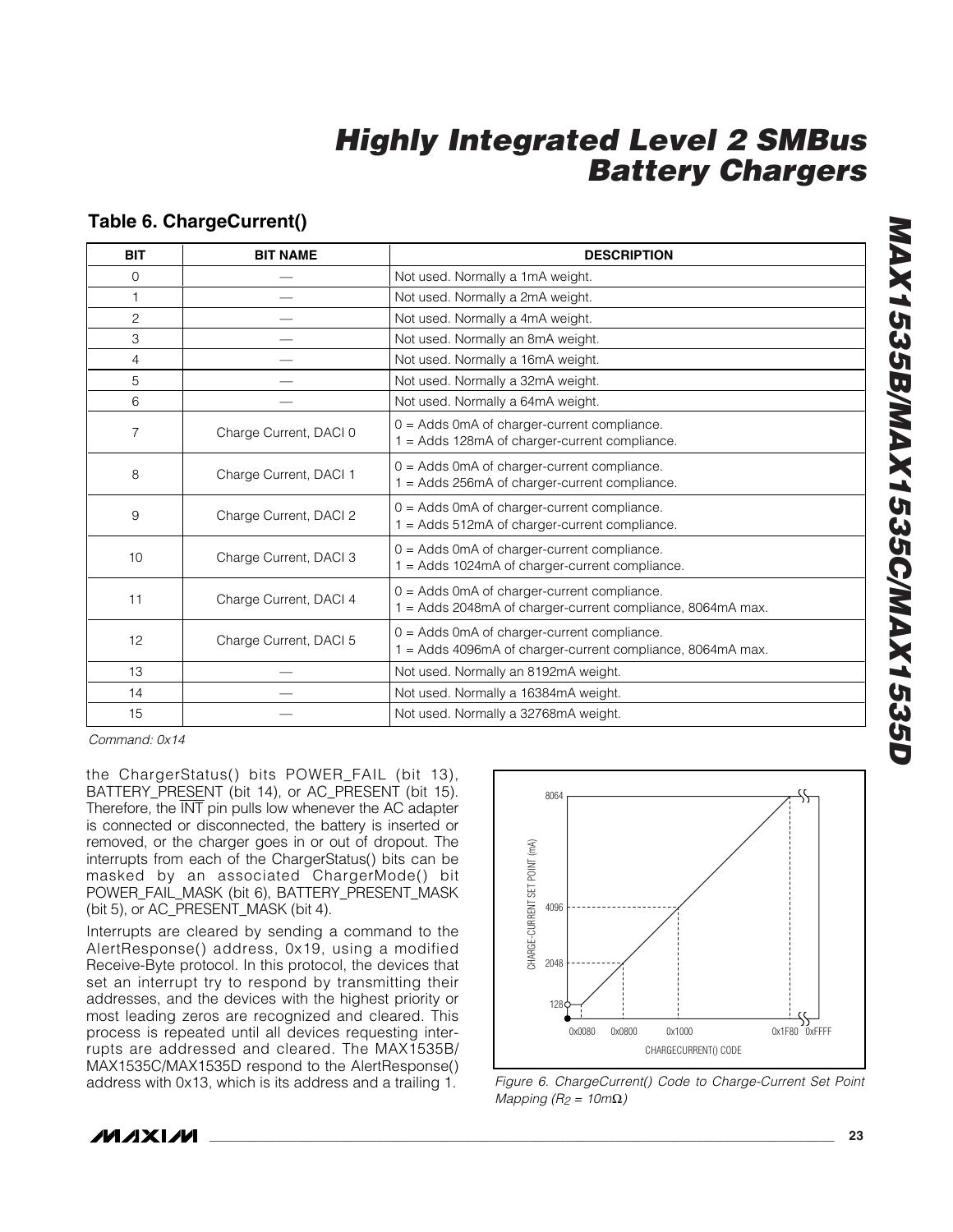### **Table 7. ChargeVoltage()**

| <b>BIT</b>   | <b>BIT NAME</b>         | <b>DESCRIPTION</b>                                                                                          |
|--------------|-------------------------|-------------------------------------------------------------------------------------------------------------|
| $\mathbf{0}$ |                         | Not used. Normally a 1mV weight.                                                                            |
| $\mathbf{1}$ |                         | Not used. Normally a 2mV weight.                                                                            |
| 2            |                         | Not used. Normally a 4mV weight.                                                                            |
| 3            |                         | Not used. Normally an 8mV weight.                                                                           |
| 4            | Charge Voltage, DACV 0  | $0 =$ Adds 0mV of charge-voltage compliance, 1024mV min.<br>1 = Adds 16mV of charge-voltage compliance.     |
| 5            | Charge Voltage, DACV 1  | 0 = Adds 0mV of charge-voltage compliance, 1024mV min.<br>1 = Adds 32mV of charge-voltage compliance.       |
| 6            | Charge Voltage, DACV 2  | 0 = Adds 0mV of charge-voltage compliance, 1024mV min.<br>$1 =$ Adds 64mV of charge-voltage compliance.     |
| 7            | Charge Voltage, DACV 3  | $0 =$ Adds 0mV of charge-voltage compliance, 1024mV min.<br>1 = Adds 128mV of charge-voltage compliance.    |
| 8            | Charge Voltage, DACV 4  | $0 =$ Adds 0mV of charge-voltage compliance, 1024mV min.<br>1 = Adds 256mV of charge-voltage compliance.    |
| 9            | Charge Voltage, DACV 5  | 0 = Adds 0mV of charge-voltage compliance, 1024mV min.<br>1 = Adds 512mV of charge-voltage compliance.      |
| 10           | Charge Voltage, DACV 6  | $0 =$ Adds 0mV of charge-voltage compliance.<br>$1 =$ Adds 1024mV of charge-voltage compliance.             |
| 11           | Charge Voltage, DACV 7  | $0 =$ Adds 0mV of charge-voltage compliance.<br>1 = Adds 2048mV of charge-voltage compliance.               |
| 12           | Charge Voltage, DACV 8  | $0 =$ Adds 0mV of charge-voltage compliance.<br>1 = Adds 4096mV of charge-voltage compliance.               |
| 13           | Charge Voltage, DACV 9  | $0 =$ Adds 0mV of charge-voltage compliance.<br>1 = Adds 8192mV of charge-voltage compliance.               |
| 14           | Charge Voltage, DACV 10 | $0 =$ Adds 0mV of charge-voltage compliance.<br>1 = Adds 16384mV of charge-voltage compliance, 19200mV max. |
| 15           |                         | Not used. Normally a 32768mV weight.                                                                        |

*Command: 0x15*

### *Charger Timeout*

The MAX1535B/MAX1535C/MAX1535D include a timer that terminates charging if the charger has not received a ChargeVoltage() or ChargeCurrent() command in 175s. During charging, the timer is reset each time a ChargeVoltage() or ChargeCurrent() command is received; this ensures that the charging cycle is not terminated.

### *Thermistor Comparators*

Four thermistor comparators evaluate the voltage at the THM input to determine the battery temperature. This input is meant to be used with the internal thermistor connected to ground inside the battery pack. Connect the output of the battery thermistor to THM. Connect a pullup resistor from THM to V<sub>DD</sub>. The resistive voltagedivider sets the voltage at THM.



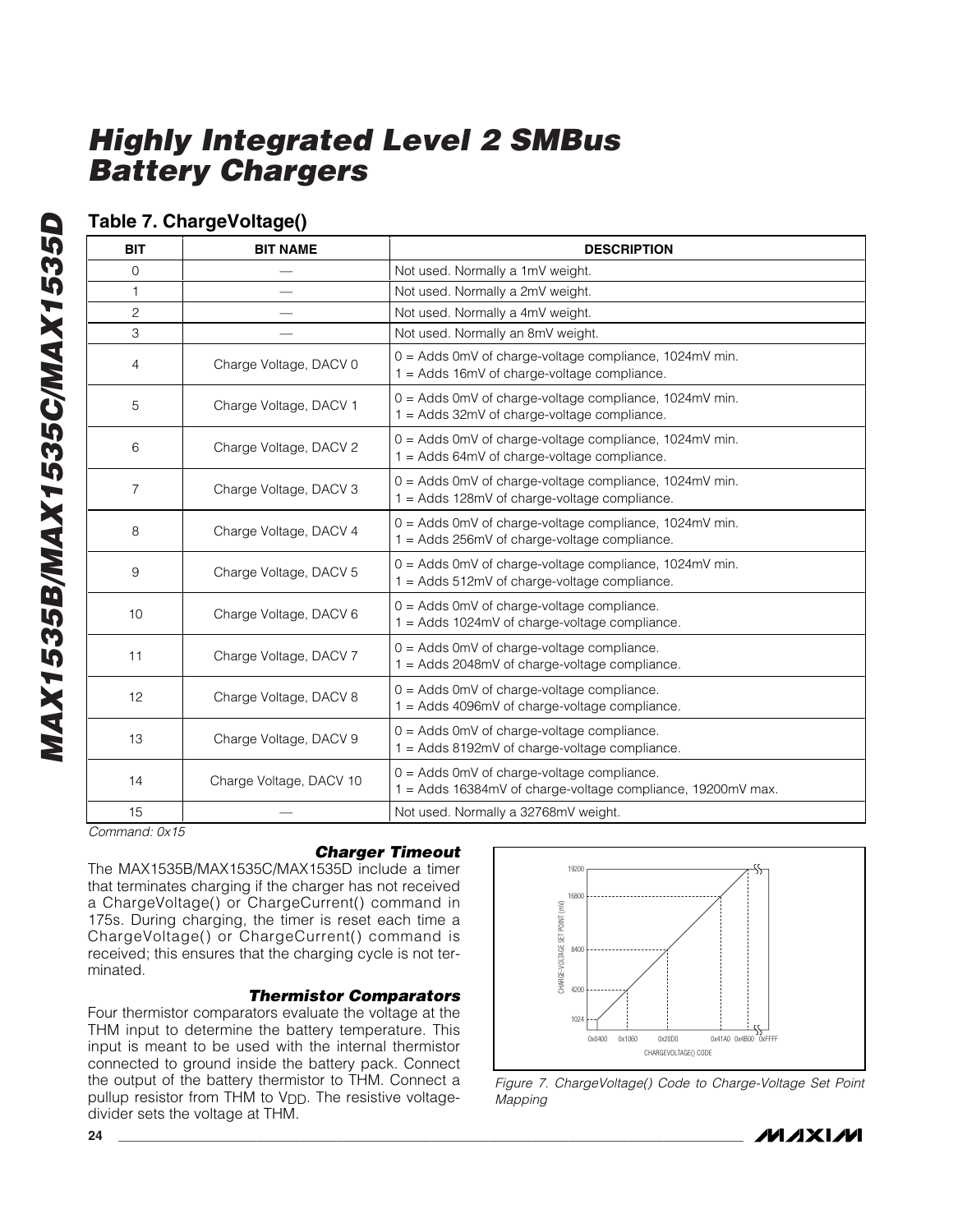### **Table 8. AlarmWarning()**

| <b>BIT</b>     | <b>BIT NAME</b>           | <b>DESCRIPTION</b>                                  |
|----------------|---------------------------|-----------------------------------------------------|
| $\mathbf 0$    | Error Code                | Not used.                                           |
| 1              | Error Code                | Not used.                                           |
| $\overline{2}$ | Error Code                | Not used.                                           |
| 3              | Error Code                | Not used.                                           |
| 4              | FULLY_DISCHARGED          | Not used.                                           |
| 5              | FULLY_CHARGED             | Not used.                                           |
| 6              | <b>DISCHARGING</b>        | Not used.                                           |
| $\overline{7}$ | <b>INITIALIZING</b>       | Not used.                                           |
| 8              | REMAINING_TIME_ALARM      | Not used.                                           |
| 9              | REMAINING_CAPACITY_ALARM  | Not used.                                           |
| 10             | Reserved                  | Not used.                                           |
| 11             | TERMINATE_DISCHARGE_ALARM | Not used.                                           |
| 12             | OVER_TEMP_ALARM           | $0 =$ Charge normally.<br>$1 =$ Terminate charging. |
| 13             | OTHER_ALARM               | $0 =$ Charge normally.<br>$1 =$ Terminate charging. |
| 14             | TERMINATE_CHARGE_ALARM    | $0 =$ Charge normally.<br>$1 =$ Terminate charging. |
| 15             | OVER_CHARGE_ALARM         | $0 =$ Charge normally.<br>$1 =$ Terminate charging. |

*Command: 0x16*

#### *Thermistor Bits*

Table 10 summarizes the conditions for setting the thermistor bits and how these 4 bits affect the charging status when a 10kΩ pullup resistor is connected between V<sub>DD</sub> and THM:

- THERMISTOR OR bit is set when the thermistor value is greater than 100kΩ. This indicates that the thermistor is open or a battery is not present. The charger is set to POR, and the BATTERY\_PRESENT bit is cleared.
- THERMISTOR\_COLD bit is set when the thermistor value is greater than 30kΩ. The thermistor indicates a cold battery. This bit does not affect charging.
- THERMISTOR HOT bit is set when the thermistor value is less than 3kΩ. This is a latched bit and is cleared by removing the battery or sending a POR with the ChargerMode() command. The charger is terminated unless the HOT\_STOP bit is cleared in the ChargerMode() command or the THERMISTOR\_UR bit is set. See Tables 4 and 10.
- THERMISTOR\_UR bit is set when the thermistor value is less than 500 $Ω$  (i.e., THM is grounded).



*Figure 8. InputCurrent() Code to Input Current-Limit Mapping*

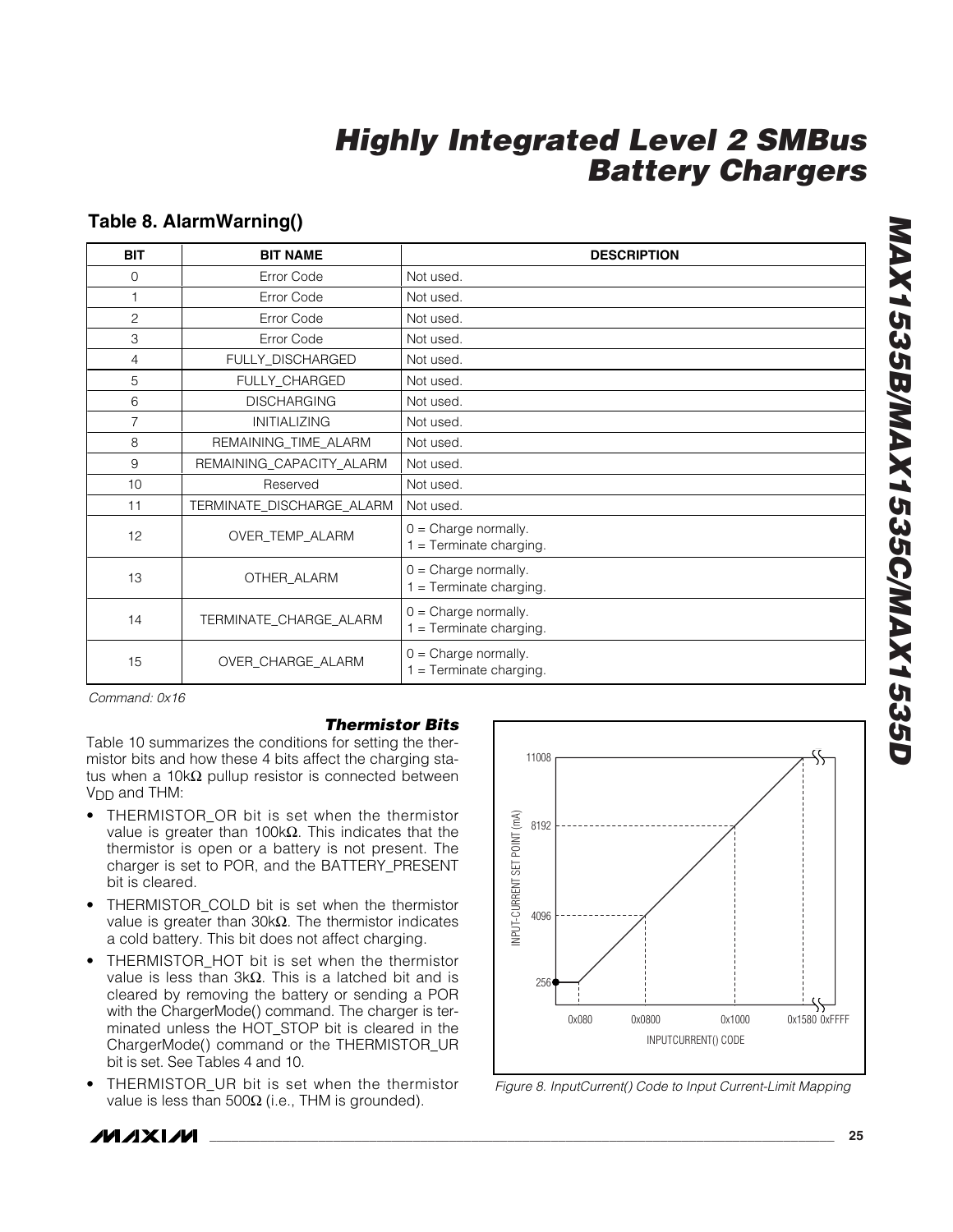Multiple bits may be set depending on the value of the thermistor (e.g., a thermistor that is  $450\Omega$  causes both the THERMISTOR\_HOT and the THERMISTOR\_UR bits to be set). The thermistor may be replaced with fixedvalue resistors in battery packs that do not require the thermistor as a secondary fail-safe indicator. In that case, it is the responsibility of the battery pack electronics to manipulate the resistance to obtain correct charger behavior.

### *AC Adapter Detection and Power Source Selection*

The MAX1535B/MAX1535C/MAX1535D include a hysteretic comparator that detects the presence of an AC power adapter. The MAX1535B/MAX1535C/MAX1535D automatically deliver power to the system load from an appropriate available power source. When the adapter is present, the open-drain ACOK output becomes high impedance and the p-channel source switch (P3 in Figure 1) is turned on by PDS, thereby powering the system. The switch threshold at ACIN is 2.048V. Use a resistive voltage-divider from the adapter's output to the ACIN pin to set the appropriate detection threshold. When charging, the battery is isolated from the system load with the p-channel load switch (P2 in Figure 1), which is switched off by PDL. When the adapter is absent, the drive to the switches changes state in a fast break-before-make sequence. PDL begins to turn on 7.5µs after PDS begins to turn off.

The threshold for selecting between the PDL and PDS switches is set based on the voltage difference between the DCIN and the BATT pins. If this voltage difference drops below 100mV, the PDS is switched off and PDL is switched on. Under these conditions, the MAX1535B/MAX1535C/MAX1535D are completely powered down. The PDL switch is kept on with a  $100\text{k}\Omega$ pulldown resistor when the AC adapter is removed.

The drivers for PDL and PDS are fully integrated. The positive bias inputs for the drivers connect to the SRC pin and the negative bias inputs connect to a negative regulator referenced to SRC. With this arrangement, the drivers can swing from SRC to approximately 10V below SRC.

### *DC-to-DC Converter*

The MAX1535B/MAX1535C/MAX1535D employ a synchronous step-down DC-DC converter with a p-channel high-side MOSFET switch and an n-channel low-side synchronous rectifier. The MAX1535B/MAX1535C/ MAX1535D feature a pseudofixed-frequency, currentmode control scheme with cycle-by-cycle current limit. The off-time is dependent upon  $V_{DCIN}$ ,  $V_{BATT}$ , and a time constant, with a minimum toff of 300ns. The

MAX1535B/MAX1535C/MAX1535D can also operate in discontinuous conduction mode for improved light-load efficiency. The operation of the DC-DC controller is determined by the following four comparators as shown in the functional diagram in Figure 9:

- IMIN. Compares the control signal (LVC) against 100mV (typ). When LVC voltage is less than 100mV, the comparator output is low and a new cycle cannot start.
- CCMP. Compares LVC against the charge-current feedback signal (CSI). The comparator output is high and the high-side MOSFET on-time is terminated when the CSI voltage is higher than LVC.
- IMAX. Compares CSI to 2V (corresponding to 10A when R2 = 10mΩ). The comparator output is high and the high-side MOSFET on-time is terminated when CSI voltage is higher than the threshold. A new cycle cannot start until the IMAX comparator output goes low.
- ZCMP. Compares CSI to 100mV (corresponding to 500mA when R2 = 10m $\Omega$ ). The comparator output is high and both MOSFETs are turned off when CSI voltage is lower than the threshold.

*CCV, CCI, CCS, and LVC Control Blocks* The MAX1535B/MAX1535C/MAX1535D control input current (CCS control loop), charge current (CCI control loop), or charge voltage (CCV control loop), depending on the operating condition. The three control loops, CCV, CCI, and CCS, are brought together internally at the lowest voltage clamp (LVC) amplifier. The output of the LVC amplifier is the feedback control signal for the DC-DC controller. The minimum voltage at CCV, CCI, or CCS appears at the output of the LVC amplifier and clamps the other two control loops to within 0.3V above the control point. Clamping the other two control loops close to the lowest control loop ensures fast transition with minimal overshoot when switching between different control loops (see the *Compensation* section).

### *Continuous-Conduction Mode*

With sufficient charge current, the MAX1535B/ MAX1535C/MAX1535D inductor current never reaches zero, which is defined as continuous-conduction mode. The regulator switches at 400kHz (nominal) if it is not in dropout (VBATT <  $0.88 \times V_{DCIN}$ ). The controller starts a new cycle by turning on the high-side p-channel MOSFET and turning off the low-side n-channel MOSFET. When the charge-current feedback signal (CSI) is greater than the control point (LVC), the CCMP comparator output goes high and the controller initiates the off-time by turning off the high-side p-channel MOSFET and turning on the low-side n-channel MOSFET. The operating

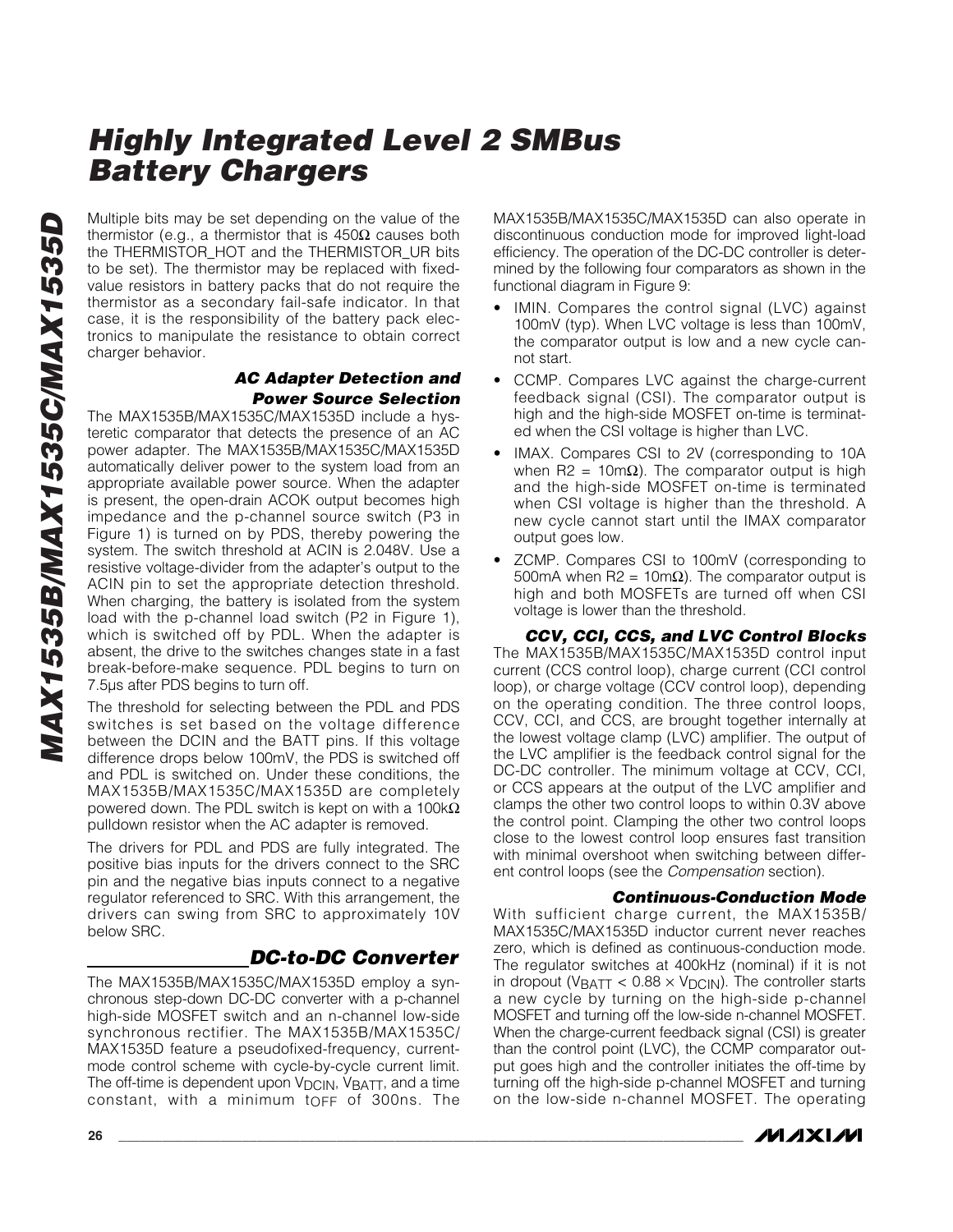### **Table 9. InputCurrent()**

| <b>BIT</b>     | <b>BIT NAME</b>       | <b>DESCRIPTION</b>                                                                          |
|----------------|-----------------------|---------------------------------------------------------------------------------------------|
| $\mathbf 0$    |                       | Not used. Normally a 2mA weight.                                                            |
| $\mathbf{1}$   |                       | Not used. Normally a 4mA weight.                                                            |
| $\overline{c}$ |                       | Not used. Normally an 8mA weight.                                                           |
| 3              |                       | Not used. Normally a 16mA weight.                                                           |
| 4              |                       | Not used. Normally a 32mA weight.                                                           |
| 5              |                       | Not used. Normally a 64mA weight.                                                           |
| 6              |                       | Not used. Normally a 128mA weight.                                                          |
| $\overline{7}$ | Input Current, DACS 0 | $0 =$ Adds 0mA of input-current compliance.<br>1 = Adds 256mA of input-current compliance.  |
| 8              | Input Current, DACS 1 | $0 =$ Adds 0mA of input-current compliance.<br>1 = Adds 512mA of input-current compliance.  |
| 9              | Input Current, DACS 2 | $0 =$ Adds 0mA of input-current compliance.<br>1 = Adds 1024mA of input-current compliance. |
| 10             | Input Current, DACS 3 | 0 = Adds 0mA of input-current compliance.<br>1 = Adds 2048mA of input-current compliance.   |
| 11             | Input Current, DACS 4 | $0 =$ Adds 0mA of input-current compliance.<br>1 = Adds 4096mA of input-current compliance. |
| 12             | Input Current, DACS 5 | $0 =$ Adds 0mA of input-current compliance.<br>1 = Adds 8192mA of input-current compliance. |
| 13             |                       | Not used. Normally a 16384mA weight.                                                        |
| 14             |                       | Not used. Normally a 32768mA weight.                                                        |
| 15             |                       | Not used. Normally a 65536mA weight.                                                        |

*Command: 0x3F*

### **Table 10. Thermistor Bit Settings**

| <b>THERMISTOR STATUS BIT</b> | <b>DESCRIPTION</b> | <b>CONDITIONS</b>                                                                                                          | <b>WAKE-UP</b><br><b>CHARGE</b> | <b>CONTROLLED</b><br><b>CHARGE</b> |
|------------------------------|--------------------|----------------------------------------------------------------------------------------------------------------------------|---------------------------------|------------------------------------|
| THERMISTOR OR                | Overrange          | $R_{\text{THM}} > 100 \text{k}\Omega$ or<br>$V$ THM > 0.91 $\times$ V <sub>DD</sub>                                        | Not allowed                     | Not allowed                        |
| THERMISTOR COLD              | Cold               | $R_{THM}$ > 30k $\Omega$ or<br>$VTHM > 0.75 \times VDD$                                                                    | Allowed for timeout<br>period   | Allowed                            |
| (NONE)                       | Normal             | $3k\Omega$ < R <sub>THM</sub> < $30k\Omega$ or<br>$0.23 \times V_{\text{DD}} < V_{\text{THM}} < 0.75 \times V_{\text{DD}}$ | Allowed for timeout<br>period   | Allowed                            |
| THERMISTOR HOT               | Hot                | $R_{\text{THM}} < 3k\Omega$ or<br>$V$ THM < $0.23 \times V$ DD                                                             | Not allowed                     | Not allowed                        |
| THERMISTOR UR                | Underrange         | $R$ THM < 500 $\Omega$ or<br>$V$ THM < 0.05 $\times$ VDD                                                                   | Allowed                         | Allowed                            |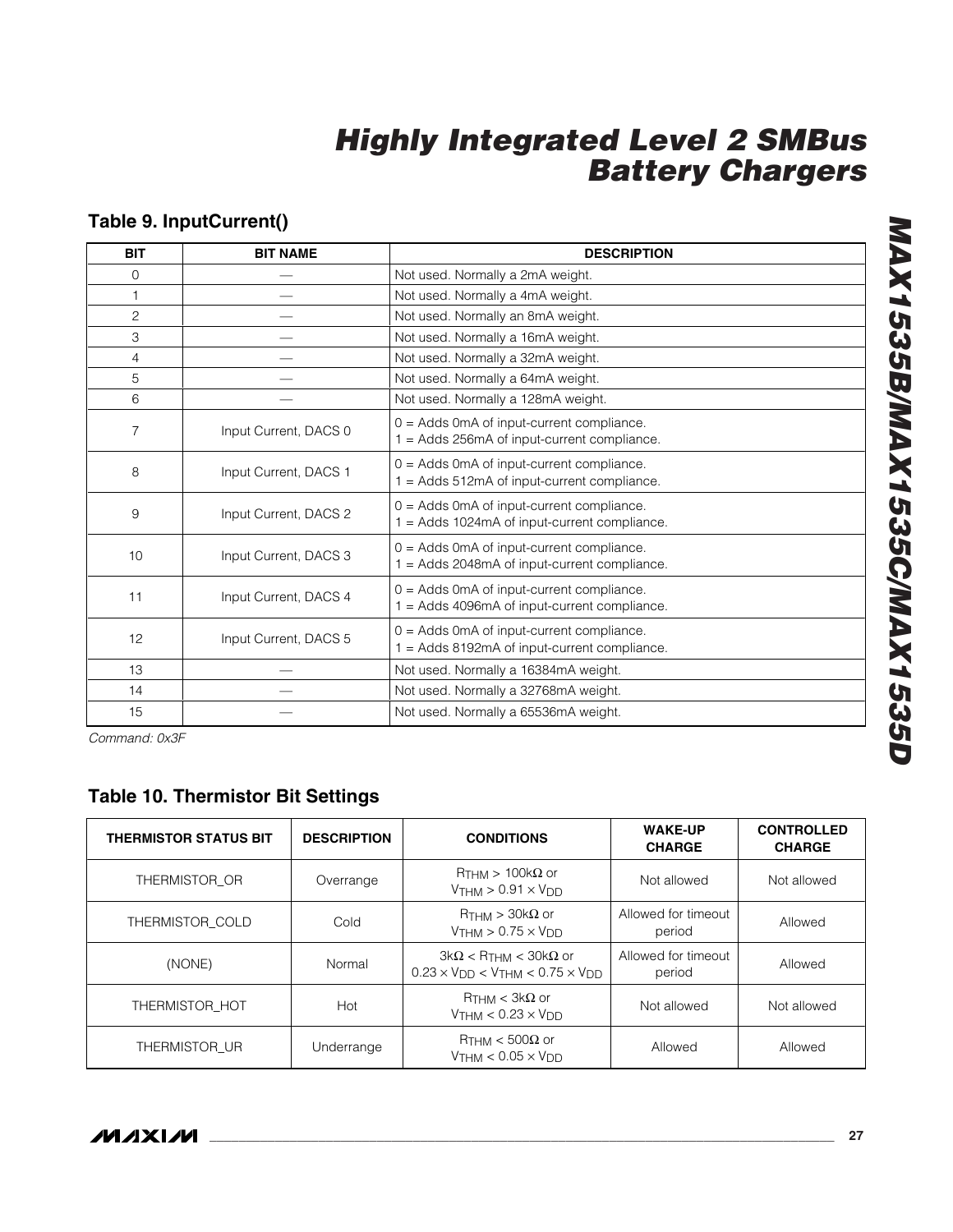frequency is governed by the off-time and is dependent upon V<sub>DCIN</sub> and V<sub>BATT</sub>. The off-time is set by the following equation:

$$
t_{OFF} = 2.5 \mu s \times \frac{V_{DCIN} - V_{BATT}}{V_{DCIN}}
$$

The on-time can be determined using the following equation:

$$
t_{ON} = \frac{L \times I_{RIPPLE}}{V_{CSSN} \cdot V_{BATT}}
$$

where 
$$
lp_{\text{RIPPLE}} = \frac{V_{\text{BATT}} \times t_{\text{OFF}}}{L}
$$
.

The switching frequency can then be calculated:

$$
f_{SW} = \frac{1}{t_{ON} + t_{OFF}}
$$

These equations describe the controller's pseudofixedfrequency performance over the most common operating conditions.

At the end of the fixed off-time, the controller initiates a new cycle if the control point (LVC) is greater than 100mV (IMIN comparator output is high), and the peak charge current is less than the cycle-by-cycle limit (IMAX comparator output is low). If the peak charge current exceeds the IMAX comparator threshold, the on-time is terminated. The IMAX comparator governs the maximum cycle-by-cycle current limit and is internally set to 10A (when R2 = 10m $\Omega$ ). The cycle-by-cycle current limit effectively protects against sudden overcurrent faults.

If during the off-time the inductor current goes to zero, the ZCMP comparator output pulls high, turning off the low-side MOSFET. Both the high- and low-side MOSFETs are turned off until another cycle is ready to begin. The MAX1535B/MAX1535C/MAX1535D enter into the discontinuous conduction mode (see the *Discontinuous Conduction* section).

There is a  $0.3\mu s$  minimum off-time when the (V<sub>DCIN</sub> -VBATT) differential becomes too small. If VBATT  $\geq$  0.88 x VDCIN, then the threshold for minimum off-time is reached and the off-time is fixed at 0.27µs. The switching frequency in this mode varies according to the equation:

$$
f = \frac{1}{\frac{L \times I_{RIPPLE}}{(V_{CSSN} - V_{BAT})} + 0.27 \mu s}
$$

#### *Discontinuous Conduction*

The MAX1535B/MAX1535C/MAX1535D enter discontinuous-conduction mode when the output of the LVC control point falls below 100mV. For R2 = 10mΩ, this corresponds to 0.5A:

$$
I_{\text{MIN}} = \frac{0.1 \text{V}}{20 \times 2 \text{R2}} = 0.5 \text{ A charge current for R2} = 10 \text{m}\Omega
$$

In discontinuous mode, a new cycle is not started until the LVC voltage rises above 100mV. Discontinuous mode operation can occur during conditioning charge of overdischarged battery packs, when the charge current has been reduced sufficiently by the CCS control loop, or when the charger is in constant-voltage mode with a nearly full battery pack.

#### *Compensation*

The charge voltage, charge current, and input currentlimit regulation loops are compensated separately and independently at the CCV, CCI, and CCS pins.

#### *CCV Loop Compensation*

The simplified schematic in Figure 10 is sufficient to describe the operation of the MAX1535B/MAX1535C/ MAX1535D when the voltage loop (CCV) is in control. The required compensation network is a pole-zero pair formed with C<sub>CV</sub> and R<sub>CV</sub>. The pole is necessary to roll off the voltage loop's response at low frequency. The zero is necessary to compensate the pole formed by the output capacitor and the load. RESR is the equivalent series resistance (ESR) of the charger output capacitor (COUT).  $R_L$  is the equivalent charger output load, where  $R_L =$ ∆VBATT / ∆ICHG. The equivalent output impedance of the GMV amplifier, ROGMV, is greater than 10MΩ. The voltage amplifier transconductance,  $GMV = 0.125\mu A/mV$ . The DC-DC converter transconductance is dependent upon the charge current-sense resistor R2:

$$
GM_{\text{OUT}} = \frac{1}{A_{\text{CSI}} \times R2}
$$

where Acs<sub>I</sub> = 20, and R2 = 0.01Ω in the typical application circuits, so  $GM<sub>OUT</sub> =  $5A/V$ .$ 

The loop transfer function (LTF) is given by:

$$
LTF = GM_{OUT} \times R_L \times GMV \times R_{OGMV} \times \frac{(1+SC_{OUT} \times R_{ESR})(1+SC_{CV} \times R_{CV})}{(1+SC_{CV} \times R_{OGMV})(1+SC_{OUT} \times R_L)}
$$

The poles and zeros of the voltage-loop transfer function are listed from lowest to highest frequency in Table 11.

Near crossover C<sub>CV</sub> is much lower impedance than ROGMV. Since Ccy is in parallel with ROGMV, Ccy dominates the parallel impedance near crossover.

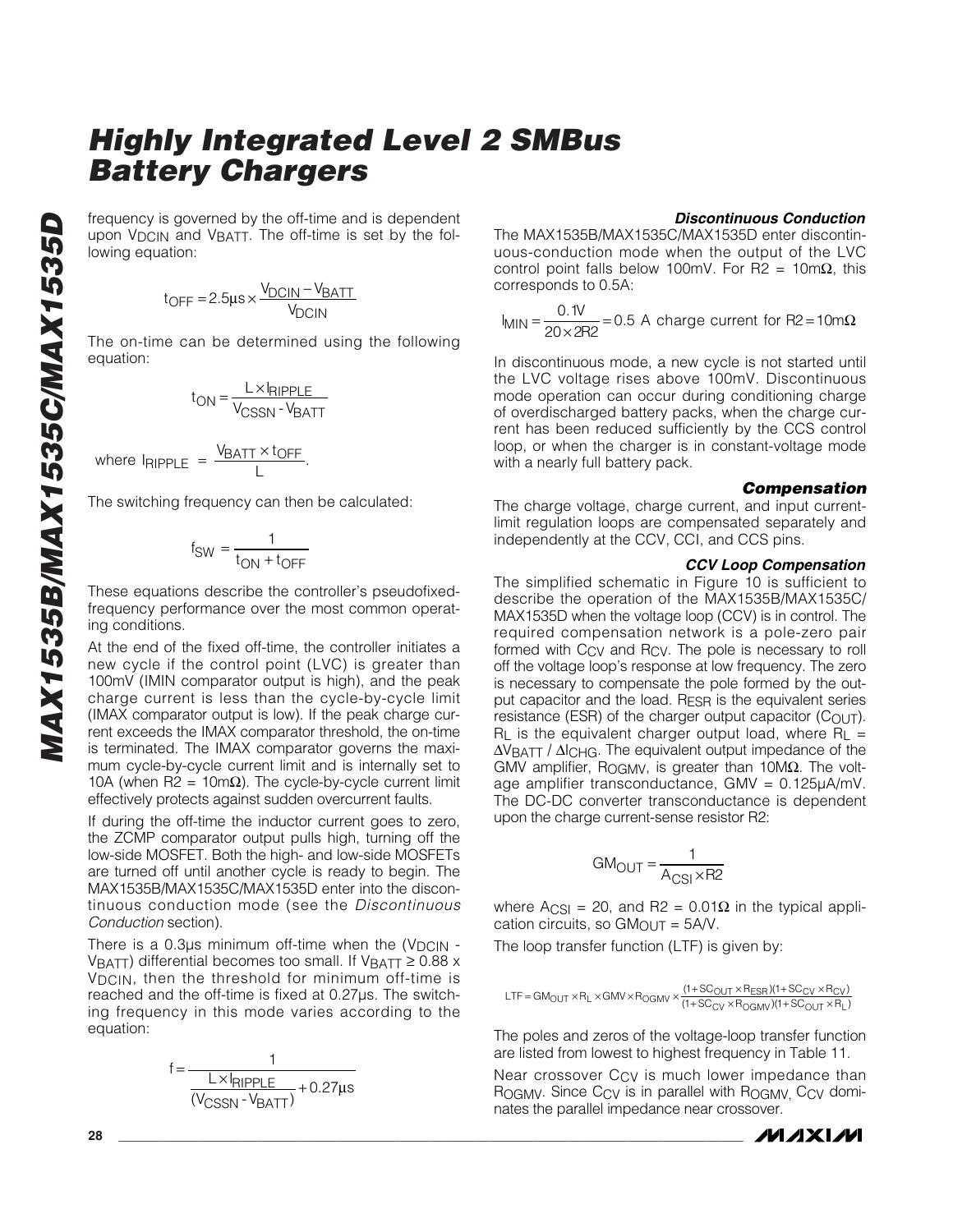Additionally, RCV is much higher impedance than C<sub>CV</sub> and dominates the series combination of R<sub>CV</sub> and CCV, so:

$$
\frac{R_{OGMV} \times (1+SC_{CV} \times R_{CV})}{(1+SC_{CV} \times R_{OGMV})} \cong R_{CV}
$$

 $C_{\text{OUT}}$  is also much lower impedance than RL near crossover so the parallel impedance is mostly capacitive and:

$$
\frac{R_L}{(1+SC_{OUT} \times R_L)} \approx \frac{1}{SC_{OUT}}
$$

If RESR is small enough, its associated output zero has a negligible effect near crossover and the loop-transfer function can be simplified as follows:

$$
LTF = GM_{OUT} \times \frac{R_{CV}}{SC_{OUT}} GMV
$$

Setting the  $LTF = 1$  to solve for the unity-gain frequency yields:

$$
f_{\text{CO\_CV}} = \text{GM}_{\text{OUT}} \times \text{GMV} \times \frac{R_{\text{CV}}}{2\pi \times \text{C}_{\text{OUT}}}
$$

For stability, choose a crossover frequency lower than 1/10th of the switching frequency. For example, choose a crossover frequency of 30kHz and solving for RCV using the component values listed in Figure 1 yields  $R_{CV} = 20k\Omega$ :

$$
R_{CV} = \frac{2\pi \times C_{OUT} \times f_{CO\_CV}}{GMV \times GM_{OUT}} = 10k\Omega
$$

 $V$ BATT = 16.8V  $GMV = 0.125\mu A/mV$  $ICHG = 4A$  $GM$ <sub>OUT</sub> =  $5A/V$  $C_{\text{OUT}} = 2 \times 22 \mu F$  $f<sub>OSC</sub> = 400kHz$  $R<sub>L</sub> = 0.2Ω$  $f_{CO}$   $CV = 30kHz$ 



*Figure 9. DC-DC Converter Block Diagram*



*Figure 10. CCV Loop Diagram*

To ensure that the compensation zero adequately cancels the output pole, select fz  $CV \leq fp$  OUT:

 $CCV \geq (R_L/RCV)$  COUT

 $C<sub>CV</sub> \ge 4$ nF (assuming 4 cells and 4A maximum charge current)

Figure 11 shows the Bode plot of the voltage-loop frequency response using the values calculated above.

**MAXM**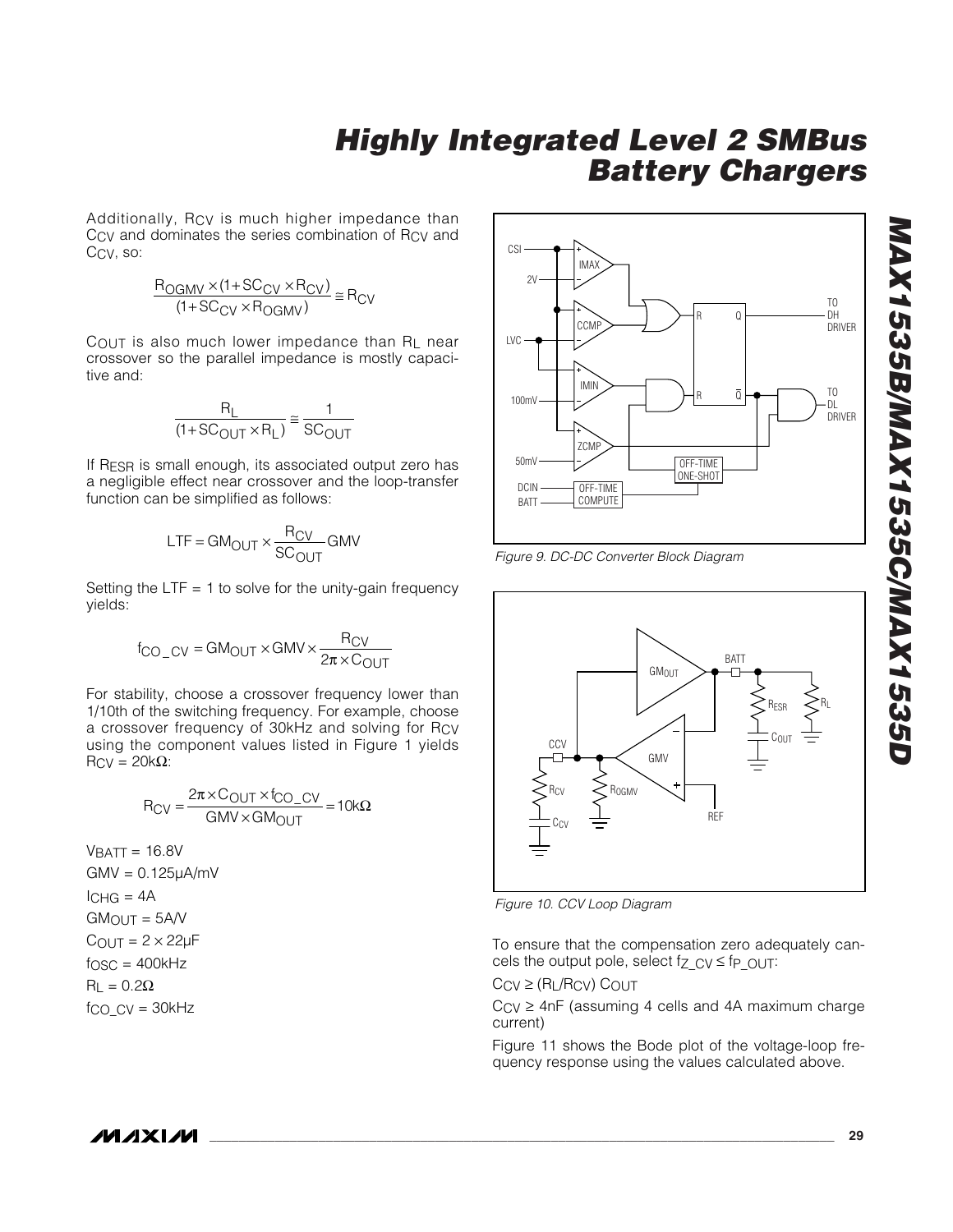### **Table 11. CCV Loop Poles and Zeros**

| <b>NAME</b>    | <b>EQUATION</b>                                                 | <b>DESCRIPTION</b>                                                                                                                                                                                                                                                                                                                       |
|----------------|-----------------------------------------------------------------|------------------------------------------------------------------------------------------------------------------------------------------------------------------------------------------------------------------------------------------------------------------------------------------------------------------------------------------|
| CCV pole       | $tp_{CV} = \frac{1}{2\pi R_{OCMV} \times C_{CV}}$               | Lowest frequency pole created by C <sub>CV</sub> and GMV's finite output resistance.<br>Since ROGMV is very large and not well controlled, the exact value for the<br>pole frequency is also not well controlled ( $R_{\text{OGMV}} > 10 \text{M}\Omega$ ).                                                                              |
| CCV zero       | $f_{Z_C V} = \frac{1}{2\pi R_{\text{CV}} \times C_{\text{CV}}}$ | Voltage-loop compensation zero. If this zero is at the same frequency or<br>lower than the output pole fp_OUT, then the loop-transfer function<br>approximates a single-pole response near the crossover frequency.<br>Choose C <sub>CV</sub> to place this zero at least one decade below crossover to<br>ensure adequate phase margin. |
| Output<br>pole | $\oint$ -OUT = $\frac{1}{2\pi R_1 \times C_0}$                  | Output pole formed with the effective load resistance $R_{\perp}$ and the output<br>capacitance $C_{\text{OUT}}$ . $R_{\text{L}}$ influences the DC gain but does not affect the<br>stability of the system or the crossover frequency.                                                                                                  |
| Output<br>zero | $f_{Z_0}$ OUT = $\frac{1}{2\pi RESR \times C_{\text{OUT}}}$     | Output ESR Zero. This zero can keep the loop from crossing unity gain if<br>fz OUT is less than the desired crossover frequency; therefore, choose a<br>capacitor with an ESR zero greater than the crossover frequency.                                                                                                                 |



*Figure 11. CCV Loop Response*

### *CCI Loop Compensation*

The simplified schematic in Figure 12 is sufficient to describe the operation of the MAX1535B/MAX1535C/ MAX1535D when the battery current loop (CCI) is in control. Since the output capacitor's impedance has little effect on the response of the current loop, only a simple single pole is required to compensate this loop. ACSI is the internal gain of the current-sense amplifier. R2 is the charge current-sense resistor, R2 =  $10 \text{m}\Omega$ . ROGMI is the equivalent output impedance of the GMI



*Figure 12. CCI Loop Diagram*

amplifier, which is greater than  $10MΩ$ . GMI is the charge-current amplifier transconductance =  $1\mu A/mV$ .  $GM$ <sub>OUT</sub> is the DC-DC converter transconductance = 5A/V.

The loop-transfer function is given by:

$$
LTF = GM_{OUT} \times A_{CSI} \times RS2 \times GMI \frac{R_{OGMI}}{1 + SR_{OGMI} \times C_{CI}}
$$

*MAX1535B/MAX1535C/MAX1535D*

MAX1535B/MAX1535C/MAX1535D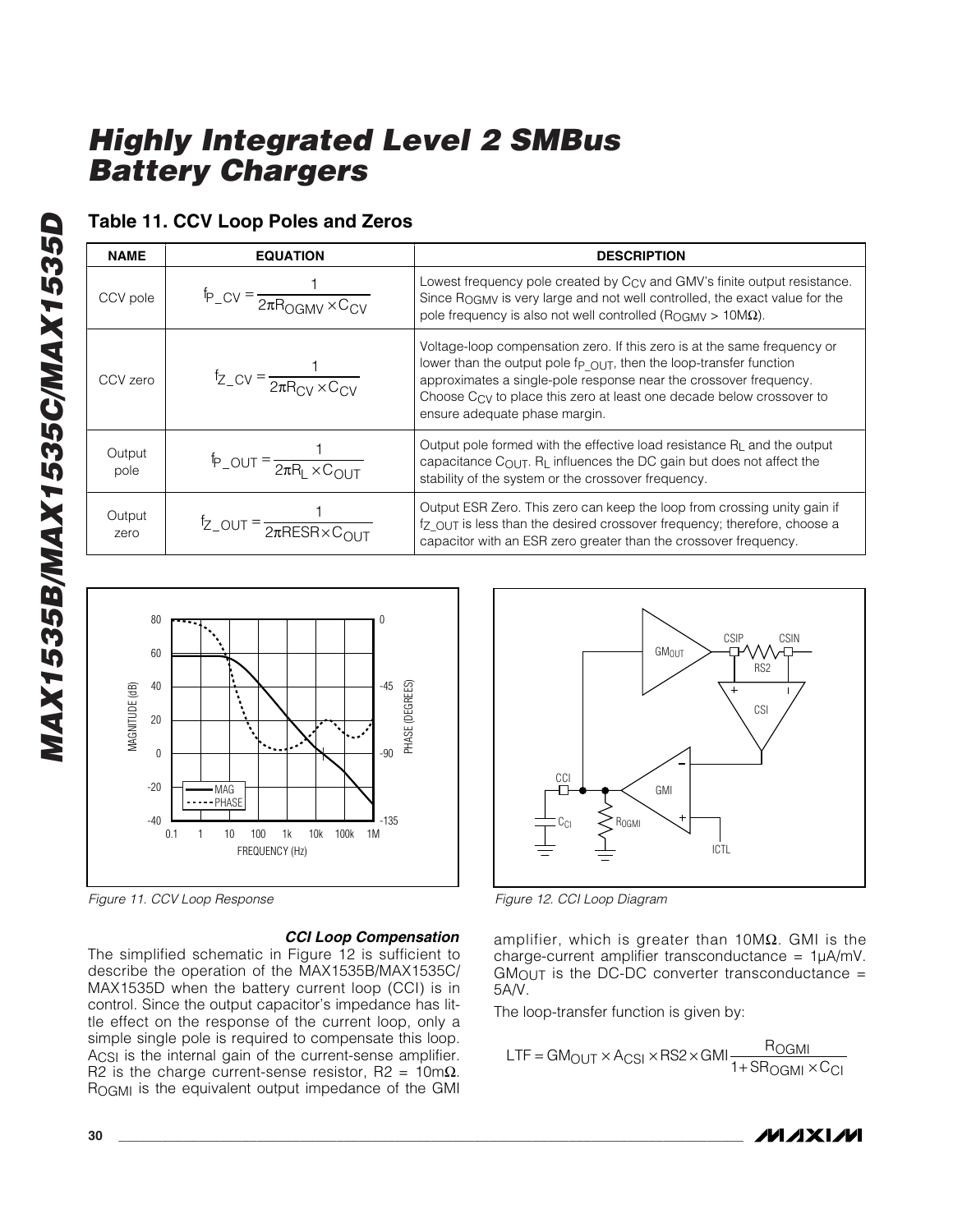This describes a single-pole system. Since:

$$
GM_{\text{OUT}} = \frac{1}{A_{\text{CSI}} \times \text{RS2}}
$$

the loop-transfer function simplifies to:

$$
LTF = GMI \frac{R_{OGMI}}{1 + S R_{OGMI} \times C_{CI}}
$$

The crossover frequency is given by:

$$
f_{\text{CO\_CI}} = \frac{\text{GMI}}{2\pi\text{C}_{\text{CI}}}
$$

For stability, choose a crossover frequency lower than 1/10th of the switching frequency:

$$
C_{Cl} = GMI / (2\pi f_{CO-CI})
$$

Choosing a crossover frequency of 30kHz and using the component values listed in Figure 1 yields  $C_{Cl} > 5.4$ nF. Values for C<sub>CI</sub> greater than 10 times the minimum value may slow down the current-loop response excessively. Figure 13 shows the Bode plot of the current-loop frequency response using the values calculated above.

#### *CCS Loop Compensation*

The simplified schematic in Figure 14 is sufficient to describe the operation of the MAX1535B/MAX1535C/ MAX1535D when the input current-limit loop (CCS) is in control. Since the output capacitor's impedance has little effect on the response of the input current-limit loop, only a single pole is required to compensate this loop. ACSS is the internal gain of the current-sense amplifier. R1 is the input current-sense resistor,  $R1 = 10mΩ$  in the typical application circuits. ROGMS is the equivalent output impedance of the GMS amplifier, which is greater than 10M $Ω$ . GMS is the charge-current amplifier transconductance =  $1\mu A/mV$ . GM<sub>IN</sub> is the DC-DC converter's inputreferred transconductance =  $(1/D) \times$  GM<sub>OUT</sub> =  $(1/D) \times$ 5A/V.

The loop-transfer function is given by:

$$
LTF = GM_{IN} \times A_{CSS} \times RSI \times GMS \frac{R_{OGMS}}{1 + SR_{OGMS} \times C_{CS}}
$$

Since GM<sub>IN</sub> =  $\frac{1}{A_{\text{CSS}} \times \text{RSI}}$ , the loop – transfer function

simplifies to :

 $LTF = GMS \frac{R_{OGMS}}{1 + S R_{OGMS} \times C}$ OGMS  $=$  GMS  $\frac{1.0 \text{ GMS}}{1 + \text{S} \text{R} \text{OGMS} \times \text{C}}$ 

The crossover frequency is given by:

$$
f_{\rm CO\_CS} = \frac{\rm GMS}{2\pi C_{\rm CS}}
$$

For stability, choose a crossover frequency lower than 1/10th of the switching frequency:

$$
C_{CS} = 5 \times GMS / (2\pi \text{ f} \cdot \text{OSC})
$$

Choosing a crossover frequency of 30kHz and using the component values listed in Figure 1 yields  $C_{CS}$  > 5.4nF. Values for CCS greater than 10 times the minimum value may slow down the current-loop response excessively. Figure 15 shows the Bode plot of the input current-limit-loop frequency response using the values calculated above.

#### *MOSFET Drivers*

The DHI and DLO outputs are optimized for driving moderate-sized power MOSFETs. The MOSFET drive capability is the same for both the low-side and highside switches. This is consistent with the variable duty factor that occurs in the notebook computer environment where the battery voltage changes over a wide range. An adaptive dead-time circuit monitors the DLO output and prevents the high-side FET from turning on until DLO is fully off. There must be a low-resistance, low-inductance path from the DLO driver to the MOSFET gate for the adaptive dead-time circuit to work properly. Otherwise, the sense circuitry in the MAX1535B/ MAX1535C/MAX1535D interprets the MOSFET gate as "off" while there is still charge left on the gate. Use very short, wide traces measuring 10 squares to 20 squares or less (1.25mm to 2.5mm wide if the MOSFET is 25mm from the device). Unlike the DLO output, the DHI output uses a 50ns (typ) delay time to prevent the low-side MOSFET from turning on until DHI is fully off. The same layout considerations should be used for routing the DHI signal to the high-side MOSFET.

Since the transition time for a p-channel switch can be much longer than an n-channel switch, the dead time prior to the high-side p-channel MOSFET turning on is more pronounced than in other synchronous step-down regulators, which use high-side n-channel switches. On the high-to-low transition, the voltage on the inductor's "switched" terminal flies below ground until the low-side switch turns on. A similar dead-time spike occurs on the opposite low-to-high transition. Depending upon the magnitude of the load current, these spikes usually have a minor impact on efficiency.

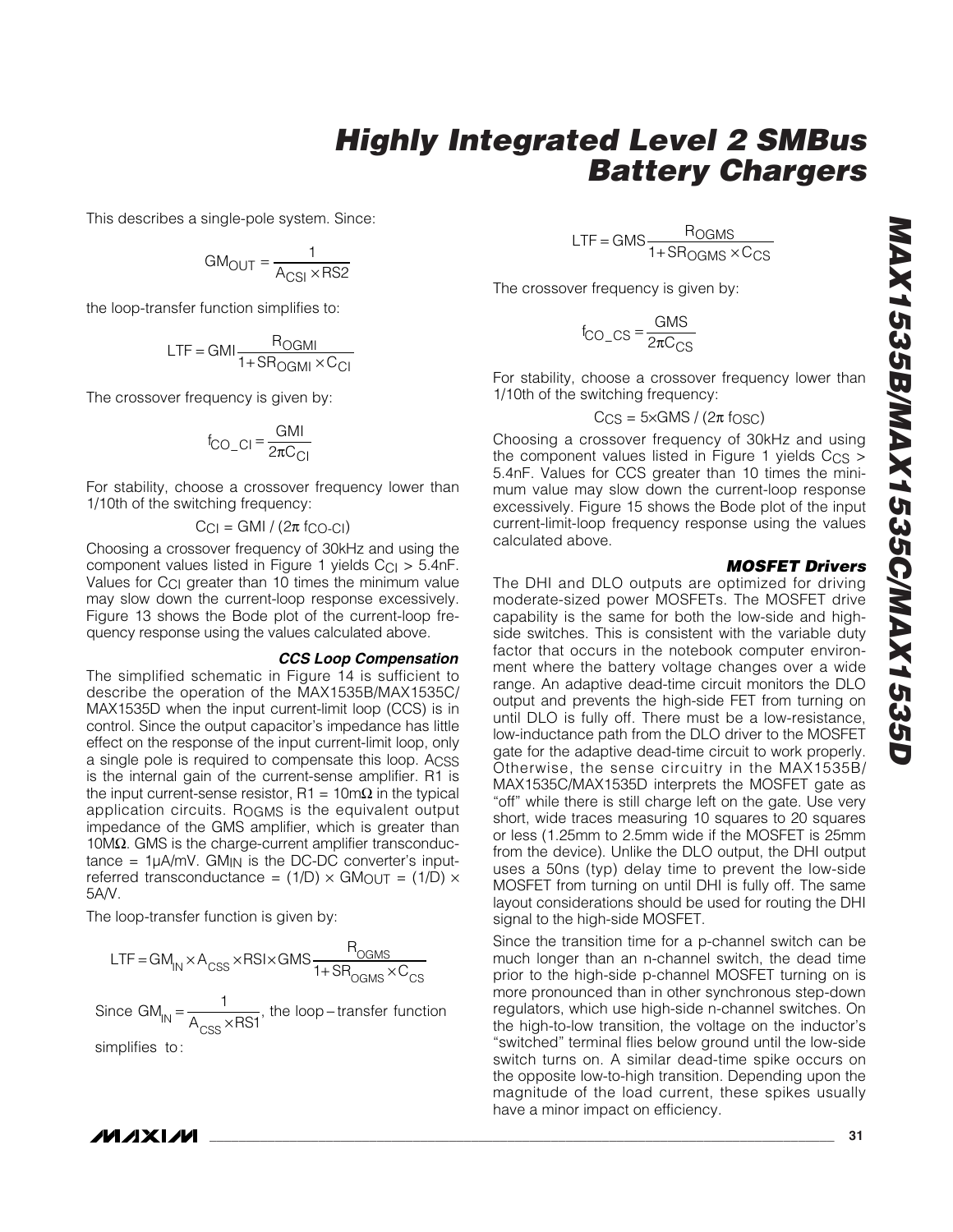*MAX1535B/MAX1535C/MAX1535D* MAX1535B/MAX1535C/MAX1535D



*Figure 13. CCI Loop Response*

The high-side driver (DHI) swings from SRC to 5V below SRC and has a typical impedance of 1 $\Omega$  sourcing and  $4Ω$  sinking. The low-side driver (DLO) swings from DLOV to ground and has a typical impedance of 1Ω sinking and 4Ω sourcing. This helps prevent DLO from being pulled up when the high-side switch turns on due to capacitive coupling from the drain to the gate of the low-side MOSFET. This places some restrictions on the MOSFETs that can be used. Using a low-side MOSFET with smaller gate-to-drain capacitance can prevent these problems.

### *Design Procedure*

Table 12 lists the recommended components and refers to the circuit of Figure 1. The following sections describe how to select these components.

### *MOSFET Selection*

MOSFETs P2 and P3 (Figure 1) provide power to the system load when the AC adapter is inserted. These devices may have modest switching speeds, but must be able to deliver the maximum input current as set by R1. As always, care should be taken not to exceed the device's maximum voltage ratings at the maximum operating temperature.

The p-channel/n-channel MOSFETs (P1, N1) are the switching devices for the step-down regulator. The guidelines for these devices focus on the challenge of obtaining high load-current capability when using highvoltage (>20V) AC adapters. Low-current applications usually require less attention. The high-side MOSFET (P1) must be able to dissipate the resistive losses plus



*Figure 14. CCS Loop Diagram*



*Figure 15. CCS Loop Response*

the switching losses at both VDCIN(MIN) and VDCIN(MAX). Calculate both these sums.

Ideally, the losses at V<sub>DCIN(MIN)</sub> should be roughly equal to losses at V<sub>DCIN(MAX)</sub>, with lower losses in between. If the losses at  $V_{DCIN(MIN)}$  are significantly higher than the losses at V<sub>DCIN(MAX)</sub>, consider increasing the size of P1. Conversely, if the losses at VDCIN(MAX) are significantly higher than the losses at VIN(MIN), consider reducing the size of P1. If DCIN does not vary over a wide range, the minimum power

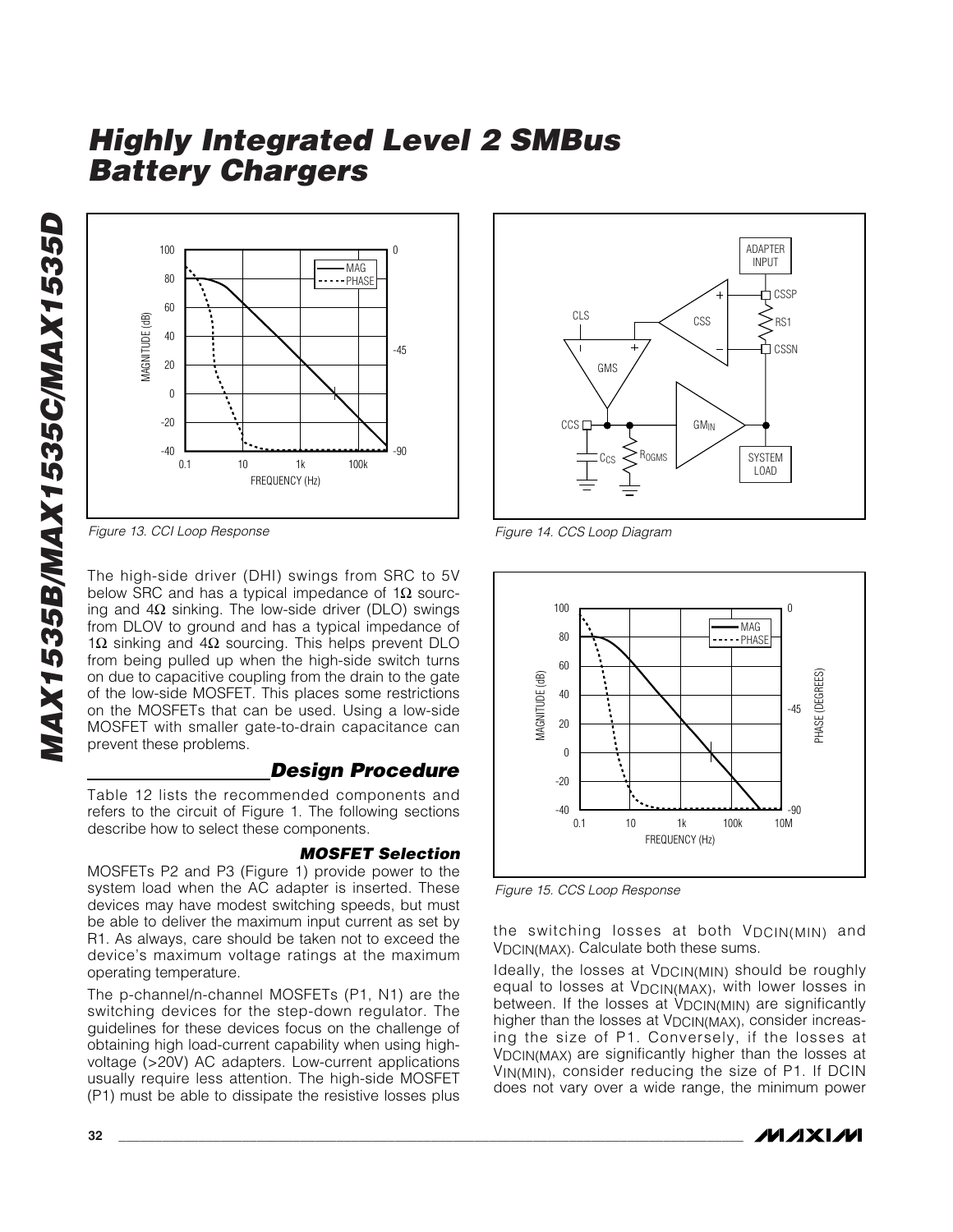dissipation occurs where the resistive losses equal the switching losses. Choose a low-side MOSFET that has the lowest possible on-resistance (R<sub>DS(ON)</sub>), comes in a moderate-sized package (i.e., one or two 8-pin SO, DPAK, or D2PAK), and is reasonably priced. Make sure that the DLO gate driver can supply sufficient current to support the gate charge and the current injected into the parasitic gate-to-drain capacitor caused by the high-side MOSFET turning on; otherwise, cross-conduction problems can occur.

Since the MAX1535B/MAX1535C/MAX1535D utilize p-channel high-side and n-channel low-side MOSFETs, the switching characteristics can be quite different. Select devices that have short turn-off times, and make sure that  $P1(t_{DOFF(MAX)}) - N1(t_{DOM(MIN)}) < 40$ ns. Failure to do so may result in efficiency-killing shootthrough currents. If delay mismatch causes shootthrough currents, consider adding capacitance from gate to source on N1 to slow down its turn-on time.

#### *MOSFET Power Dissipation*

Worst-case conduction losses occur at the duty factor extremes. For the high-side MOSFET, the worst-case power dissipation (PD) due to resistance occurs at the minimum supply voltage:

$$
PD(HIGH-SIDE) = \left(\frac{V_{BATT}}{V_{DCIN}}\right)\left(\frac{I_{LOAD}}{2}\right)^2 \times R_{DS(ON)}
$$

Generally, a small high-side MOSFET is desired to reduce switching losses at high input voltages. However, the R<sub>DS(ON)</sub> required to stay within package power-dissipation limits often limits how small the MOSFET can be. The optimum occurs when the switching (AC) losses equal the conduction (RDS(ON)) losses. High-side switching losses do not usually become an issue until the input is greater than approximately 15V. Calculating the power dissipation in P1 due to switching losses is difficult since it must allow for difficult quantifying factors that influence the turn-on and turn-off times. These factors include the internal gate resistance, gate charge, threshold voltage, source inductance, and PC board layout characteristics. The following switching-loss calculation provides only a very rough estimate and is no substitute for breadboard evaluation, preferably including a verification using a thermocouple mounted on P1:

$$
PD(HS\_SWITCHING) = \frac{V_{DCIN(MAX)}^{2} \times C_{RSS} \times f_{SW} \times I_{LOAD}}{2 \times I_{GATE}}
$$

where C<sub>RSS</sub> is the reverse transfer capacitance of P1, and IGATE is the peak gate-drive source/sink current (4.5A sourcing and 1.1A sinking).

Switching losses in the high-side MOSFET can become an insidious heat problem when maximum AC adapter voltages are applied due to the squared term in the C x  $V_{\text{DCIN}}^2$  x fsw switching-loss equation. If the high-side MOSFET chosen for adequate  $R_{DS(ON)}$  at low-battery voltages becomes extraordinarily hot when biased from VIN(MAX), consider choosing another MOSFET with lower parasitic capacitance.

For the low-side MOSFET (N1), the worst-case power dissipation always occurs at maximum input voltage:

$$
PD(LOW-SIDE) = \left[1 - \left(\frac{V_{BAT}}{V_{DCIN}}\right) \left(\frac{I_{LOAD}}{2}\right)^2 \times R_{DS(ON)}\right]
$$

Choose a Schottky diode (D1, Figure 1) having a forward voltage low enough to prevent the N1 MOSFET body diode from turning on during the dead time. As a general rule, a diode having a DC current rating equal to 1/3 of the load current is sufficient. This diode is optional and can be removed if efficiency is not critical.

#### *Inductor Selection*

The charge current, ripple, and operating frequency (off-time) determine the inductor characteristics. Inductor L1 must have a saturation current rating of at least the maximum charge current plus 1/2 of the ripple current (∆IL):

$$
IsAT = ICHG + (1/2) \Delta IL
$$

The ripple current is determined by:

$$
\Delta I L = V_{\text{BATT}} \times \text{LOFF} / L
$$

If  $V_{\text{BATT}} < 0.88 V_{\text{DCIN}}$ , then:

 $top = 2.5 \mu s (V_{DCIN} - V_{BAT}) / V_{DCIN}$ 

or:

$$
t_{\text{OFF}} = 0.27 \mu s
$$
 (typ) for V<sub>BATT</sub> > 0.88 V<sub>DCIN</sub>

Figure 16 illustrates the variation of the ripple current vs. battery voltage when the circuit is charging at 3A with a fixed input voltage of 19V.

Higher inductor values decrease the ripple current. Smaller inductor values require high-saturation current capabilities and degrade efficiency. Designs that set LIR =  $\Delta$ IL / ICHG = 0.3 usually result in a good balance between inductor size and efficiency:

$$
L = \frac{V_{BATT} \times t_{OFF}}{LIR \times I_{CHG}}
$$

#### *Input Capacitor Selection*

The input capacitor must meet the ripple current requirement (IRMS) imposed by the switching currents. Nontantalum chemistries (ceramic, aluminum, or

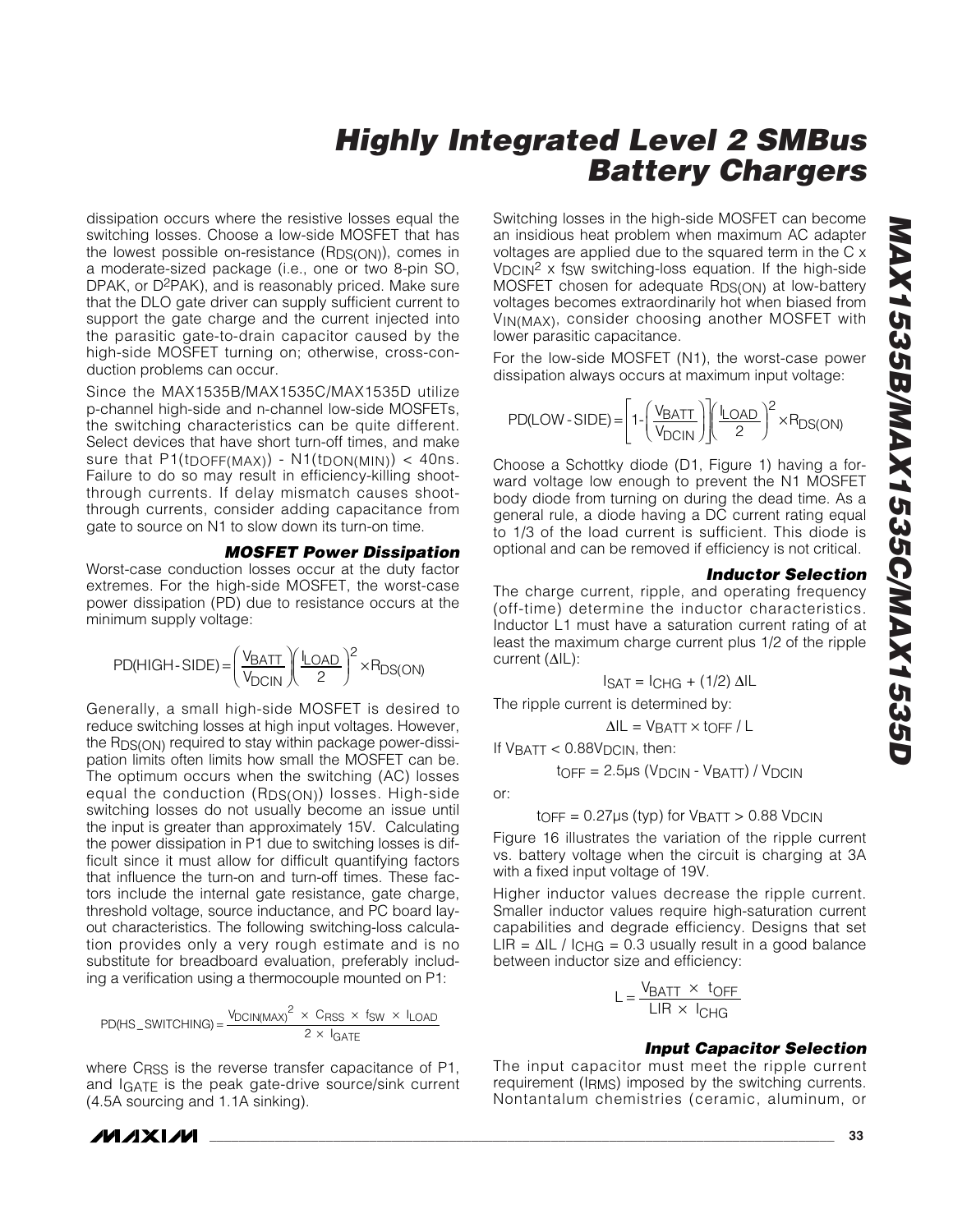|  | <b>Table 12. Recommended Components</b> |  |
|--|-----------------------------------------|--|
|--|-----------------------------------------|--|

| <b>DESIGNATION</b>                | <b>QTY</b>     | <b>DESCRIPTION</b>                                                                                                                |
|-----------------------------------|----------------|-----------------------------------------------------------------------------------------------------------------------------------|
| $C1-C4$                           | $\overline{4}$ | 22µF ±20%, 25V X5R ceramic capacitors (2220)<br>TDK C5750X5R1E226M                                                                |
| C5, C6                            | $\overline{c}$ | 1µF ±10%, 25V X7R ceramic capacitors (1206)<br>Murata GRM31MR71E105K<br>Taiyo Yuden TMK316BJ105KL<br>TDK C3216X7R1E105K           |
| C7, C8, C9                        | 3              | $1\mu$ F $\pm$ 10%, 16V X7R ceramic capacitors (0805)<br>Murata GRM21BR71C105K<br>Taiyo Yuden EMK212BJ105KG<br>TDK C2012X7R1E105K |
| C10, C11                          | $\mathbf{2}$   | 0.1µF ±10%, 25V X7R ceramic capacitors (0603)<br>Murata GRM188R71E104K<br><b>TDK C1608X7R1E104K</b>                               |
| C12, C13, C14                     | 3              | 0.01µF ±10%, 16V X7R ceramic capacitors (0402)<br>Murata GRP155R71E103K<br>Taiyo Yuden EMK105BJ103KV<br>TDK C1005X7R1E103K        |
| D <sub>1</sub>                    | 1              | Schottky diode, 0.5A, 30V, SOD-123<br>Diodes Inc. B0530W<br>General Semiconductor MBR0530<br>ON Semiconductor MBR0530             |
| L1                                | $\mathbf{1}$   | 4.3 $\mu$ H, 11A, 11.4m $\Omega$ inductor<br>Sumida CEP125-4R3MC-U                                                                |
| N <sub>1</sub>                    | 1              | MOSFET, n-channel, 13.5A, +30V, 8-pin SO<br>Fairchild FDS6670S                                                                    |
| $P1-P4$                           | $\overline{4}$ | MOSFETS, p-channel, 13A, -30V, 8-pin SO<br>Fairchild FDS6679Z                                                                     |
| R <sub>1</sub> , R <sub>2</sub>   | $\overline{c}$ | $10 \text{m}\Omega$ ±1%, 1W sense resistors (2512)<br>IRC LRC-LRF2512-01-R010-F                                                   |
| R <sub>3</sub>                    | 1              | 365k $\Omega$ ±1% resistor (0805)                                                                                                 |
| R4                                | $\mathbf{1}$   | 49.9k $\Omega$ ±1% resistor (0805)                                                                                                |
| R <sub>5</sub>                    | 1              | $1\text{M}\Omega$ 5% resistor (0805)                                                                                              |
| R <sub>6</sub>                    | 1              | 20k $\Omega$ ±5% resistor (0603)                                                                                                  |
| R7-R10                            | 4              | 10k $\Omega$ ±5% resistors (0805)                                                                                                 |
| R <sub>11</sub>                   | 1              | $33\Omega \pm 5\%$ resistor (0805)                                                                                                |
| R <sub>12</sub> , R <sub>13</sub> | $\mathbf{2}$   | $1\text{M}\Omega$ potentiometers (multiturn)<br>Bourns 3266W-1-105 or equivalent                                                  |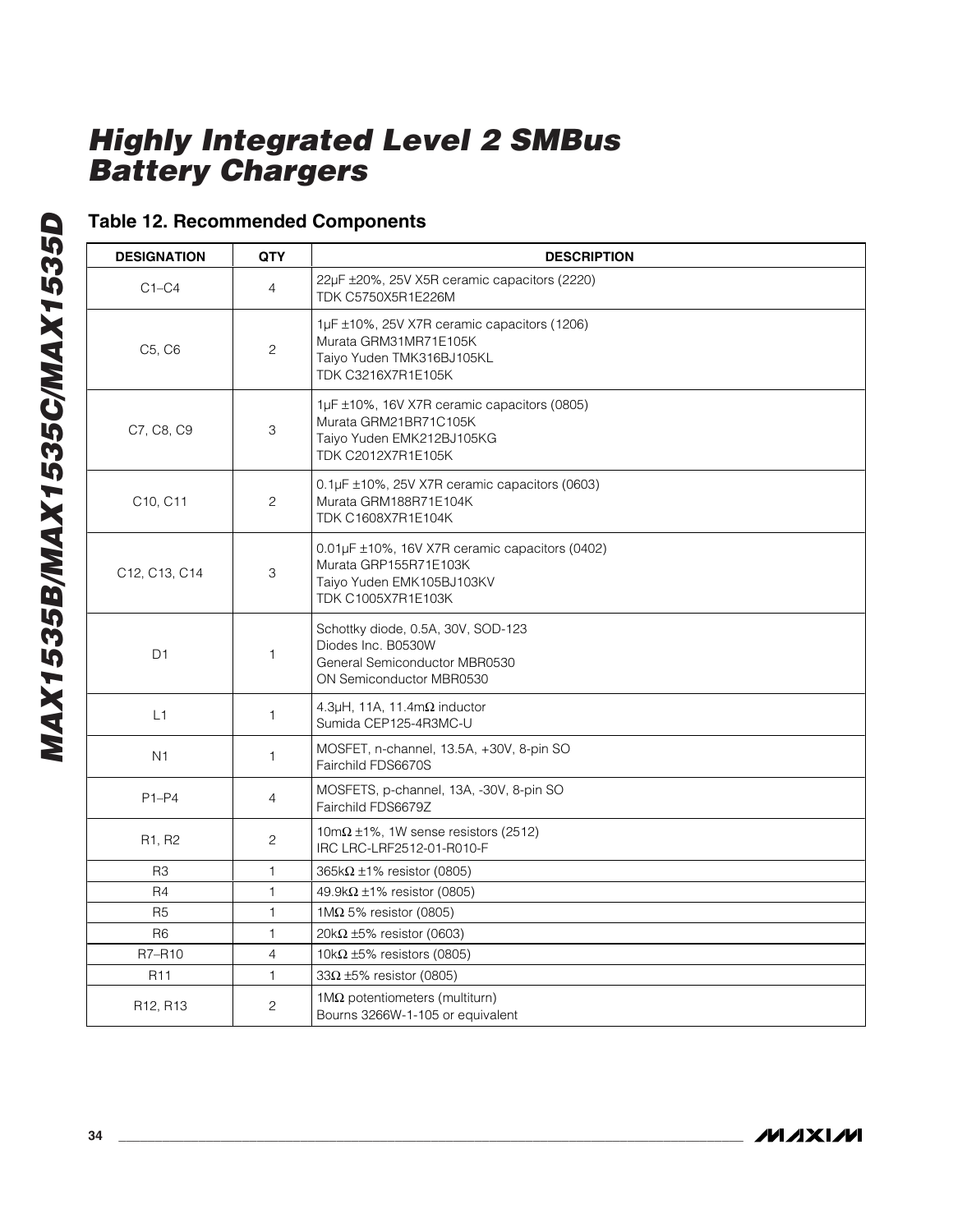

*Figure 16. Ripple Current vs. Battery Voltage*

OS-CON) are preferred due to their resilience to powerup surge currents:

$$
I_{RMS} = I_{CHG} \left( \frac{\sqrt{V_{BATT}(V_{DCIN} - V_{BATT})}}{V_{DCIN}} \right)
$$

The input capacitors should be sized so that the temperature rise due to ripple current in continuous conduction does not exceed approximately 10°C. The maximum ripple current occurs at 50% duty factor or  $V_{DCIN} = 2 \times$ VBATT, which equates to 0.5 x ICHG. If the application of interest does not achieve the maximum value, size the input capacitors according to the worst-case conditions.

#### *Output Capacitor Selection*

The output capacitor absorbs the inductor ripple current and must tolerate the surge current delivered from the battery when it is initially plugged into the charger. As such, both capacitance and ESR are important parameters in specifying the output capacitor as a filter and to ensure the stability of the DC-DC converter (see the *Compensation* section.) Beyond the stability requirements, it is often sufficient to make sure that the output capacitor's ESR is much lower than the battery's ESR. Either tantalum or ceramic capacitors can be used on the output. Ceramic devices are preferable because of their good voltage ratings and resilience to surge currents.

### *Applications Information*

#### *Smart-Battery System Background Information*

Smart-battery systems have evolved since the conception of the smart-battery system (SBS) specifications. Originally, such systems consisted of a smart battery and smart-battery charger that were compatible with the SBS specifications and communicated directly with each other using SMBus protocols. Modern systems still employ the original commands and protocols, but often use a keyboard controller or similar digital intelligence to mediate the communication between the battery and the charger (Figure 17). This arrangement permits considerable freedom in the implementation of charging algorithms at the expense of standardization. Algorithms can vary from the simple detection of the battery with a fixed set of instructions for charging the battery to highly complex programs that can accommodate multiple battery configurations and chemistries. Microcontroller programs can perform frequent tests on the battery's state of charge and dynamically change the voltage and current applied to enhance safety. Multiple batteries can also be utilized with a selector that is programmable over the SMBus.

Batteries that use SMBus fuel gauges must sometimes perform a conditioning cycle to calibrate the fuel gauge's reference data for empty and full capacity. This cycle consists of isolating the battery from the charger and discharging it through the system load. When the battery reaches 100% depth of discharge, it is then recharged. The circuit in Figure 1 is capable of implementing this feature under software control. To utilize the conditioning function, the configuration of the PDS switch must be changed to source-connected FETs to prevent the AC adapter from supplying current to the system through the MOSFET's body diode. The SRC pin must be connected to the common source node of the back-to-back FETs to properly drive the MOSFETs.

It is essential to alert the user that the system is performing a conditioning cycle. If the user terminates the cycle prematurely, the battery may be discharged even though the system was running off an AC adapter for a substantial period of time. If the AC adapter is in fact removed during conditioning, the MAX1535B/ MAX1535C/MAX1535D keep the PDL switch on and the charger remains off as it would in normal operation. If the battery is removed during conditioning mode, the PDS switch is turned back on and the system is powered from the AC adapter.

#### *Setting Input Current Limit*

The input current limit should be set based on the current capability of the AC adapter and the tolerance of the input current limit. The upper limit of the input current threshold should never exceed the adapter's minimum available output current. For example, if the adapter's output current rating is 5A ±10%, the input current limit should be selected so that its upper limit is less than  $5A \times$  $0.9 = 4.5$ A. Since the input current-limit accuracy of the

**MAXM**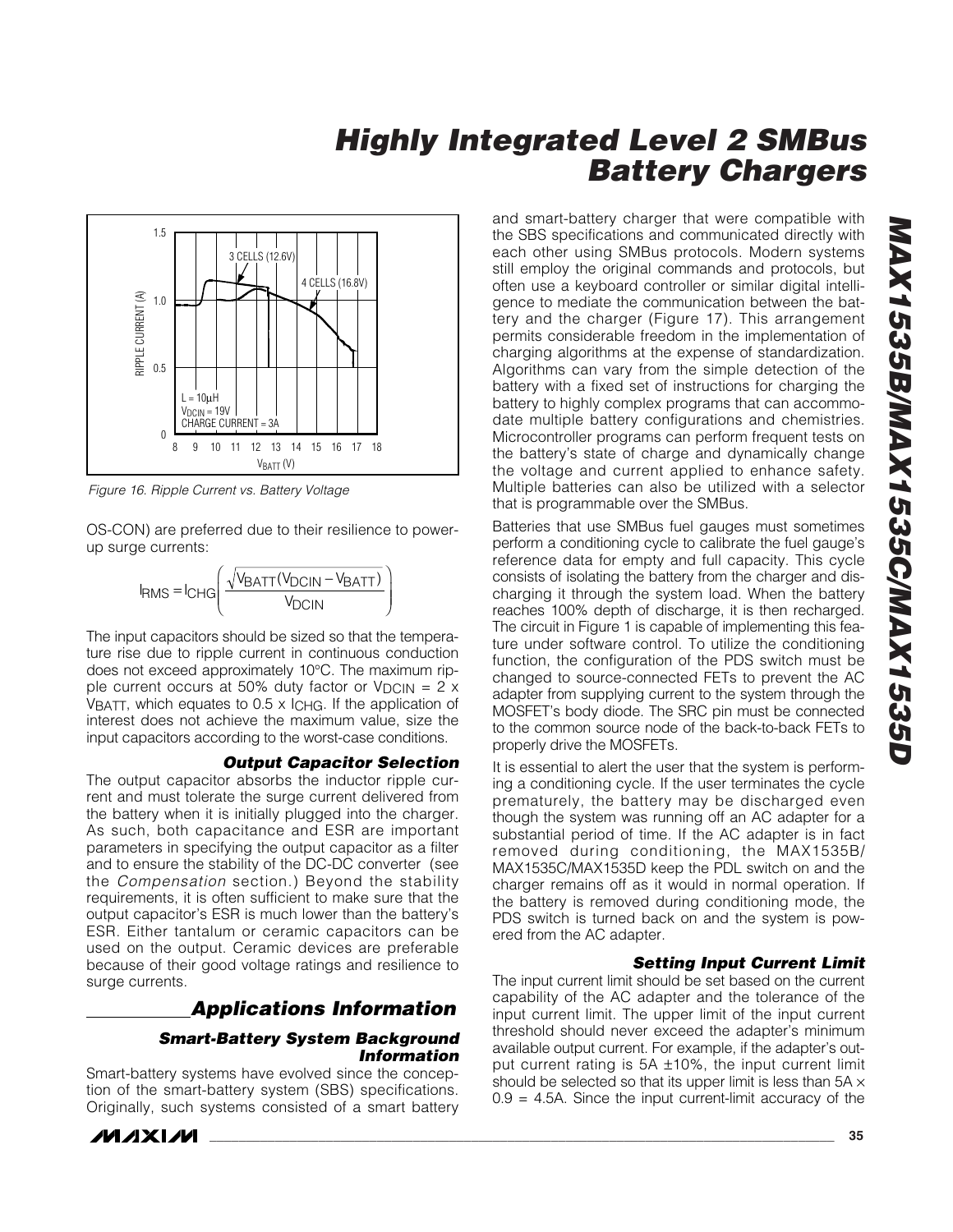MAX1535B/MAX1535C/MAX1535D is ±5%, the typical value of the input current limit should be set at 4.5A / 1.05 ≈ 4.28A. The lower limit for input current must also be considered. For chargers at the low end of the specification, the input current limit for this example could be  $4.28A \times 0.95$ , or approximately 4.07A.

### *Setting VMAX and IMAX Limits*

The VMAX and IMAX limits should be determined based on the design values of the maximum current and voltage in the battery and the accuracy of VMAX and IMAX limits. The VMAX function is intended to be a secondary protection mechanism. So it is not relevant whether SMBus or VMAX controls the charger, so long as the charge voltage is below the battery manufacturer's maximum ratings. The SMBus and VMAX thresholds can therefore overlap slightly because charge-voltage accuracy is critical for safely and efficiently charging the battery. The lower limit of the VMAX threshold should be equal to the normal charge voltage of 4.20V per cell. Assuming the accuracy of the VMAX threshold is ±5%, the typical value of the VMAX limit should be set at  $4.20 / 0.95 = 4.42V$  per cell. For a 4-cell battery pack, the nominal VMAX limit is  $4 \times$  $4.42V = 17.68V$ .

The accuracy of the charge current is not as critical as the charge voltage. Small variations (such as ±5%) in the absolute value of the charge current do not have a significant effect on the total charge time. It is acceptable to have the maximum charge current set by SMBus and the IMAX limit overlap slightly. Assuming the maximum charge current is 5A ±5% and the accuracy of the IMAX threshold is ±5%, the lower limit of the IMAX threshold can be set equal to the upper limit of the maximum charge current (5.25A), or slightly lower. Therefore, the typical value of the IMAX limit should be 5.25A /  $0.95 = 5.53A$ , or slightly lower.

#### *Layout and Bypassing*

Bypass DCIN with a 1µF ceramic capacitor to ground (Figure 1). D4 protects the MAX1535B/MAX1535C/ MAX1535D when the DC power source input is reversed. A signal diode for D1 is adequate because DCIN only powers the LDO and the internal reference. Bypass  $V_{DD}$ , DCIN, LDO, DHIV, DLOV, SRC, DAC, and REF as shown in Figure 1.

Good PC board layout is required to achieve specified noise immunity, efficiency, and stable performance. The PC board layout artist must be given explicit instructions—preferably a sketch showing the placement of the power-switching components and high-current routing. Refer to the PC board layout in the MAX1535B evaluation kit for examples. A ground plane is essential for optimum performance. In most applica-



*Figure 17. Typical Smart-Battery System*

tions, the circuit is located on a multilayer board, and full use of the four or more copper layers is recommended. Use the top layer for high-current connections, the bottom layer for quiet connections, and the inner layers for uninterrupted ground planes.

Use the following step-by-step guide:

- 1) Place the high-power connections first, with their grounds adjacent:
	- Minimize the current-sense resistor trace lengths, and ensure accurate current sensing with Kelvin connections.
	- Minimize ground trace lengths in the high-current paths.
	- Minimize other trace lengths in the high-current paths.
	- Use >5mm wide traces in the high-current paths.
	- Connect C1 and C2 to the high-side MOSFET (10mm, max length).
	- Minimize the LX node (MOSFETs, rectifier cathode, inductor (15mm, max length)).

Ideally, surface-mount power components are flush against each other with their ground terminals almost touching. These high-current grounds are then connected to each other with a wide, filled zone of top-layer copper, so they do not go through vias. The resulting top-layer subground plane is con-

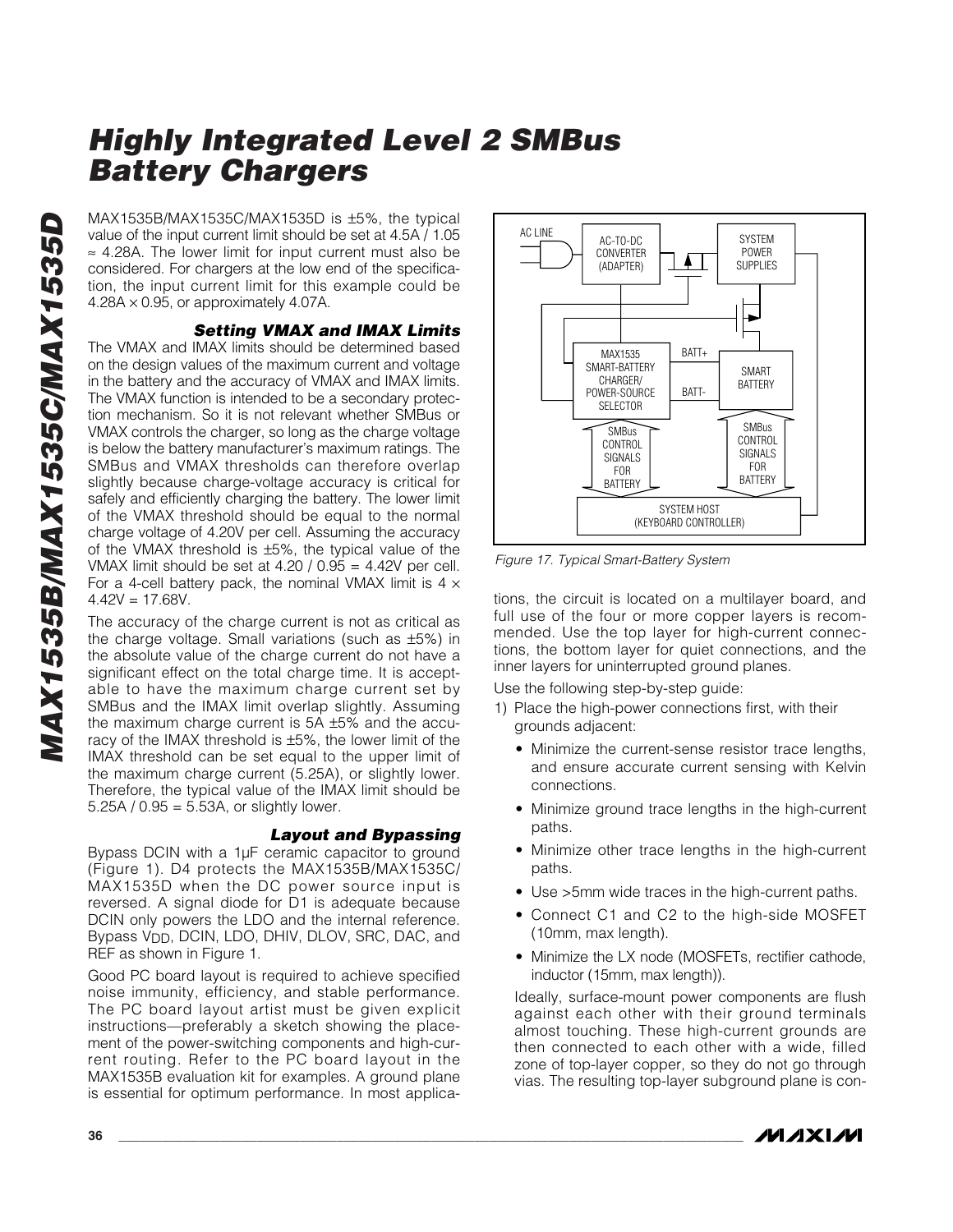nected to the normal inner-layer ground plane at the output ground terminals, which ensures that the IC's analog ground is sensing at the supply's output terminals without interference from IR drops and ground noise. Other high-current paths should also be minimized, but focusing primarily on short ground and current-sense connections eliminates about 90% of all PC board layout problems.

- 2) Place the IC and signal components. Keep the main switching node (LX node) away from sensitive analog components (current-sense traces and the REF capacitor). **Important**: The IC must be no further than 10mm from the current-sense resistors. Quiet connections to REF, VMAX, IMAX, CCV, CCI, CCS, ACIN, and DCIN should be returned to a separate ground (GND) island. The appropriate traces are marked on the schematic with the ground symbol. There is very little current flowing in these traces, so the ground island need not be very large. When placed on an inner layer, a sizable ground island can help simplify the layout because the low-current connections can be made through vias. The ground pad on the backside of the package should also be connected to this quiet ground island.
- 3) Keep the gate drive traces (DHI and DLO) as short as possible  $(L < 20$ mm), and route them away from the current-sense lines and REF. These traces should also be relatively wide (W > 1.25mm).
- 4) Place ceramic bypass capacitors close to the IC. The bulk capacitors can be placed further away. Place the current-sense input filter capacitors under the part, connected directly to the GND pin.
- 5) Use a single-point star ground placed directly below the part at the PGND pin. Connect the power ground (ground plane) and the quiet ground island at this location. See Figure 18 for a layout example.

### *Chip Information*

TRANSISTOR COUNT: 11,900 PROCESS: BiCMOS

### *Ordering Information (continued)*

| <b>PART</b>        | <b>TEMP RANGE</b>                    | PIN-<br><b>PACKAGE</b>            | <b>PKG</b><br><b>CODE</b> |
|--------------------|--------------------------------------|-----------------------------------|---------------------------|
| <b>MAX1535CETJ</b> | -40 $^{\circ}$ C to +85 $^{\circ}$ C | 32 Thin QFN<br>$(5mm \times 5mm)$ | T3255-4                   |
| MAX1535DETJ        | $-40^{\circ}$ C to $+85^{\circ}$ C   | 32 Thin QFN<br>$(5mm \times 5mm)$ | T3255-4                   |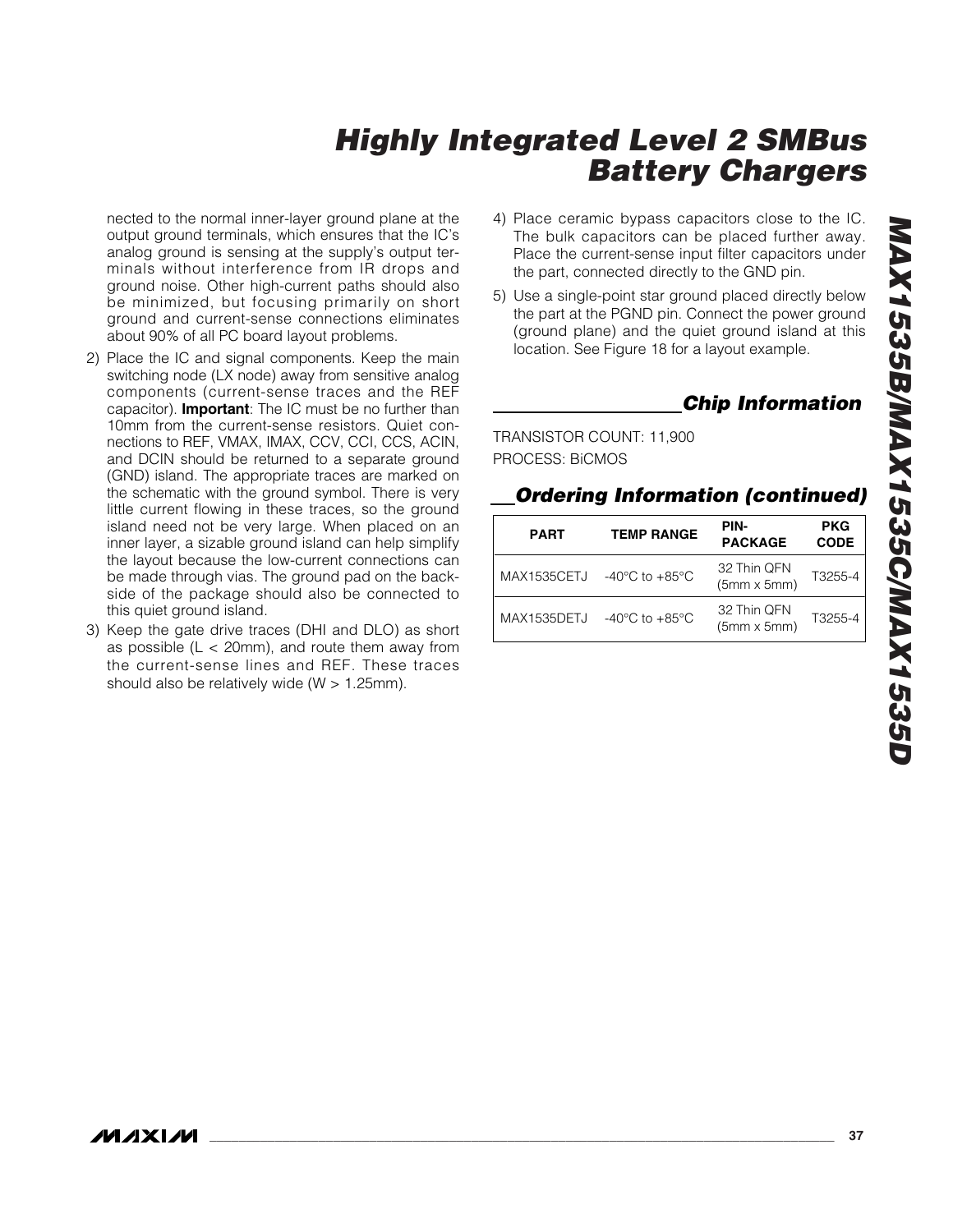

*Figure 18. MAX1535B/MAX1535C/MAX1535D PC Board Layout Example*